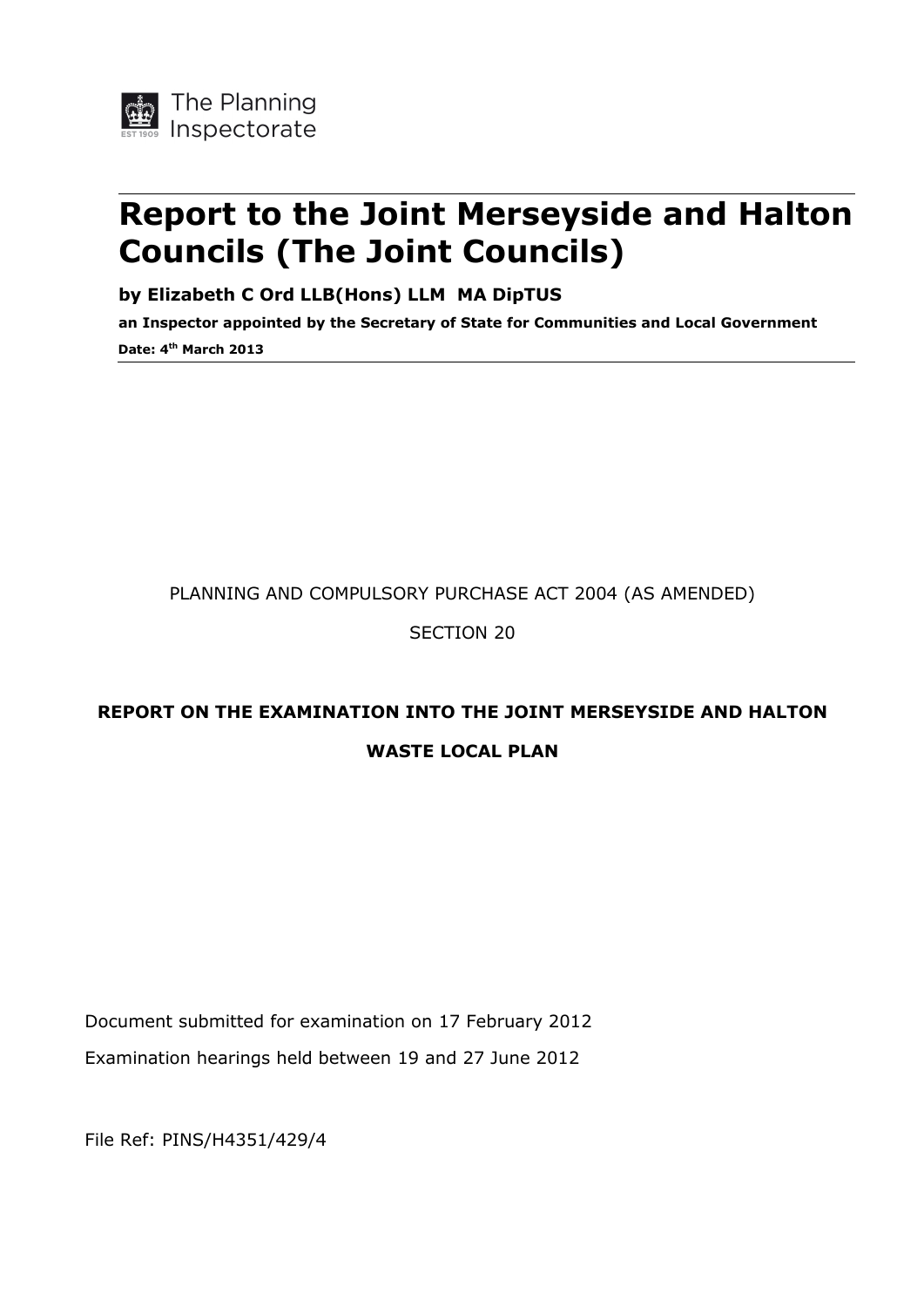# **Abbreviations Used in this Report**

| $\overline{S}$ | Paragraph                                                    |  |  |
|----------------|--------------------------------------------------------------|--|--|
| AA             | Appropriate Assessment                                       |  |  |
| <b>ABP</b>     | <b>Associated British Ports</b>                              |  |  |
| <b>AD</b>      | Anaerobic Digestion                                          |  |  |
| <b>AMR</b>     | Authority Monitoring Report                                  |  |  |
| <b>APC</b>     | <b>Air Pollution Control</b>                                 |  |  |
| C&I            | <b>Commercial and Industrial</b>                             |  |  |
| CD&E           | Construction, Demolition and Excavation                      |  |  |
| <b>CHP</b>     | Combined Heat and Power                                      |  |  |
| Defra          | Department of environment, food and rural affairs            |  |  |
| EA             | <b>Environment Agency</b>                                    |  |  |
| <b>EfW</b>     | Energy from Waste                                            |  |  |
| <b>ELV</b>     | End of Life Vehicle                                          |  |  |
| Framework      | National Policy Planning Framework                           |  |  |
| ha             | Hectare                                                      |  |  |
| <b>HWRC</b>    | Household Waste Recycling Centre                             |  |  |
| <b>HRA</b>     | <b>Habitats Regulations Assessment</b>                       |  |  |
| <b>IBA</b>     | <b>Incinerator Bottom Ash</b>                                |  |  |
| <b>IVC</b>     | In-Vessel Composting                                         |  |  |
| <b>JMWMSM</b>  | Joint Municipal Waste Management Strategy for Merseyside     |  |  |
| <b>JRWMS</b>   | Joint Recycling and Waste Management Strategy                |  |  |
| <b>LACW</b>    | Local Authority Collected Waste                              |  |  |
| <b>LATS</b>    | Landfill Allowance Trading Scheme                            |  |  |
| <b>LDF</b>     | Local Development Framework                                  |  |  |
| <b>LDS</b>     | Local Development Scheme                                     |  |  |
| <b>MBT</b>     | <b>Mechanical Biological Treatment</b>                       |  |  |
| <b>MEAS</b>    | Merseyside Environmental Advisory Service                    |  |  |
| MM             | <b>Main Modification</b>                                     |  |  |
| <b>MRF</b>     | <b>Material Recycling Facility</b>                           |  |  |
| <b>MRWA</b>    | Merseyside Recycling and Waste Authority                     |  |  |
| <b>MSW</b>     | <b>Municipal Solid Waste</b>                                 |  |  |
| <b>MW</b>      | Megawatt                                                     |  |  |
| <b>MWP</b>     | Merseyside Waste Partnership                                 |  |  |
| <b>NA</b>      | <b>Needs Assessment</b>                                      |  |  |
| <b>NWRTAB</b>  | North West Regional Technical Advisory Body                  |  |  |
| PFI            | Private Finance Initiative                                   |  |  |
| <b>PPS 10</b>  | Planning Policy Statement 10: Planning for Sustainable Waste |  |  |
|                | Management                                                   |  |  |
| <b>RDF</b>     | <b>Refuse Derived Fuel</b>                                   |  |  |
| <b>RRC</b>     | <b>Resource Recovery Contract</b>                            |  |  |
| <b>RRP</b>     | <b>Resource Recovery Park</b>                                |  |  |

-1-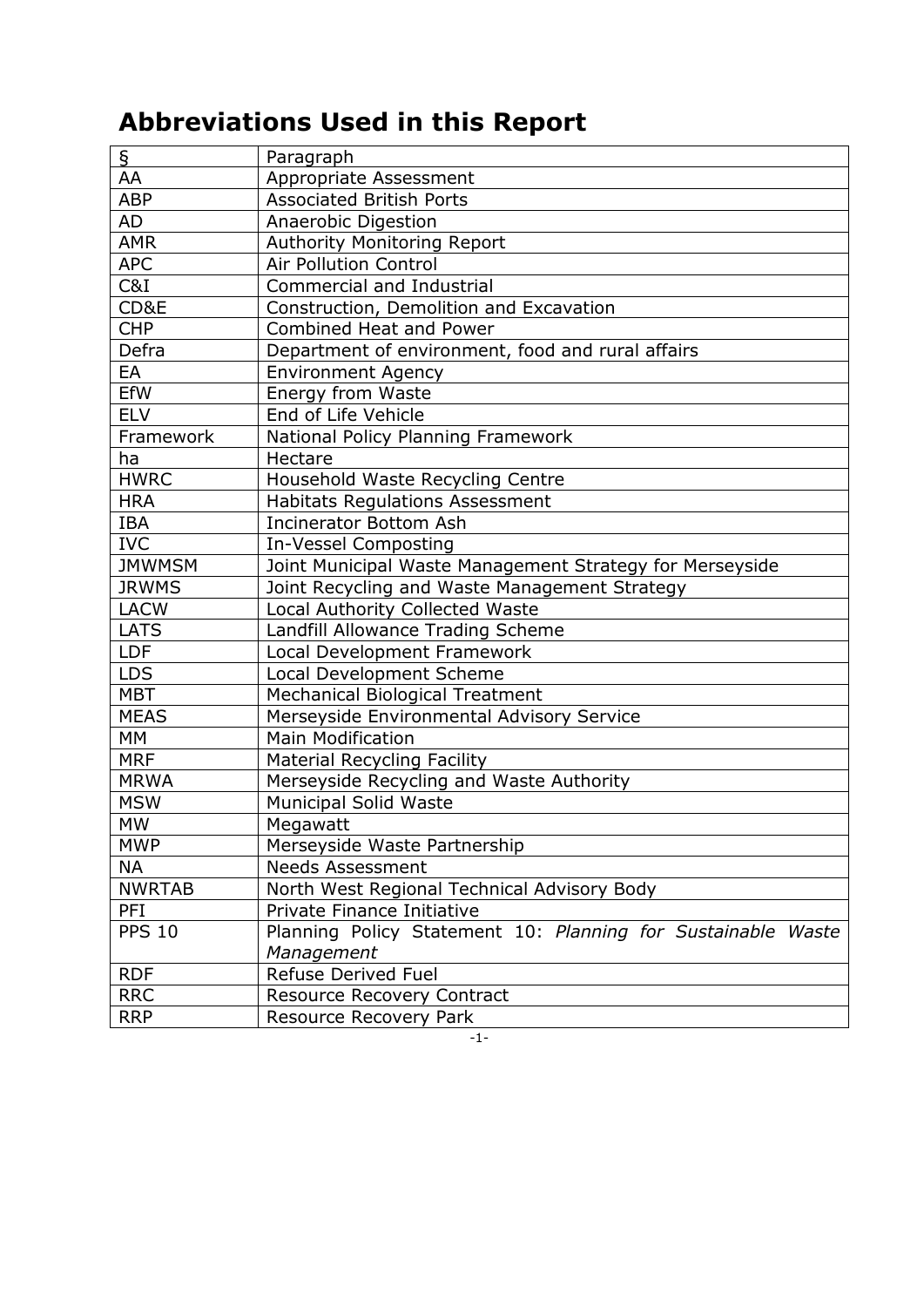| <b>RSS</b>  | Regional Spatial Strategy                 |
|-------------|-------------------------------------------|
| <b>SA</b>   | <b>Sustainability Appraisal</b>           |
| SCI         | <b>Statement of Community Involvement</b> |
| <b>SCS</b>  | Sustainable Community Strategy            |
| <b>SEA</b>  | <b>Strategic Environmental Assessment</b> |
| <b>SO</b>   | Strategic Objective                       |
| <b>SRF</b>  | Solid Recovered Fuel                      |
|             | tonne                                     |
| tpa         | tonnes per annum                          |
| <b>WDA</b>  | <b>Waste Disposal Authority</b>           |
| <b>WEEE</b> | Waste Electrical and Electronic Equipment |
| <b>WLP</b>  | Waste Local Plan                          |
| <b>WPA</b>  | <b>Waste Planning Authority</b>           |
| <b>WRAP</b> | Waste and Resource Action Programme       |
| <b>WTS</b>  | <b>Waste Transfer Station</b>             |
| <b>WWTW</b> | <b>Waste Water Treatment Works</b>        |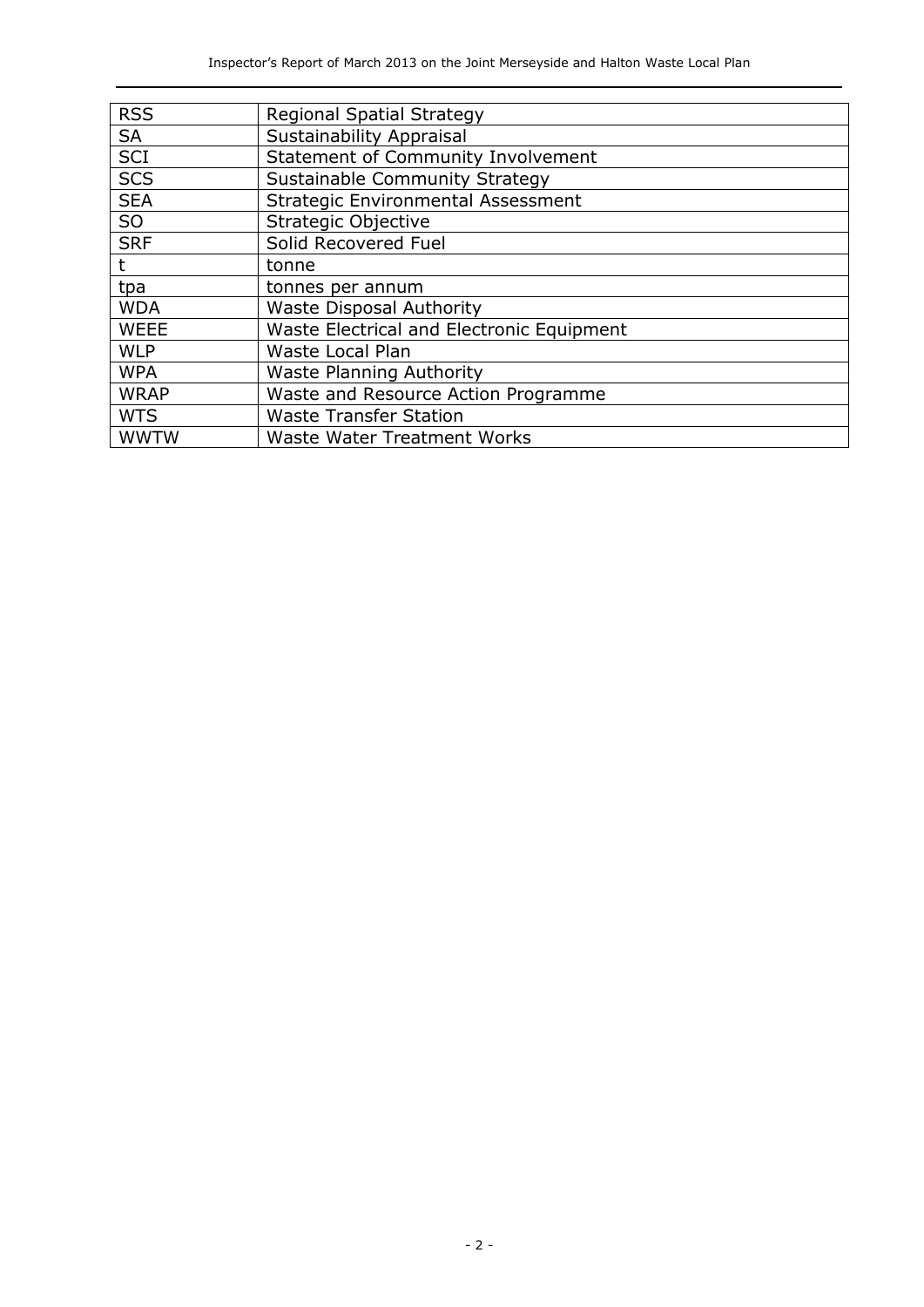### **Non-Technical Summary**

This report concludes that the Joint Merseyside and Halton Waste Local Plan (the Plan) provides an appropriate basis for waste planning for Merseyside and Halton over the next 15 years providing a number of modifications are made to the Plan. The Joint Councils have specifically requested that I recommend any modifications necessary to enable them to adopt the Plan. All of the modifications to address this were proposed by the Joint Councils, and I have recommended their inclusion after full consideration of the representations from other parties on these issues.

The modifications can be summarised as follows:

- Include a policy and supporting text on the presumption in favour of sustainable development;
- Amend the wording of the overarching strategic approach to more appropriately reflect the balance of imports and exports envisaged;
- Relax the general waste management restriction on allocated sub-regional sites to allow port related uses on sites L1 and W1;
- Remove site S1 as a sub-regional allocation and replace it with site S1a;
- Remove site H3 as a district level allocation;
- Clarify how the criteria for change of use applications from waste management should be met, and restrict them to built facilities;
- Allow extensions of time for existing, operational landfills, subject to criteria;
- Assess proposals for built facilities on unallocated sites rather than justifying them;
- Amend the Energy from Waste (EfW) Policy to assess applications against criteria, and to generally require Combined Heat and Power (CHP); and
- Assess proposals for landfill on unallocated sites against criteria rather than justifying them, and amend the wording to provide a more positive approach.

These changes do not materially alter the thrust of the Joint Councils' overall strategy.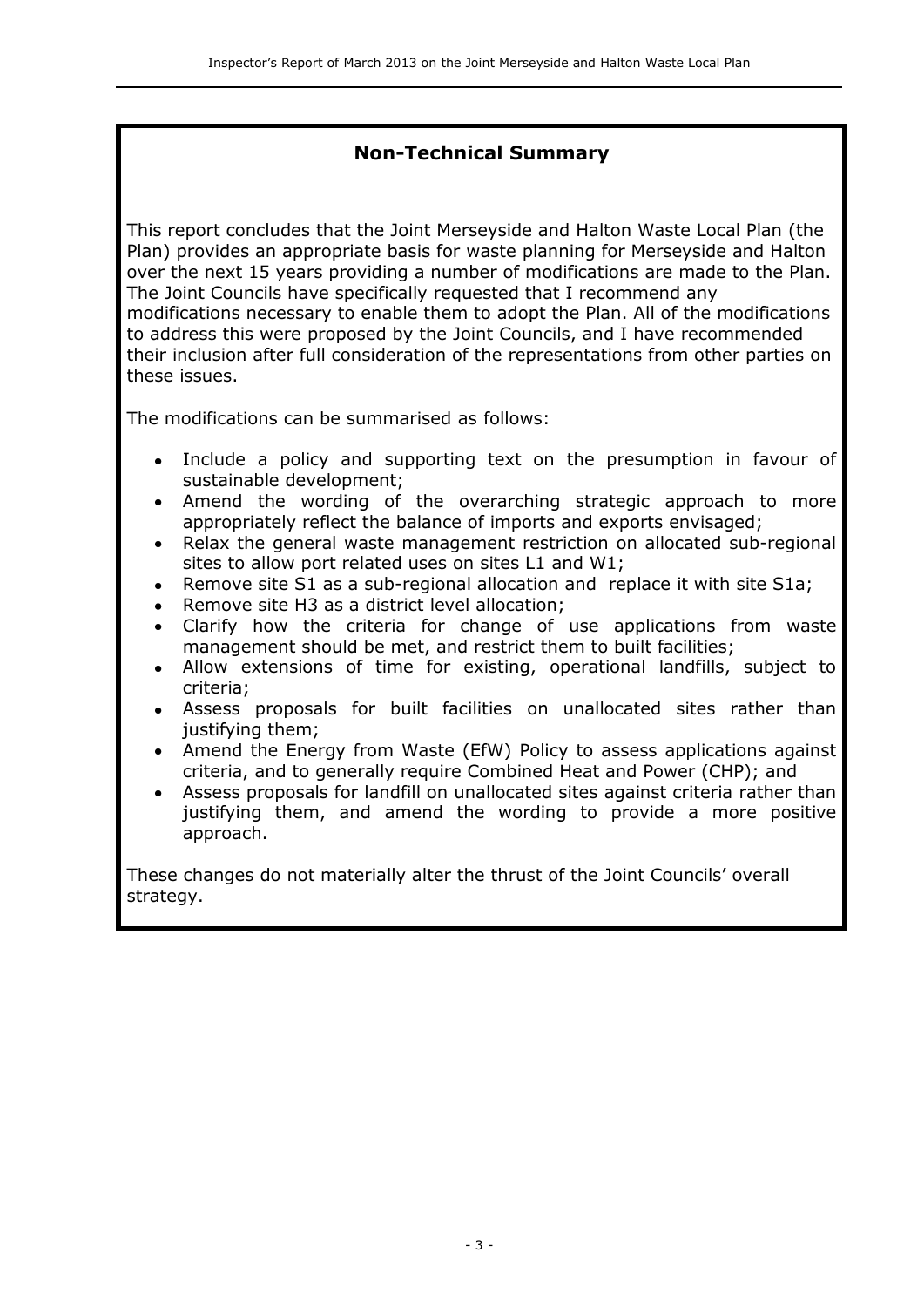# **Introduction**

j

- 1. This report contains my assessment of the Joint Merseyside and Halton Waste Local Plan in terms of Section 20(5) of the Planning & Compulsory Purchase Act 2004 (as amended). It considers first whether the Plan's preparation has complied with the duty to co-operate, in recognition that there is no scope to remedy any failure in this regard. It then considers whether the Plan is compliant with the legal requirements and whether it is sound. The National Planning Policy Framework (the Framework) at paragraph 182 makes clear that to be sound, a Local Plan should be positively prepared; justified; effective and consistent with national policy.
- 2. The Plan was produced by the Joint Councils on behalf of its six constituent waste planning authorities, namely Halton Council, Liverpool City Council, Knowsley Council, Sefton Council, St. Helens Council and Wirral Council. The geographical area covered by these authorities is referred to as the sub-region in this report.
- 3. The starting point for the examination is the assumption that the Joint Councils have submitted what they consider to be a sound plan. The basis for my examination is the submitted draft plan dated November 2011 which is the same as the document published for consultation in November 2011.
- 4. My report deals with the main modifications that are needed to make the Plan legally compliant and sound and they are identified in bold in the report (**MM**). In accordance with section 20(7C) of the 2004 Act the Joint Councils requested that I should recommend any modifications needed to rectify matters that make the Plan unsound/not legally compliant and thus incapable of being adopted. These main modifications are set out in the Appendix.
- 5. The main modifications that go to soundness have been subject to public consultation, Sustainability Appraisal (SA), and Habitats Regulations Assessment (HRA) where necessary. I have taken the consultation responses into account in writing this report.

## **Assessment of Duty to Co-operate**

- 6. Section s20(5)(c) of the 2004 Act requires that I consider whether the Joint Councils have complied with the duty imposed on them by section 33A of the 2004 Act in relation to the Plan's preparation. The Joint Councils have provided written evidence of how they have met this duty<sup>1</sup>, which is summarised in the following paragraphs, and there have been no substantive challenges to this.
- 7. On a local basis within the sub-region, the six district Waste Planning Authorities (WPAs) have worked closely with each other to produce the joint Waste Local Plan (WLP). Through the Merseyside Waste Partnership (MWP), (which consists of the Waste Disposal Authorities (WDAs) for Halton and Merseyside, now Merseyside Recycling and Waste Authority (MRWA) and the six Waste Collection Authorities) the Waste Planning Authorities and MEAS

<sup>&</sup>lt;sup>1</sup> Compliance with Duty to Co-operate [PS-039] and section 1.1 of the statement on legal issues [EXAM-001].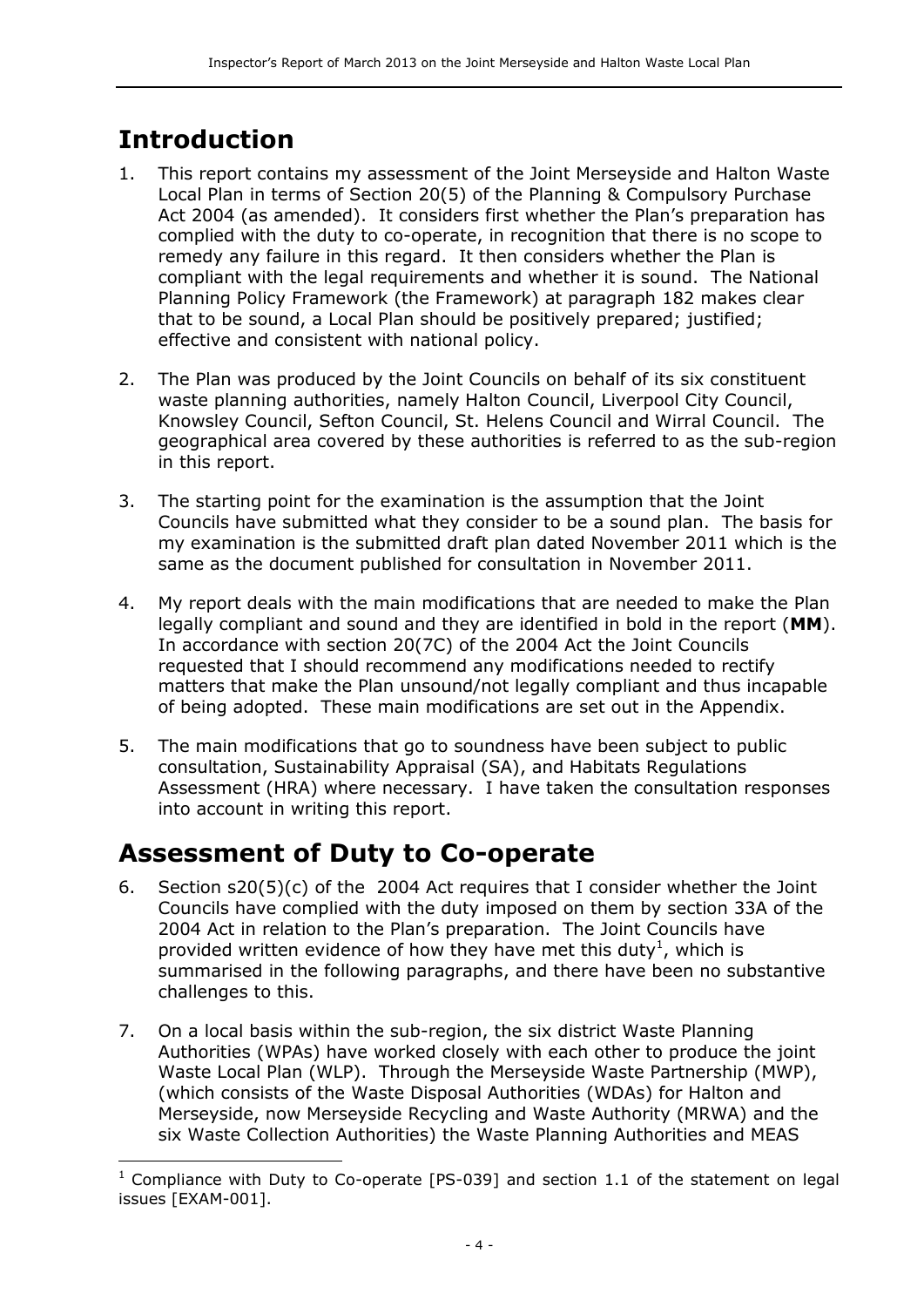have been able to fully co-operate. Other key stakeholders have also been able to have considerable input.

- 8. The Plan is intended to promote synergies in the provision of waste infrastructure, recognising that much of the required capacity would best be served by medium or large scale facilities of sub-regional significance. Coordination across the Plan area is considered to provide an effective means of selecting the most appropriate sites, and establishing a level playing field for the WPAs who share a common vision, strategic objectives and policies.
- 9. On a wider basis, the WPAs have set out to be proactive by liaising and consulting with relevant public and private sector bodies since commencement of the Plan preparation process in 2006, and throughout. This included setting up a Stakeholder Group and Technical Advisory Group to assist with developing policy, testing assumptions and to obtain feedback on how the waste industry is changing and adapting.
- 10. The evidence demonstrates that the WPAs have co-operated with other authorities and industry bodies, which included representation on the North West Regional Technical Advisory Body (NWRTAB). Merseyside Environmental Advisory Service (MEAS), who work in an advisory capacity for the Joint Councils, also represented the Liverpool City Region, which includes the area of the sub-region and beyond, on several waste planning forums and steering groups. The documents show that all adjacent WPAs have been consulted regularly, including the relevant county, district, parish and town councils, as have the relevant statutory bodies, who have contributed appropriately to the Plan process.
- 11. Amongst the WPAs consulted is Cheshire West and Chester Council, who during the Plan period may receive Merseyside's residual Local Authority Collected Waste (LACW) depending on the outcome of final bids for the MRWA Resource Recovery Contract (RRC). Whereas the only other WPA involved, Redcar and Cleveland, has not been consulted, the bidding has been conducted separately from and outside of the Plan making process and, being a contractual matter not in the control of Merseyside and Halton's constituent WPAs, is unaffected by the duty co-operate.
- 12. From the submitted evidence I consider that the Joint Councils have worked closely throughout the period of Plan preparation with the relevant prescribed bodies and persons, other statutory and regulatory organisations, other authorities, and the waste industry. Therefore, taking all factors into consideration, I am satisfied that this amounts to constructive, active engagement on an ongoing basis. Consequently, the duty to co-operate has been fulfilled.

## **Assessment of Legal Compliance**

13. My examination of the compliance of the Plan with the legal requirements is summarised in the table below. I conclude that the Plan meets them all.

| <b>LEGAL REQUIREMENTS</b> |                                                   |  |
|---------------------------|---------------------------------------------------|--|
| Local Development         | The WLP is identified within the various approved |  |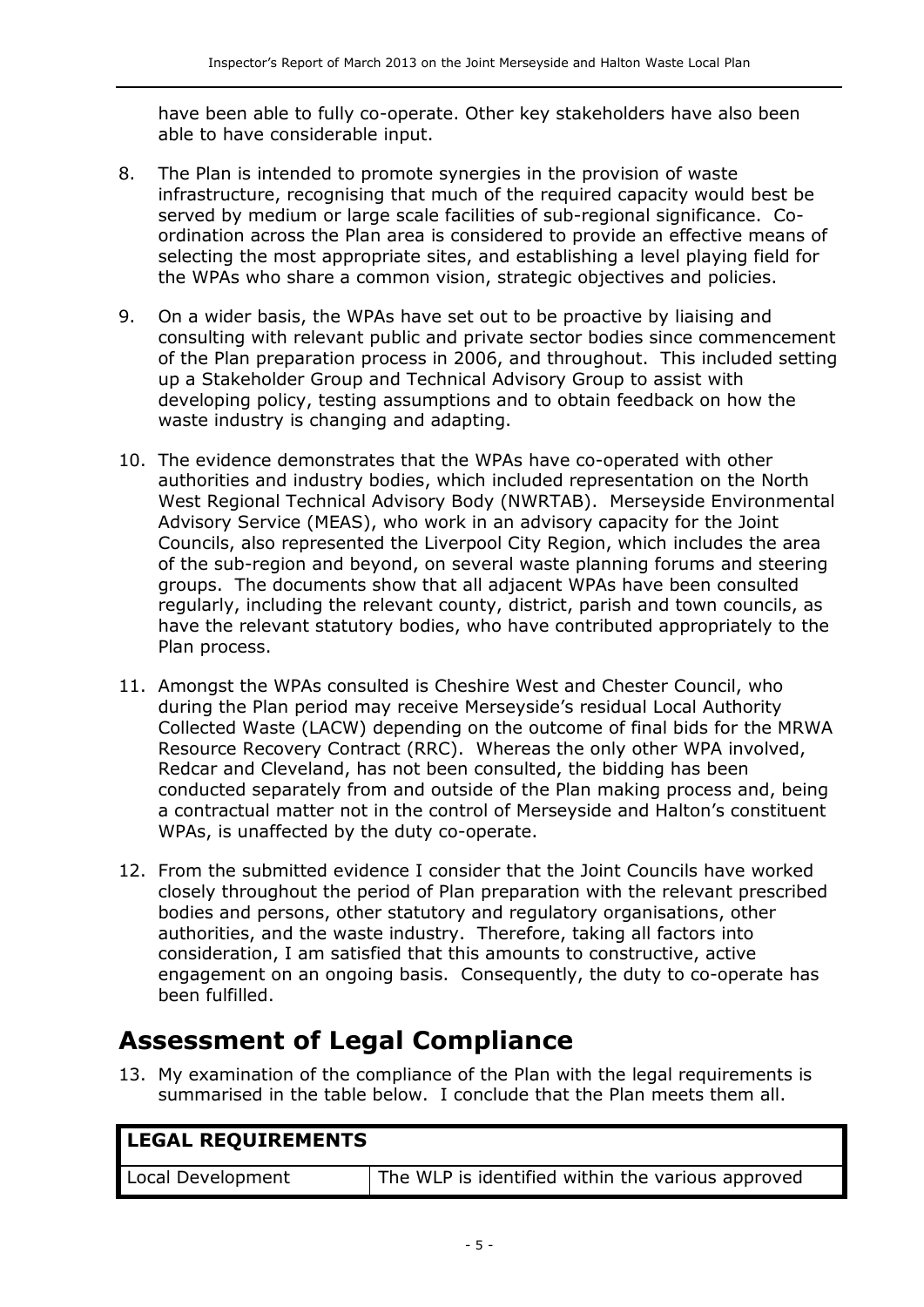| Scheme (LDS)                                                                   | LDSs. The LDSs have been updated regularly during<br>the Plan preparation process to reflect progress and<br>plans for production of the WLP. The WLP content<br>and timing is compliant with the LDSs.                                                                                                                                                                                                                                                                                                                                          |
|--------------------------------------------------------------------------------|--------------------------------------------------------------------------------------------------------------------------------------------------------------------------------------------------------------------------------------------------------------------------------------------------------------------------------------------------------------------------------------------------------------------------------------------------------------------------------------------------------------------------------------------------|
| <b>Statement of Community</b><br>Involvement (SCI) and<br>relevant regulations | The SCIs were adopted on the following dates:<br>Halton - July 2006; Knowsley - January 2007;<br>Liverpool - July 2007; Sefton - October 2006;<br>St Helens - January 2007; Wirral - December 2006.<br>All stages of consultation were compliant with the<br>requirements of all of the six District SCIs, including<br>the consultation on the post-submission proposed<br>'main modification' changes (MM). Where there were<br>specific Districts requirements additional to those of<br>other Districts, they were met within that District. |
| <b>Sustainability Appraisal</b>                                                | The SA has been carried out by external consultants<br>and repeated/updated as required at each<br>consultation stage, including the main modification<br>consultation stage. The SA reports are all available<br>in the documentation library and have not been<br>challenged at any stage. The approach to and<br>implementation of the SA is adequate.                                                                                                                                                                                        |
| <b>Habitats Regulations</b><br>Assessment                                      | Habitats Regulations Assessment screening<br>(September 2008) revealed the need to undertake<br>an AA. The HRA was undertaken by external<br>consultants and was subject to consultation with<br>statutory consultees. The HRA was updated<br>appropriately as the Plan progressed through the<br>consultation stages, including the main modification<br>consultation stage. The HRA reports and the<br>comments from statutory consultees recommended<br>changes which were implemented in the submitted<br>Plan.                              |
| <b>National Policy</b>                                                         | The WLP complies with national policy.                                                                                                                                                                                                                                                                                                                                                                                                                                                                                                           |
| Regional Spatial Strategy<br>(RSS)                                             | The WLP is in general conformity with the RSS.                                                                                                                                                                                                                                                                                                                                                                                                                                                                                                   |
| Sustainable<br>Community<br>Strategy (SCS)                                     | An analysis of the six District SCSs came to the<br>following conclusion: "It can be concluded that the<br>policy content and process of producing the Waste<br>DPD supports each of the SCSs in making<br>improvements towards a more sustainable society."<br>Satisfactory regard has been paid to the SCSs.                                                                                                                                                                                                                                   |
| Act (as amended)<br>2004<br>and 2012 Regulations.                              | The WLP complies with the Act and the Regulations.                                                                                                                                                                                                                                                                                                                                                                                                                                                                                               |

# **Assessment of Soundness**

#### **Preamble**

14. Although the Government intends to abolish RSSs through implementation of the Localism Act, the RSS was still extant at the time of producing the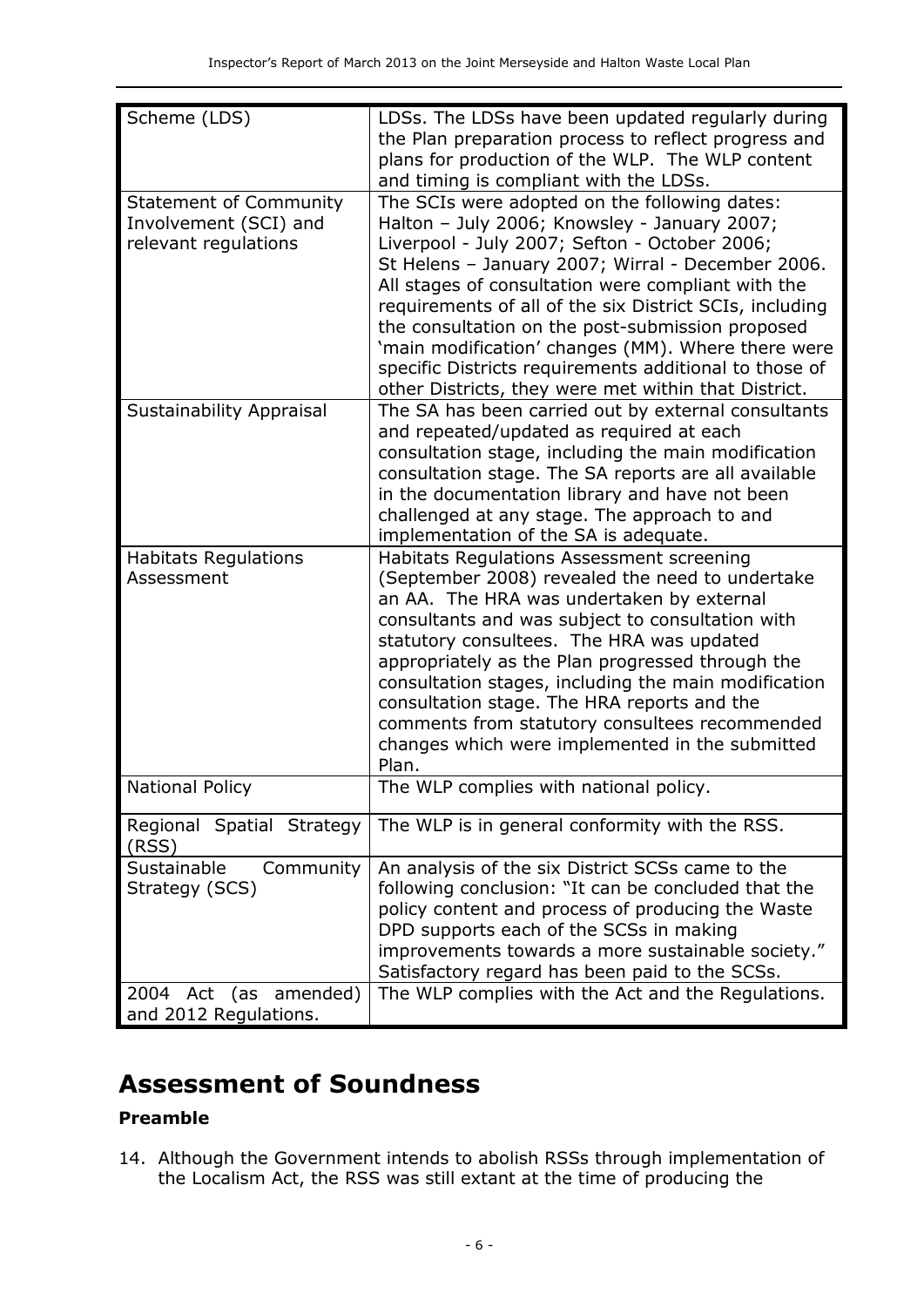Publication Version of the WLP. The North West region was preparing a single Regional Strategy, and had produced a significant amount of supporting evidence, which can still be used to support LDFs, post introduction of the Localism Act. The waste-related evidence has been used to support the needs assessment and policy positions in this WLP, although this has been supplemented with more recent data where appropriate. The WLP covers the issues addressed by the RSS, which will still be relevant when the RSS is finally abolished. The WLP is in general conformity with the RSS.

#### **Main Issues**

15. Taking account of all the representations, written evidence and the discussions that took place at the examination hearings I have identified six main issues upon which the soundness of the Plan depends.

#### **Issue 1 – Whether the vision and spatial strategy are the most appropriate to meet the waste management requirements of the sub-region.**

*Vision*

j

- 16. The nub of the Plan's vision is to develop a network of sustainable waste management facilities to enable local communities to be as self sufficient as possible by moving waste management up the hierarchy. The strategic objectives (SOs), flow from the vision to identify how it will be delivered, and are reflected by and appropriately linked to the development management policies (WM 7-WM 16), which provide guidance to potential developers. The overarching strategic approach is resource recovery led, and provides a long term strategy for achieving the vision. In general, these various elements comply with the SA objectives<sup>2</sup>.
- 17. However, there are issues with some of the development management policies, and the Joint Councils have requested main modifications to make them sound. **MM 5** has been requested to Policy WM 7 (Protecting Existing Waste Management Capacity) in order to clarify the extent to which the criteria have to be met to render a change of use from waste management acceptable, and to restrict these criteria to built facilities.
- 18. **MM 6** has been requested to Policy WM 13 (Waste Management Facilities on Unallocated Sites) to achieve a more positive approach and greater certainty for developers. The additional and amended wording to these Policies makes them more effective, and therefore, I endorse these modifications. Other main modifications to development management policies are discussed under Issues 3 and 4.
- 19. It has been queried whether SO1, which relates to planning for sufficient facilities to meet need, is deliverable. This should be read in the context of the vision relating to self sufficiency. Absolute self sufficiency is unlikely to be achievable in the sub-region, or indeed in most other WPA areas, as waste management is driven by commercial contracts that often result in cross boundary movements.

<sup>&</sup>lt;sup>2</sup> Sustainability Appraisal and Strategic Environmental Assessment of the Proposed Submission Document, August 2011 [PS-003].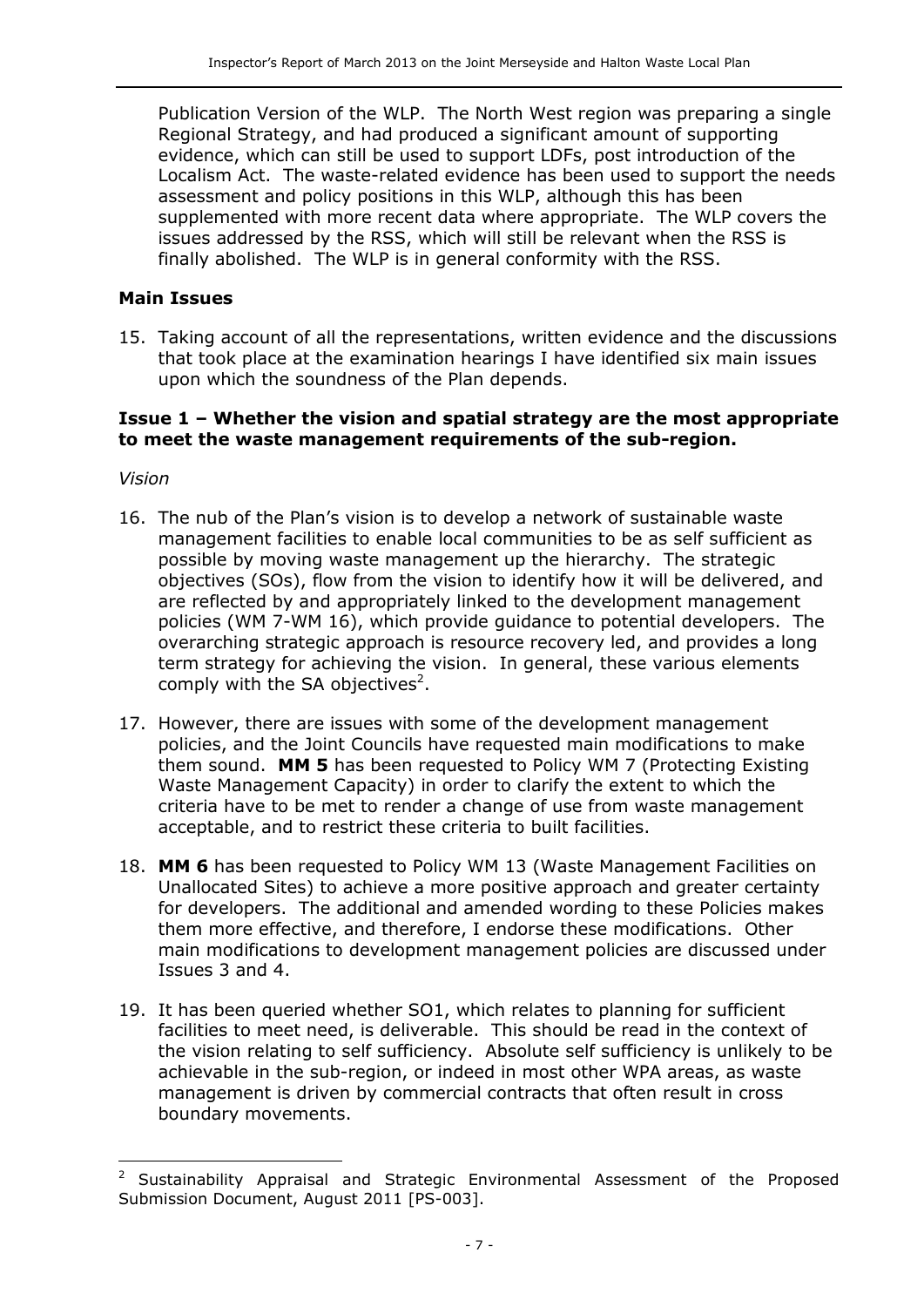- 20. The evidence base suggests that, despite the sub-region's reliance on exports to landfill, its range of existing recycling, reprocessing and treatment facilities, coupled with its resource recovery strategy, should attract sufficient imports to enable net self sufficiency by about 2016/17. In fact part way through the Plan period, it is envisaged that waste management capacity will be greater than the sub-region's identified needs.
- 21. The Plan provides for additional built facilities to compensate for landfill exports in an attempt to balance imports and exports. This balance is referred to within the overarching strategic approach. However, its reference to importing equivalent material for secondary treatment as is exported to landfill is inappropriate, as some of the material sent to landfill cannot be treated.
- 22. Therefore, the Joint Councils have requested **MM 2**, which alters the wording so as to seek to balance quantities of waste instead. There have been objections to this modification and to the concept of balancing exports for landfill with imports for treatment, on the basis that this sort of balance is not a valid form of self sufficiency and, therefore, makes the Plan unsound. However, PPS10 does not require absolute self sufficiency, and in this case Merseyside and Halton are unable to provide a more positive approach to landfilling due to demographic, land use, hydro-geological and other constraints. Therefore, the most appropriate option is to balance the landfill shortfall with additional recycling and treatment capacity. In my judgement the amended wording is justified and, therefore, I endorse this modification.
- 23. Since submission of the Plan for examination, the Framework has been published, paragraph 15 of which requires all plans to reflect the presumption in favour of sustainable development. In order to fully satisfy this requirement the Joint Councils have requested **MM 1**, which is an additional policy on the presumption in favour of sustainable development. This enables the Plan policies to clearly reflect the vision of providing sustainable waste management facilities, and ensures that there is proper compliance with the Framework, and, therefore, I endorse it.
- 24. Natural England has commented that it would like to have policies included in the WLP that recognise the importance of soils, landscape quality, green infrastructure, sustainable design, and for the WLP to refer to the need to conserve and enhance the natural environment. However, I am satisfied that these issues are already appropriately encompassed within the Plan's vision, objectives and policies. Consequently, there is no need for any modification in this respect.

#### *Spatial Strategy*

25. The Spatial Strategy and Sites Report of November 2008 $3$  set out three spatial strategy options for built facilities, namely, the Sub-regional Site Approach, the Waste Arisings Option, and the Resource Recovery Park Option. However, the 2008 SA questioned the sustainability of the latter two approaches, and stated that the first option was the most sustainable, as it was robust and provided flexibility. There was also strong support for the Sub-regional Site Approach and, therefore, it was put forward as the preferred option and was

 $\overline{a}$  $3$  [PS-010].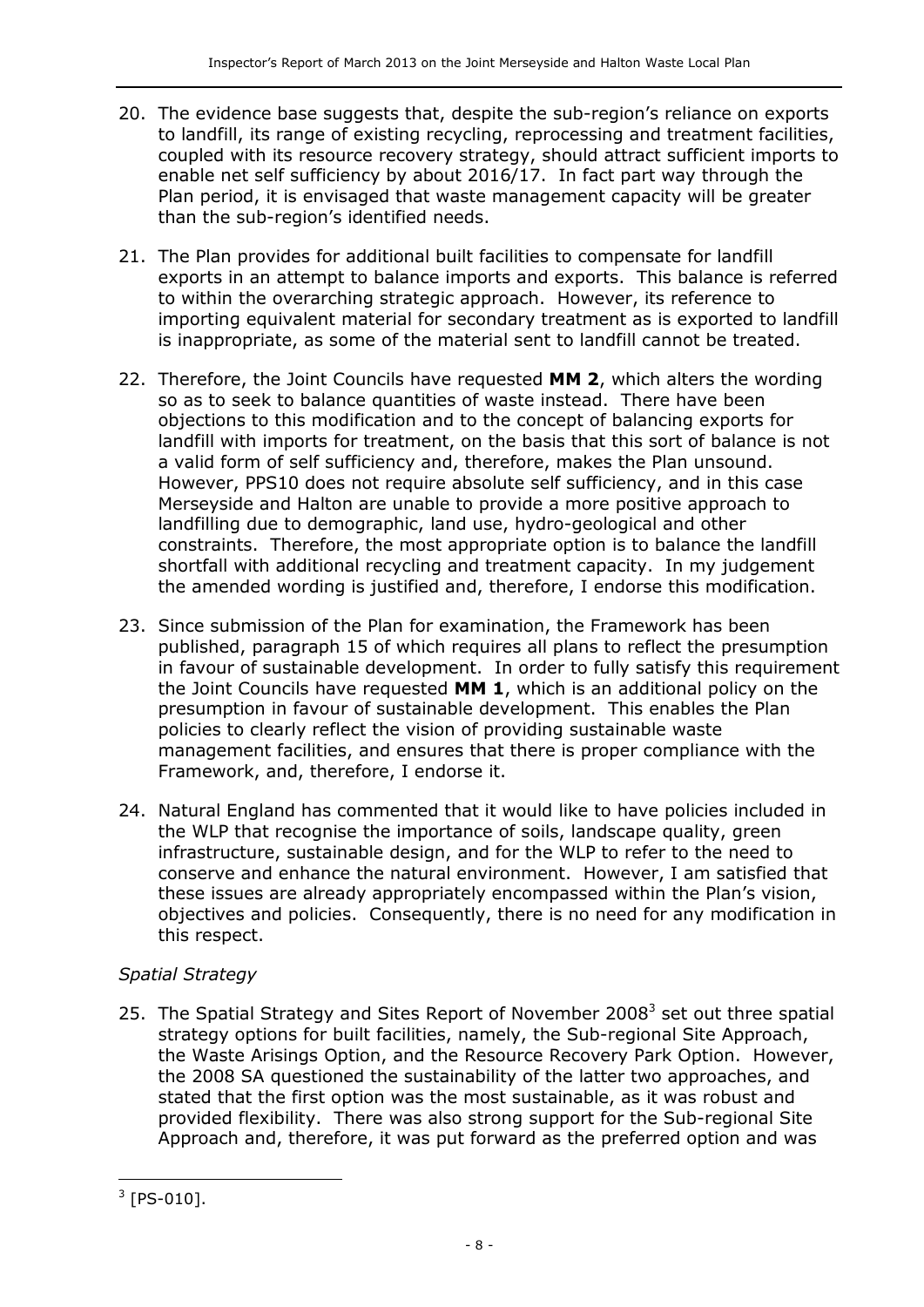included in the submission document.

- 26. The Sub-regional Site Approach follows on from the vision by allocating one large sub-regionally significant site of over 4.5ha within each of the districts, together with a range of smaller diffuse sites of between 4.5 and 0.5ha throughout the districts. This takes account of proximity to waste arisings and seeks to ensure that all of the districts contribute to meeting identified need.
- 27. The spatial pattern for built facilities is, amongst other things, informed by the network of existing operational and pipeline facilities so that sites are allocated within existing clusters of waste management/industrial facilities where possible. This provides opportunities to create synergies through co-location, resulting in better use of waste as a resource, and for the generation of renewable energy.
- 28. The number of sites allocated is derived from typical site capacity requirements for the relevant broad categories of waste management facilities, and the NA's forecasts of need. This accommodates both the optimistic and pessimistic scenarios. Furthermore, in recognising the uncertainties of the waste industry and to provide flexibility, a contingency of about 30% has been added to cater for possible unavailability or undeliverability.
- 29. MEAS has indicated that, since the site area and tonnage requirements were identified, there have been significant advances in technology. One of the outcomes of this is that it is feasible to build higher capacity facilities on smaller areas of land. This adds more flexibility for developing built facilities.
- 30. There are no site allocations for non-inert, non-hazardous landfill, given the failure to identify any suitable sites. Two sites are allocated for inert landfill and this satisfies the identified need for this waste stream.
- 31. The Plan's site allocation policies (WM 1-WM 6) provide clear guidance to developers on site prioritisation, allocated sites and their suggested broad waste management uses, and areas of search for additional small scale operations and an additional Household Waste Recycling Centre (HWRC). However, main modifications are required to some of the individual sites identified in Policies WM 2 (Sub-regional sites) and WM 3 (District level sites). This is addressed under Issue 5.

#### *Assessment*

- 32. I consider that the preparation of the vision, strategies and objectives was systematic, comprehensive and convincing. There is a clear link between the high level strategies and the Plan policies which seek to deliver them, and sufficient flexibility is incorporated to accommodate changing circumstances and the loss of some capacity/sites. This robust and pragmatic approach accommodates all reasonable and foreseeable eventualities.
- 33. The evidence demonstrates that, with the identified main modifications, the vision, SOs, overarching strategic approach, and spatial strategy are positively prepared, justified and effective. The Plan is consistent with national policy, and seeks to drive waste management up the waste management hierarchy, resorting to disposal as the last option.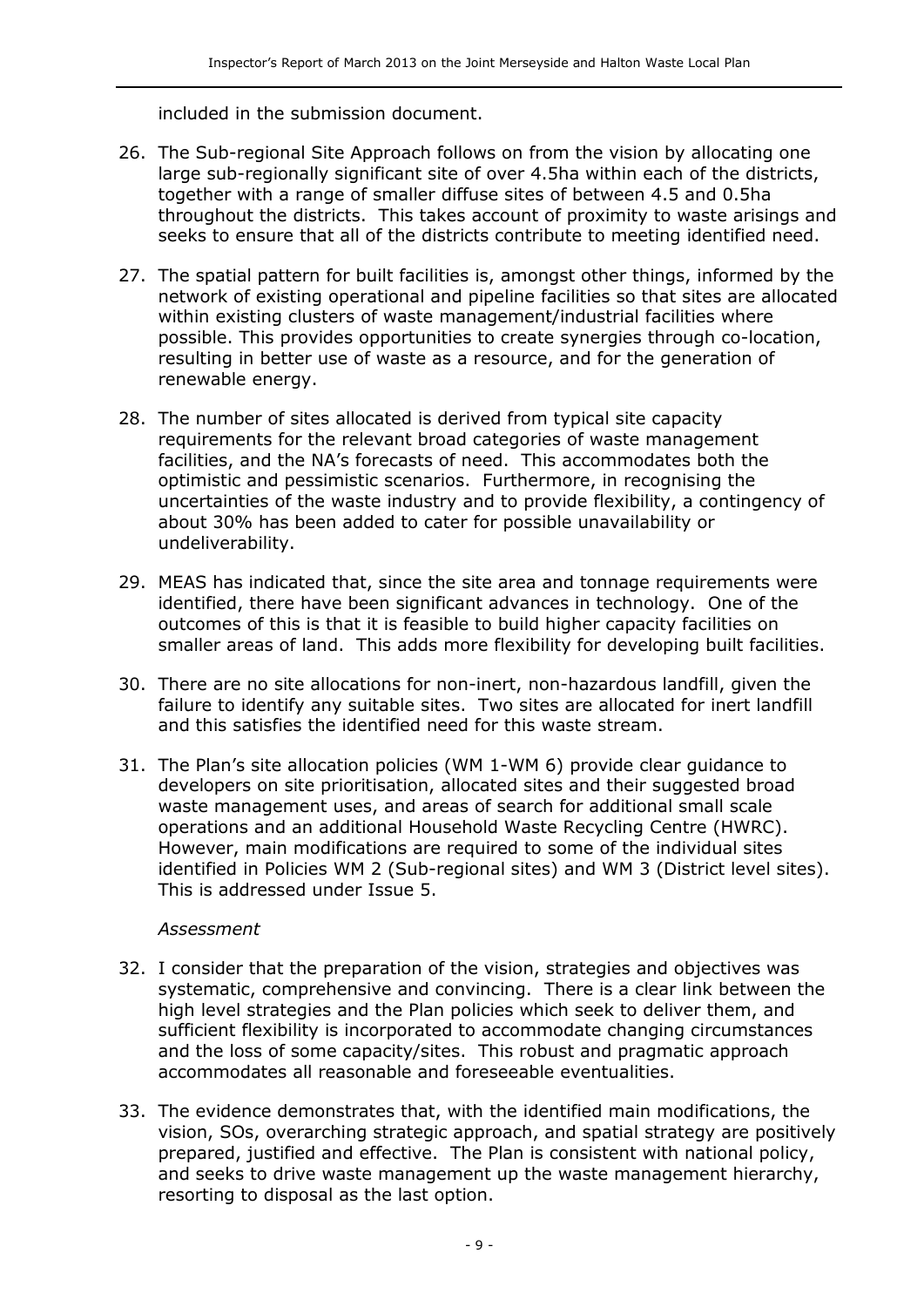#### **Issue 2 – Whether there is evidence of any shortfall of waste management capacity within the Plan period for the principal waste streams.**

#### *Overview*

- 34. The Plan is informed by a detailed evidence base of waste arisings and forecast waste management needs to 2030, which has been updated several times during Plan preparation to take account of changing circumstances and new information. The Needs Assessment  $(NA)^4$  draws on over 30 assumption sets about how the waste streams will change over the Plan period and how the methods for managing them will evolve. Whilst not every assumption has been substantiated, all principal assumptions have been peer reviewed. I am satisfied that these assumptions are appropriate and realistic.
- 35. The NA's approach to assessing capacity assumes that all waste management facilities that had planning permission by the end of 2010 will come on stream, even where work has not yet commenced on site. This is referred to as "pipeline" capacity. However, it includes a sensitivity test which assesses the need for capacity if none of these facilities come forward. Furthermore, where a contract is in place (or at an advanced stage of negotiation) to manage wastes from outside the sub-region, (eg Ineos Chlor-Vinyls in Runcorn) the available long-term capacity has been reduced proportionally.
- 36. The Plan predicts an "envelope" of waste management needs for three of the four principal waste streams, (LACW, Commercial and Industrial (C&I), Construction, Demolition and Excavation (CD&E)). This consists of an upper bound pessimistic forecast and a lower bound optimistic forecast.
- 37. The pessimistic forecast assumes the maximum realistic growth rate for each stream, and reflects lower rates of recycling and treatment and greater reliance on landfill. It assumes a 1-2 year delay in bringing into service any treatment and recycling facilities that have planning permissions but which are not yet under construction.
- 38. The optimistic forecast assumes, in most cases, a gentle drop of arisings over the next few years due the combined effects of the recession and waste minimisation initiatives reflecting higher rates of recycling and landfill diversion. It assumes that the consented facilities will be operational on time, thereby enabling higher diversion rates to be achieved sooner.
- 39. Using this envelope model provides a flexible approach with scope to accommodate the many uncertainties apparent within the waste industry. I consider that it is a sound basis upon which to assess need.

*LACW*

j

40. The sub-region's LACW, previously known as Municipal Solid Waste (MSW), is now managed in accordance with the recently adopted Joint Recycling and

 $4$  The fifth NA - (Publication Stage) dated July 2011, which takes 2010 as the base year for forecasts [PS-006].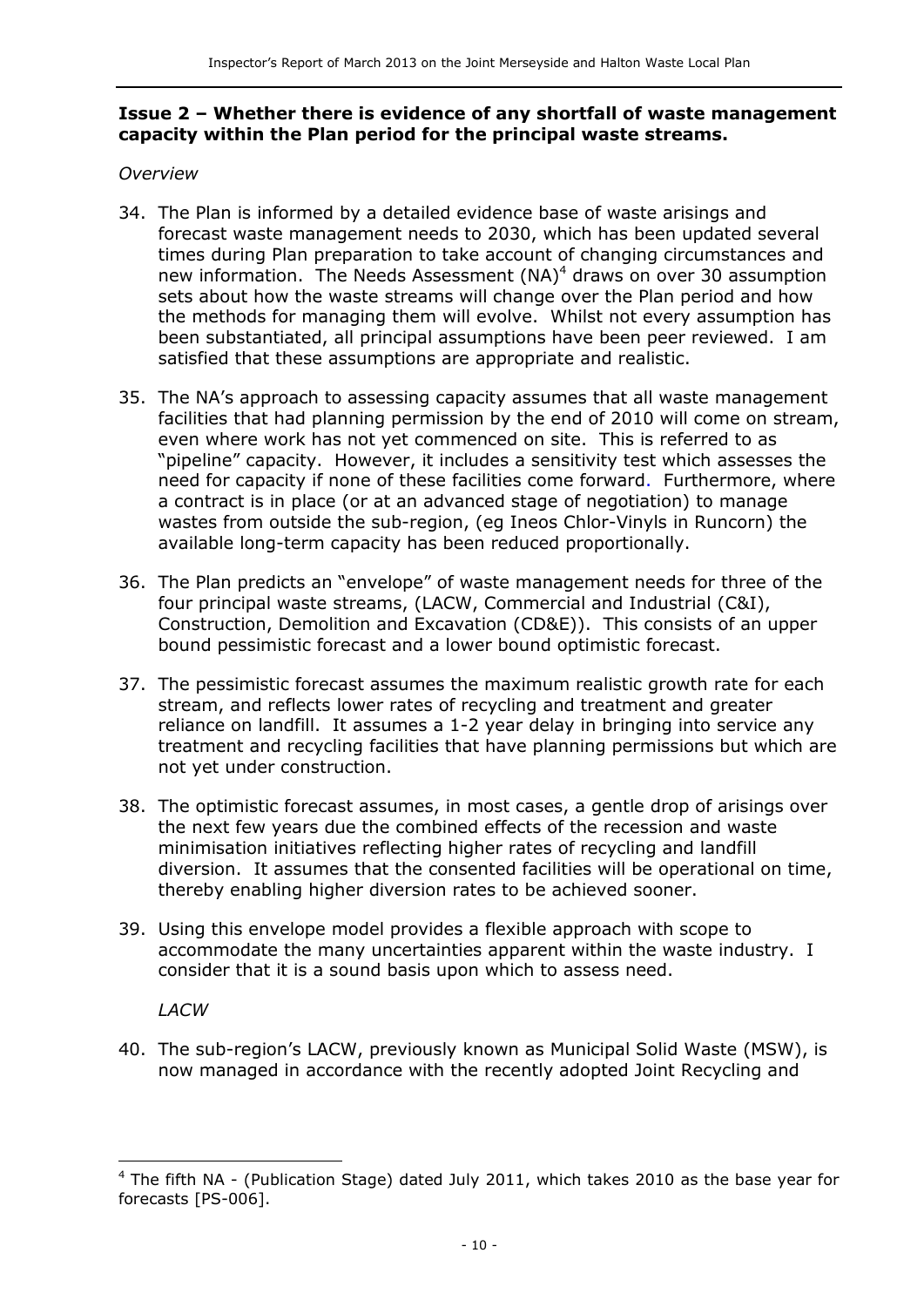Waste Management Strategy (JRWMS)  $2012^5$ , and formerly by the Joint Municipal Waste Management Strategy for Merseyside 2008 (JMWMSM)<sup>6</sup> by the District Waste Collection Authorities and MRWA. Plan forecasts are based on total arisings for 2009/10 as released by Defra in November 2010. Whilst the data shows that LACW arisings have generally grown over the last 50 years, there has been a small decrease over the last few years as waste reduction initiatives have started to impact.

- 41. The NA indicates that currently more than 60% of LACW is recyclable or compostable and this is assumed to remain the case throughout the Plan period. However, in the 2009/10 baseline year only about 35% of household waste<sup>7</sup> is recycled or composted and consequently, there is significant scope for improvement. The Plan assumes that the national recycling/composing target of 50% by 2020 will be achieved, and that food waste collections will expand in the future<sup>8</sup>.
- 42. The pessimistic approach is adapted from growth rates stated in the 2008 JMWMSM, with slight adjustments to reflect the effects of a short recession to 2015, with recovery assumed thereafter. The optimistic approach assumes that the level of collected waste per household falls to the national average by 2020, and is based on advice from the NWRTAB.
- 43. In 2010 the total LACW arisings were 836,000t. The pessimistic forecast shows this increasing to 860,000t in 2030 and the optimistic forecast shows a decrease to 809,000t in the same period. The figures take account of additional waste generated by new households created over the plan period, based on the RSS and the successful housing growth-point bids made by districts within the sub-region.
- 44. In terms of waste management capacity, the NA indicates that most of the facilities within the sub-region do not operate at full capacity. MRWA handles all LACW via contracts with waste management companies. Veolia has the recycling contract to operate facilities within the sub-region. These consist of HWRCs with a throughput of 240,000tpa<sup>9</sup>, Waste Transfer Stations (WTSs) with a capacity of 1,150,000tpa<sup>10</sup> and Materials Recycling Facilities (MRFs) with a capacity of 200,000tpa $^{11}$ . In 2010 about 27% (223,000t) of LACW was recycled $^{12}$ .
- 45. In addition to MRWA's facilities, a number of open windrow composting facilities operate on a merchant basis, which have a capacity of 127,000tpa<sup>13</sup> and handle both LACW and commercially collected green waste. In 2010

j

<sup>&</sup>lt;sup>5</sup> Covering the period 2011-2041- draft JRWMS is at [PS-048]. Halton previously had a separate Waste Management Strategy but the JRWMS applies to all members of the MWP including Halton.

<sup>&</sup>lt;sup>6</sup> [PS-047]. This does not include Halton.

 $7$  LACW consists of about 90% household waste and 10% C&I waste.

 $8$  This is also assumed in the JRWMS 2011-2041 – draft at [PS-048].

<sup>&</sup>lt;sup>9</sup> Over 16 sites.

<sup>&</sup>lt;sup>10</sup> Over 4 sites.

 $11$  At Bidston and Gillmoss, both of which are now operational.

 $12$  MEAS needs assessment forecast models – appendix to LACW paper [Exam-002].

 $13$  Over 5 sites. This excludes the Whitemoss composting facility (65,000tpa) because it straddles Merseyside and West Lancashire.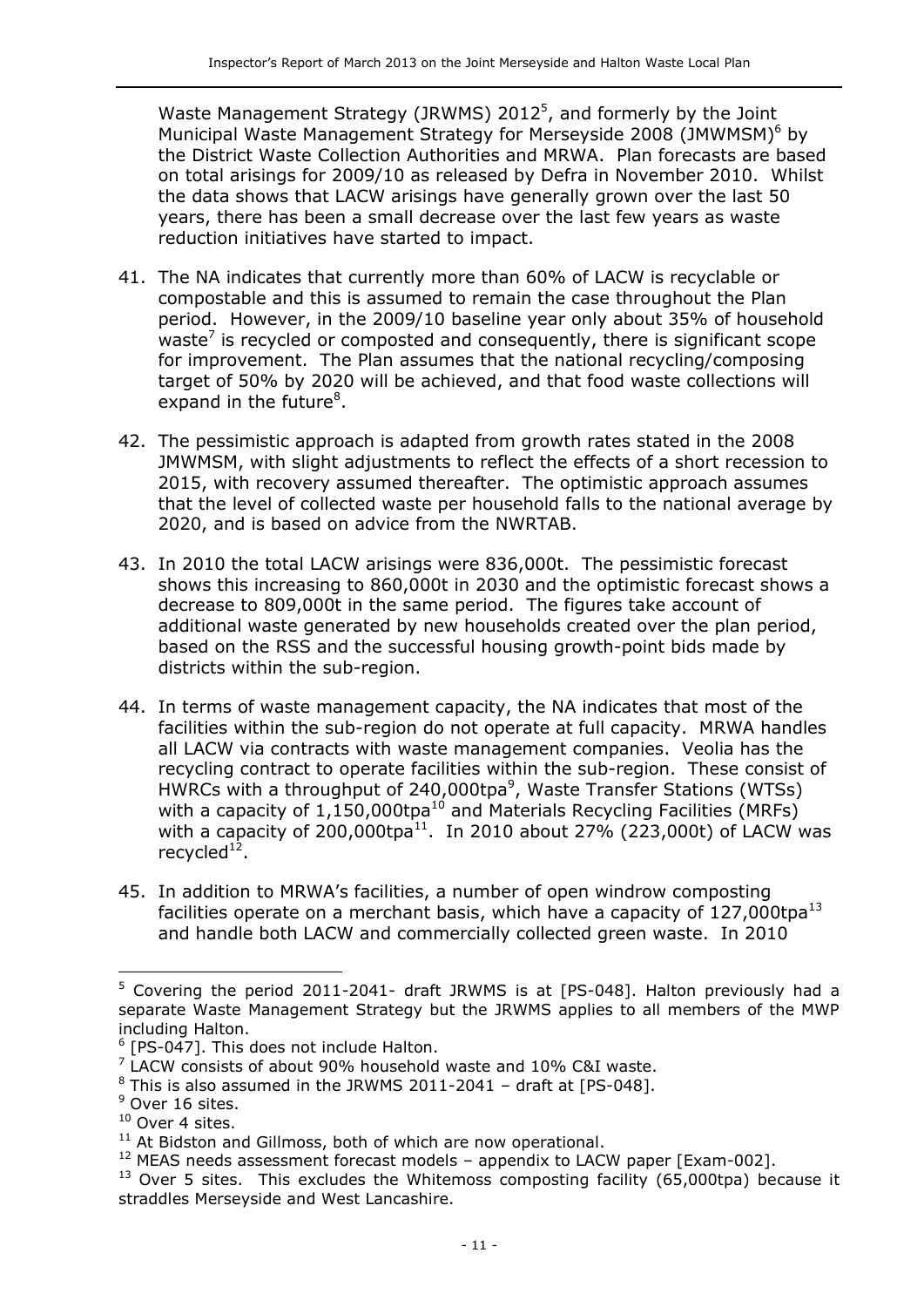about 1% (8,000t) of food waste and 9% (76,000) of green waste was composted. Nonetheless, the Plan identifies a need for four food waste treatment plants, either Anaerobic Digestion (AD) or In-Vessel Composting (IVC) and possibly another open windrow composting facility, all of which could take both C&I and LACW.

- 46. The NA indicates that some recyclables, derived from the HWRCs and MRFs, are sent to merchant reprocessors within the sub-region who recycle plastics, glass, Waste Electrical and Electronic Equipment (WEEE), plasterboard, paper and metals with an overall capacity in excess of  $940,000^{14}$ . Other recyclates are processed outside of the sub-region.
- 47. Residual LACW, amounting to 63% (529,000t) of total LACW in 2010, including 94,000t (14%) rejected from HWRCs and MRFs, will continue to be exported until 2015 by road to WRG's (now FCC) Arpley Landfill in Warrington, as there is a significant shortfall of landfill capacity within the sub-region.
- 48. However, as new technology develops more waste is being diverted from landfill and a greater range and quantity of waste is being recycled, reused or treated. Considerable thermal capacity in the order of 1.5 million tonnes has already been consented, some of which is operational and of regional significance.
- 49. Ineos Chlor-Vinyl's CHP facility alone will have a total capacity of 850,000tpa RDF/SRF<sup>15</sup>, equivalent to 1.7 million tpa of untreated, residual waste, when fully operational. Phase 1 (425,000tpa of RDF/SRF) is set to be commissioned in early 2013, and phase 2 (425,000tpa of RDF/SRF) by mid 2014. Although Greater Manchester's LACW will take up 275,000tpa of RDF/SRF capacity, Cheshire's LACW, which was earmarked for this facility, is no longer expected to be sent here. Therefore, available capacity of 575,000tpa of RDF/SRF exists.
- 50. Wirral Council has advised that the Biossence CHP facility, which is intended to reduce 400,000tpa of untreated, residual waste by 40% to produce a floc for combustion in its gasification plant, has had its planning conditions discharged, and implemented its permission in July 2012. Construction has started on the roadway access and the prospects of the facility being built out appear to be reasonable. The planning permission for the Energos CHP gasification plant in Kirkby, with a 96,000tpa capacity for untreated, residual waste, was implemented in May 2012. The company has stated publicly that it expects to begin groundwork and construction during the current financial year.
- 51. However, none of these facilities is expected to receive the sub-region's residual LACW, which will be sent to an EfW facility outside of the sub-region under MRWA's Resource Recovery Contract (RRC). Final tenders are currently in the process of being evaluated with a view to choosing the provisional preferred bidder. This will either be Covanta/Peel and their EfW facility at Ince Marshes in Cheshire West and Chester, or SITA/Sembcorp and their EfW facility at Wilton in Teesside. Although as yet un-built, it is expected that the chosen facility will be operational by 2016. The Plan has provided a contingency allocation for a facility to pre-treat this waste, with a capacity in

j

<sup>&</sup>lt;sup>14</sup> Over about 24 sites.

 $15$  RDF/SRF is created by treating raw waste which reduces its mass by about 50%.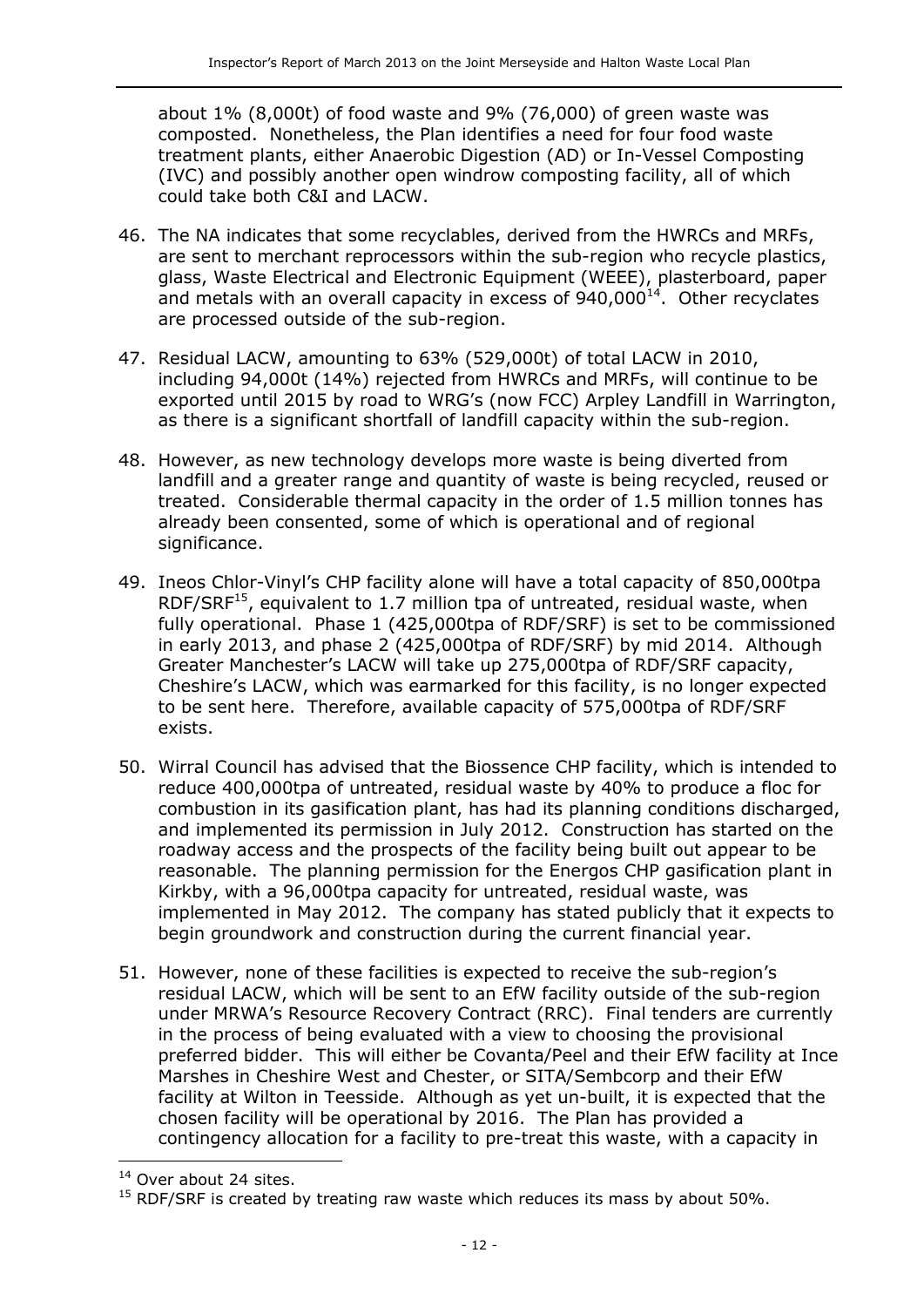the range of 350,000 to 400,000tpa, should this be required.

- 52. As this EfW facility is funded through Waste Infrastructure Credits, formerly known as Private Finance Initiative (PFI), and is contractually secured for the long term to handle all of the sub-region's residual LACW, (estimated to be up to ca. 400,000tpa), the NA has included it as sub-regional capacity.
- 53. In the meantime, whilst awaiting commissioning of this RRC facility, MRWA procured a 3 year Interim Framework Contract for waste management services in July 2012. The first tranche is for 40,000t for one year from August 2012, although MRWA has the potential under the contract to procure up to 200,000tpa until 2014/15<sup>16</sup>.
- 54. The NA reflects the evolution in waste management in its assumptions on management mix and quantities being recycled, treated and landfilled for the two forecast bounds. The projected change, excluding any implications flowing from the Interim Framework Contract, indicates that overall reliance on landfill will decrease significantly over the Plan period, whilst the capacity requirements for recycling and treatment will increase.

*C&I*

- 55. Details of arisings and management methods are based on the 2006 and 2009 North West regional surveys commissioned by the Environment Agency  $(EA)^{17}$ . The latter, which was reported in February 2010, has an interrogator facility that has been used to analyse the composition of this stream by material type. The results have been used to make a professional judgement of the extent to which materials that are not currently being recycled or composted can be diverted for treatment or recycled in the future.
- 56. The NA indicates that about 60% of this waste is recycled, and both the optimistic and pessimistic approaches assume that scope for improvement is limited to about 65%. This is because a large part of the residual material comprises contaminated mixed waste that is difficult to decontaminate to reprocessors' quality targets.
- 57. Growth trends for the two streams are different, with commercial wastes having increased at about 2% per annum over the last 10 years, whilst industrial wastes have declined at almost double this rate over the same period.
- 58. With respect to commercial waste, following discussions with the local waste management sector, the NA does not predict this rate of growth to continue throughout the Plan period. This reflects the prediction that recovery from recession is unlikely to occur before 2015, and takes account of the effects of the extension of the Courtauld Agreement<sup>18</sup>, the Producer Responsibility Regulations, and other initiatives to reduce waste creation rates. It also recognises the sub-region's higher than average level of public sector

-

<sup>16</sup> See: http://www.merseysidewda.gov.uk/2012/11/merseyside-interim-waste-contractappoints-three-to-framework/.

 $[PS-018]$  and  $[PS-045]$ .

<sup>&</sup>lt;sup>18</sup> A voluntary agreement between retailers and WRAP to improve resource efficiency and reduce the carbon and wider environmental impact of grocery retail.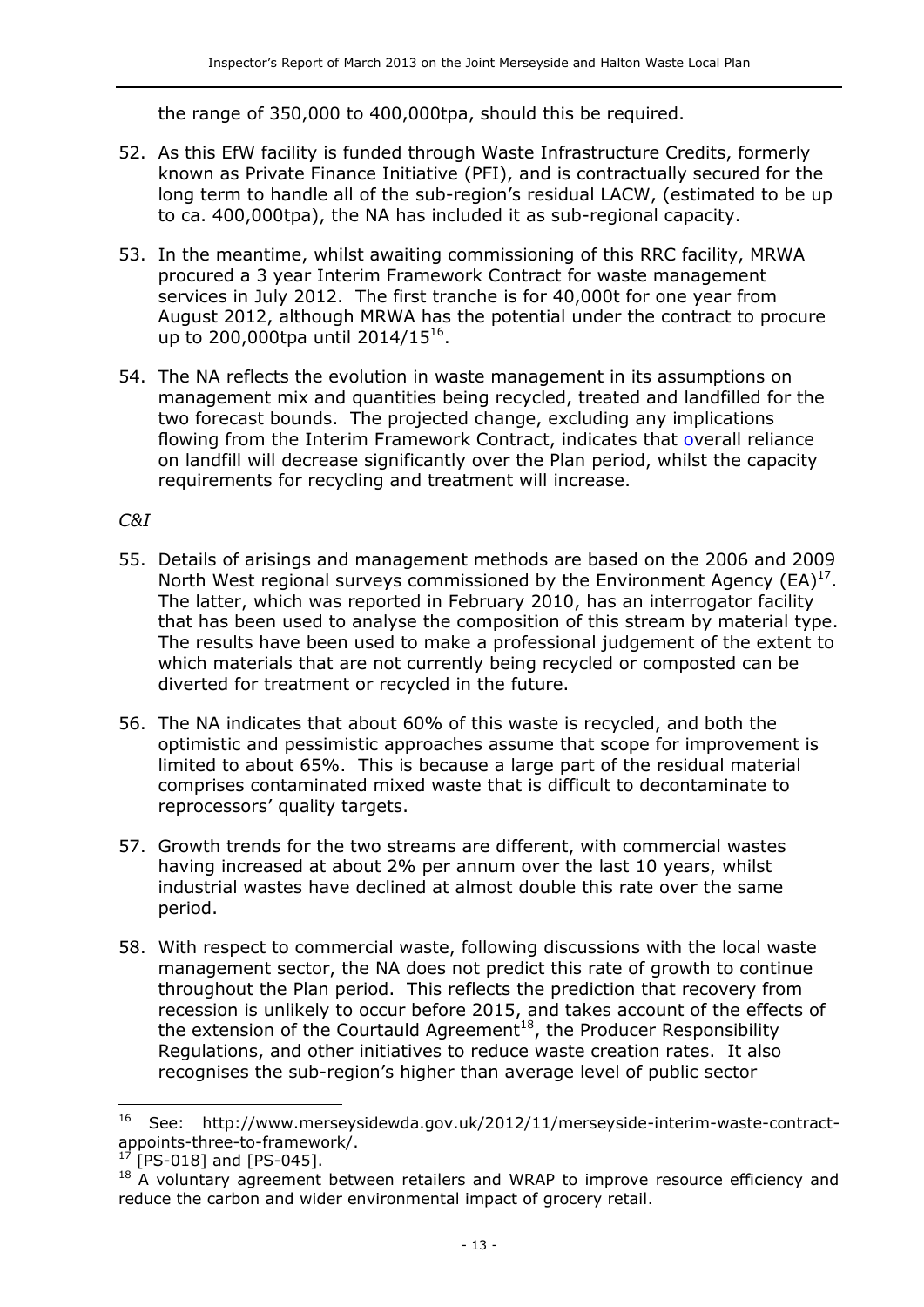employment, which is undergoing significant cutbacks.

- 59. The optimistic forecast shows a reduction in commercial waste arisings over the Plan period from 751,000t in 2010 to 733,000t in 2020, remaining constant at this rate up to 2030. The pessimistic forecast shows a decline from 751,000t in 2010 to 742,000t in 2015, rising to 791,000t by 2030.
- 60. As regards industrial waste, the NA assumes that recession will continue to drive down arisings, but at a lessening rate, with the decline bottoming out after 2013. This is as a result of the rate of business closures and reduced manufacturing capacity slowing down and/or being replaced by corresponding new facilities. The optimistic forecast is based on these assumptions, indicating a fall from 354,000t in 2010 to 331,000t in 2015 and remaining at this level up to 2030. To provide sufficient flexibility, the pessimistic forecast assumes no change in arisings of 363,000t throughout, following discussion with the waste industry.
- 61. The NA states that most facilities for managing C&I in the sub-region do not operate at 100% capacity either because they are not fully utilized or because of downtime for maintenance. It shows that there is considerable MRF(140,000tpa) and WTS(440,000tpa) capacity, and refers to several privately operated open windrow composting facilities, which also take LACW(127,000tpa)<sup>19</sup>. It also assumes delivery of an enclosed AD/IVC plant (50,000tpa) provided by New Earth Solutions in Widnes.
- 62. Nonetheless, the Plan identifies a need for four additional food waste treatment plants (AD or IVC), and possibly another open windrow composting facility, all of which could take both C&I and LACW. Part of this capacity gap may now be met by Granox, who obtained planning permission in October 2012 to build a 90,000tpa AD plant, which is expected to become operational in late 2013. A range of re-processors also serve both the C&I and municipal sectors with capacity of about  $942,000$ tpa<sup>20</sup>.
- 63. With respect to primary treatment capacity for residual C&I, the NA refers to two consented facilities within the sub-region. One is for a 150,000tpa autoclaving facility at Garston Dock which, if it came forward, would produce RDF/SRF. The other is a 200,000tpa MBT/IVC plant at Widnes Waterfront. However, in both cases the potential operators, Jack Allen Holdings, and New earth Solutions have withdrawn their interest, although the permissions are still extant and other operators may come forward. The permitted capacity on these sites is only half of what was originally sought, indicating potential for future expansion. The Plan identifies a possible need for one additional pretreatment facility.
- 64. As regards secondary thermal treatment, the NA identifies significant consented capacity, some of which is already operational and some of which is likely to come forward. Whilst EMR has not yet implemented its planning permission, it is understood that it intends to proceed with building a specialised plant, although Granox's EfW permission has now lapsed. Nonetheless, the NA does not identify any additional need for secondary thermal treatment and the plan is sufficiently flexible to accommodate this non

j

 $19$  This is the same figure as referred to above for LACW capacity and is not additional.

<sup>&</sup>lt;sup>20</sup> This is the same figure as referred to above for LACW capacity and is not additional.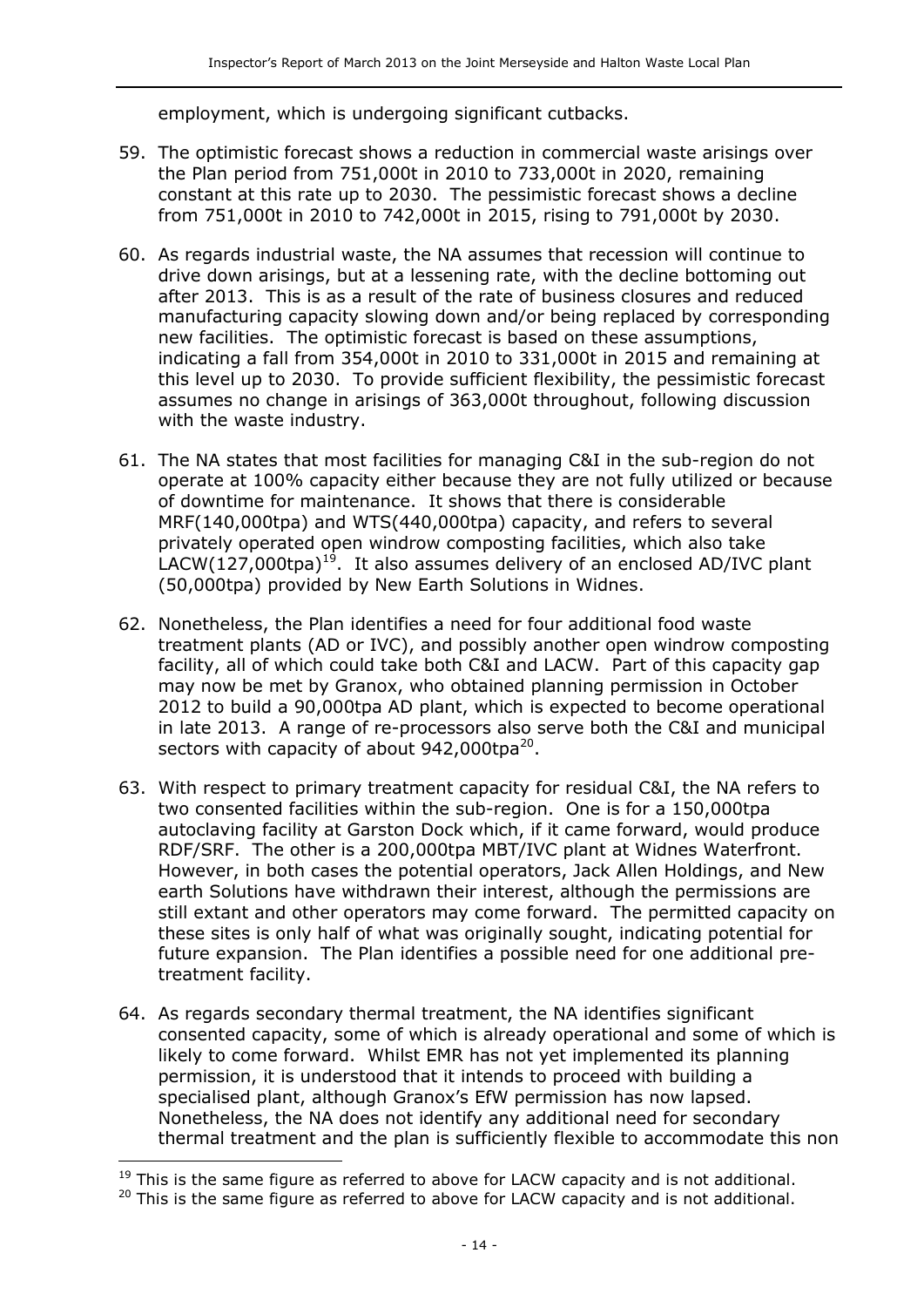delivery.

- 65. However, the situation is different for landfill disposal. There is currently a need for over 400,000tpa of landfill capacity for non-inert, non-hazardous C&I waste, albeit this is forecast to significantly reduce over the Plan period. Currently, average capacity of  $205,000$ tpa<sup>21</sup> is provided by the sub-region's only non-inert, non-hazardous landfill site at Lyme and Wood Pits<sup>22</sup> although, for this waste stream, it is time limited to June 2016, by which time it is likely to be at full capacity. Consequently, there will be a capacity shortfall, which cannot be met within the sub-region. This is discussed under Issue 4 below.
- 66. About 1% of commercial and 9% of industrial waste is estimated as being inert<sup>23</sup>, some of which (between 119,000 and 33,000tpa during the Plan period) also needs to be landfilled. However, sufficient capacity is forecast to manage this waste stream as discussed under *CD&E Waste* below.

#### *CD&E Waste*

- 67. The NA draws on data from the 2006 NWRTAB regional survey reported in July 2007, although this was apparently compromised by a lack of data on waste arisings. However, following checks and adjustments, the NA estimates that around 2.4 million tpa were created at that time. Subsequent growth projections have been based on discussions with representatives of the local waste management industry, specifically companies that principally handle inert construction waste.
- 68. The NA estimates that current recycling/spreading of CD&E of about 65% will increase to 80% by 2020, beyond which there will be little scope for improvement<sup>24</sup>. It assumes that landspreading will fall from the current 25% to 10% over the same period due to changes in the permitting regime bringing landspreading within the scope of landfill tax and also imposing lower limits on quantities that may be deposited. The quantity of waste for landspreading is forecast to be in the order of 240,000tpa throughout the Plan period.
- 69. Having regard to the impact of the recession, but also recognising the likely effects of proposed major developments within the sub-region such as Wirral Waters, Liverpool Waters and the second Mersey Crossing, the NA estimates some modest growth in CD&E waste arisings although total arisings will not exceed pre-recession levels. The pessimistic scenario forecasts a gentle but steady increase in arisings from 2.22 million t in 2010 to 2.38 million t in 2030, whilst the optimistic scenario indicates a lower rate of growth to 2.27 million t in 2030.
- 70. It is estimated that just over one third of this waste stream is recycled at source. This is predominantly inert material comprising crushed concrete, stone, hardstanding and similar materials which can be re-used on site. The remaining recyclates are taken off-site to a range of over 60 WTSs, skip hire

-

 $21$  St Helens Planning Consent ref : P/2012/0156.

 $22$  This capacity is shared with inert waste.

<sup>&</sup>lt;sup>23</sup> Categorised as mineral waste not CD&E waste.

<sup>24</sup> Taking account of WRAP's finding in *Construction, Demolition and Excavation Waste Arisings, Use and Disposal for England 2008,* April 2010.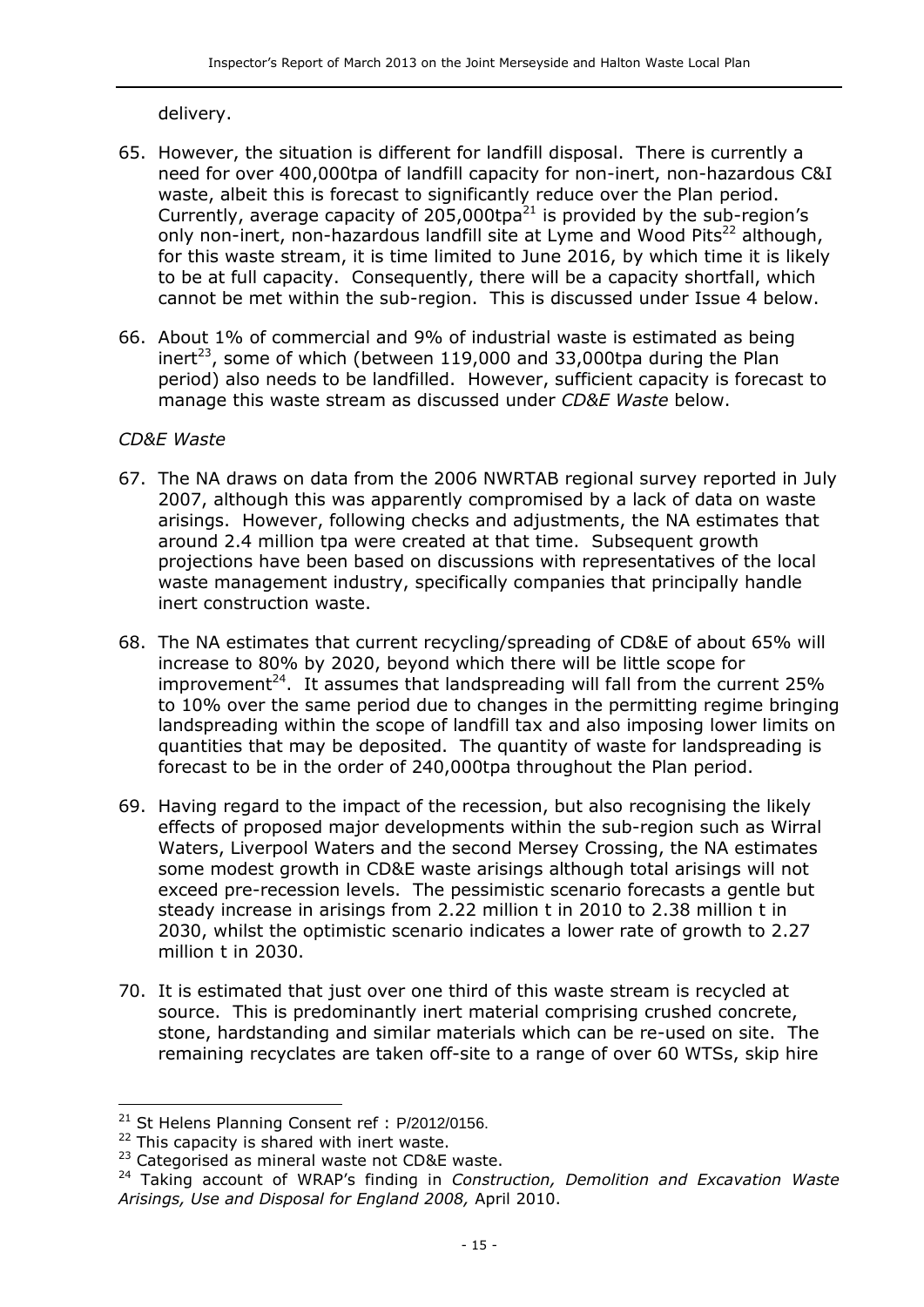facilities and reprocessors<sup>25</sup> with a combined capacity of 1.29 million tpa<sup>26</sup>.

- 71. With respect to residual CD&E waste, proposals for biomass EfW facilities, which would use waste wood as a fuel, are currently at different positions in the planning system. However, landfill is currently the main disposal option with between  $378,000^{27}$  and  $156,000$ tpa<sup>28</sup> of estimated capacity being required in decreasing quantities throughout the Plan period.
- 72. It is estimated that about 95% of this waste is inert, consisting of soil, stones, sludge and aggregates<sup>29</sup>. The small remaining fraction requires non-inert, non-hazardous landfilling, for which there is currently capacity at Lyme and Wood Pits, which can also take inert waste until restoration contours are achieved $30^{\circ}$ . However, its available void space is limited and is shared with residual C&I waste.
- 73. There are currently no other active landfill sites in the sub-region, which could receive inert waste. However, two mineral extraction sites have permission to restore with inert waste by landfilling. These are Bold Heath Quarry in St. Helens, with permitted void space of 2.43 million  $m<sup>3</sup>$ , and Cronton Claypit in Knowsley, with permitted void space of 0.75-1.0 million  $m<sup>3</sup>$ . After meeting with the relevant operators, MEAS indicated a strong, realistic prospect of both sites delivering the capacity to meet this need.
- 74. However, void creation depends upon the demand for crushed sandstone (Bold Heath) and brick clay (Cronton), which dictates the rate of mineral extraction. Both the pessimistic and optimistic scenarios indicate a shortfall in 2026-2027, (with the pessimistic approach showing a slight shortfall in 2012-2013). Nonetheless, overall capacity during the Plan period is expected to exceed requirements by a margin of between 1.141 and 0.857 million t.

#### *Hazardous Waste*

- 75. Arisings are based on 2009 data released by the EA in its Hazardous Waste Interrogator tool. The hazardous waste sector is organised so as to provide a regional and national network of facilities. Therefore, there is significant cross boundary movement of this waste in both directions. The NA has taken the management need to be the sum of locally arising waste that remains in the sub-region plus that which is imported. Arisings totals for the other main waste streams have been reduced to take account of their hazardous fractions.
- 76. Historical data shows that generally arisings managed in the sub-region have been steady, although exported waste has declined over the 10 years up to 2009. Therefore, limited change is forecast and the model does not use the pessimistic/optimistic approach, but rather makes one set of assumptions

<sup>27</sup> 2012 optimistic forecast.

<sup>&</sup>lt;sup>25</sup> Some of which handle only CD&E waste.

 $26$  This is a reduction from 2.6 million tpa, as the figure now excludes three sites at Simonswood, which straddles the border with West Lancashire.

<sup>&</sup>lt;sup>28</sup> 2027 pessimistic forecast.

<sup>&</sup>lt;sup>29</sup> Based on the EA's interrogator tool of waste passing through inert waste transfer stations, skip hire sites and similar facilities in the sub-region in 2010.

St Helens Planning Consent ref P/2012/0156. The 2012 permission now includes a time restriction for completion.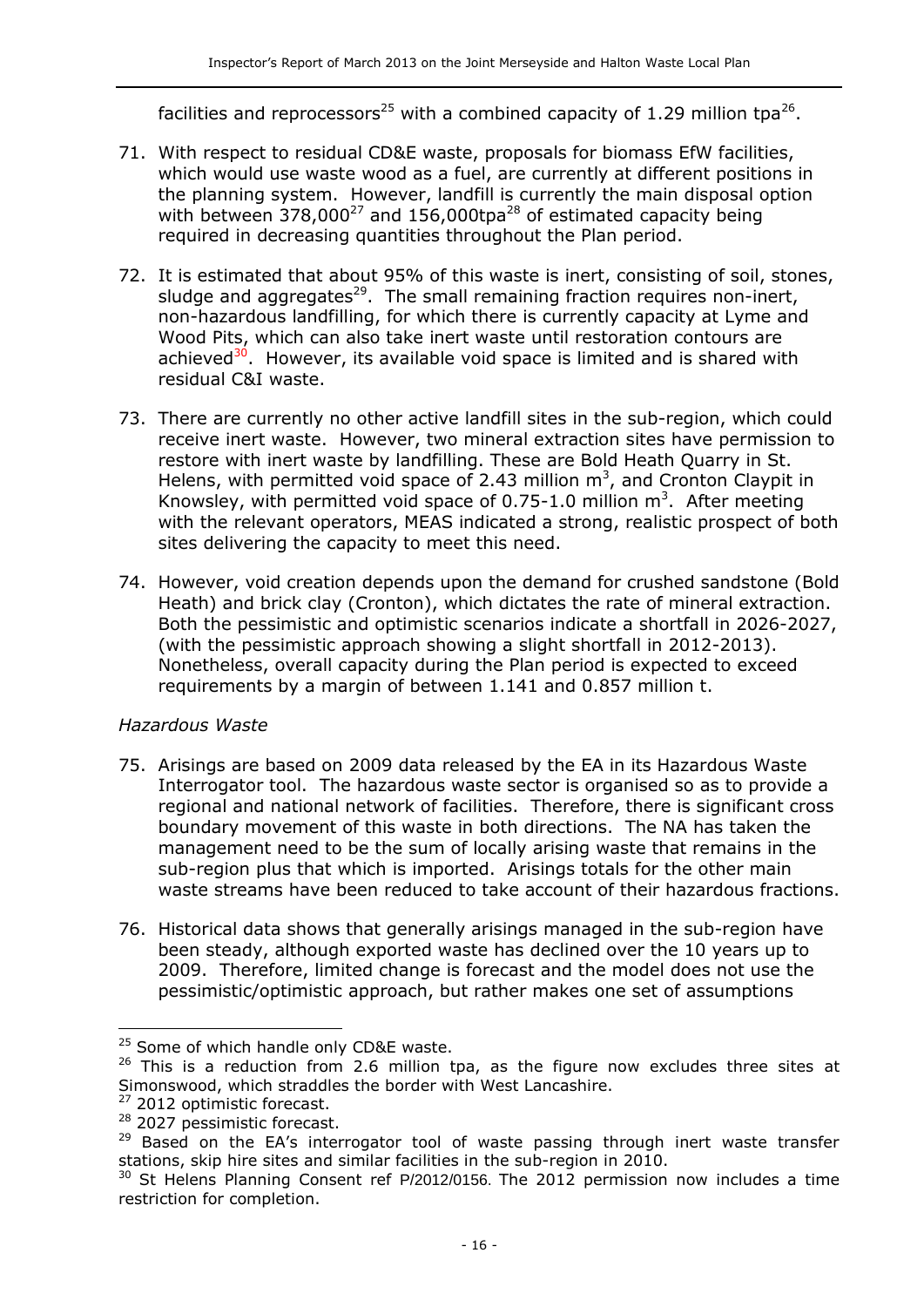leading to a slight further reduction from 158,000tpa in 2010 to 154,000tpa in 2015, remaining steady thereafter. In 2009, the management mix data shows that 33% of waste was treated or recovered, 44% was recycled, 23% was landfilled and virtually nothing was incinerated.

- 77. The NA shows that WTS capacity stands at  $425,000$ tpa $^{31}$ , and reprocessing capacity amounts to 735,000tpa of which about two thirds relates to waste oils received from a national catchment. It also indicates that there is treatment capacity of 40,000tpa at Veolia's Garston Dock plant, for which planning permission was granted in March 2012 for a small EfW facility for burning hazardous residues.
- 78. There is also hazardous landfill/landraise capacity at Ineos Chlor-Vinyls' Randle Island site, which I understand is consented until 2040. Since 2006 a new permission has relaxed its restrictions, so that it is now permitted to accept waste on a merchant basis from third parties. I am told that deposits of about 25,000tpa are currently received, which is significantly below its annual capacity, indicated in the NA as being 220,000tpa.
- 79. Over the Plan period, the need for landfilling hazardous Air Pollution Control (APC) residues may increase as more thermal treatment facilities come on stream. The NA assumes 3% of waste burned in conventional EfW plants will be APC residues, as will 1% of waste treated by gasification. However, there is a facility within the sub-region (FIS Ltd. in Kirkby), which is capable of reprocessing APC residues into a secondary aggregate, and Ineos Chlor-Vinyls has indicated that it is considering opportunities to recycle these materials as the market for such products is beginning to develop. However, the NA assumes that APC residues will not be recovered throughout the Plan period and will be sent to the Minosus deep site in Winsford (Cheshire West and Chester), thereby taking a more pessimistic approach.
- 80. Overall, the NA does not identify a need for additional hazardous waste facilities. However, as a contingency, an additional treatment facility is provided for part way through the Plan period.

#### *Other Waste*

- 81. MEAS has estimated the quantity of agricultural waste at 19,000tpa based on the results of a sub-regional survey undertaken in 2007. The survey shows that less than 10% is non-natural, such as plastics, silage wrap, machinery, waste oils, and pesticides, some of which can be managed in existing facilities. The rest consists of materials such as straw and organic slurry, all of which is disposed of at source, normally by land spreading or a similar activity. The NA does not identify any change, or any need for specific provision for the small balance of diverse residual waste, as this can be managed with other C&I waste.
- 82. The quantity of low and very low level radioactive waste is small, estimated by the EA in 2006 at 3,260 GBecquerels, mainly from hospitals. Virtually all of this is disposed of to sewer, with a minute quantity being sent to a hazardous site for incineration. The NA assumes that arisings will remain constant and does not identify a need for additional disposal capacity.

 $31$  Over 13 sites.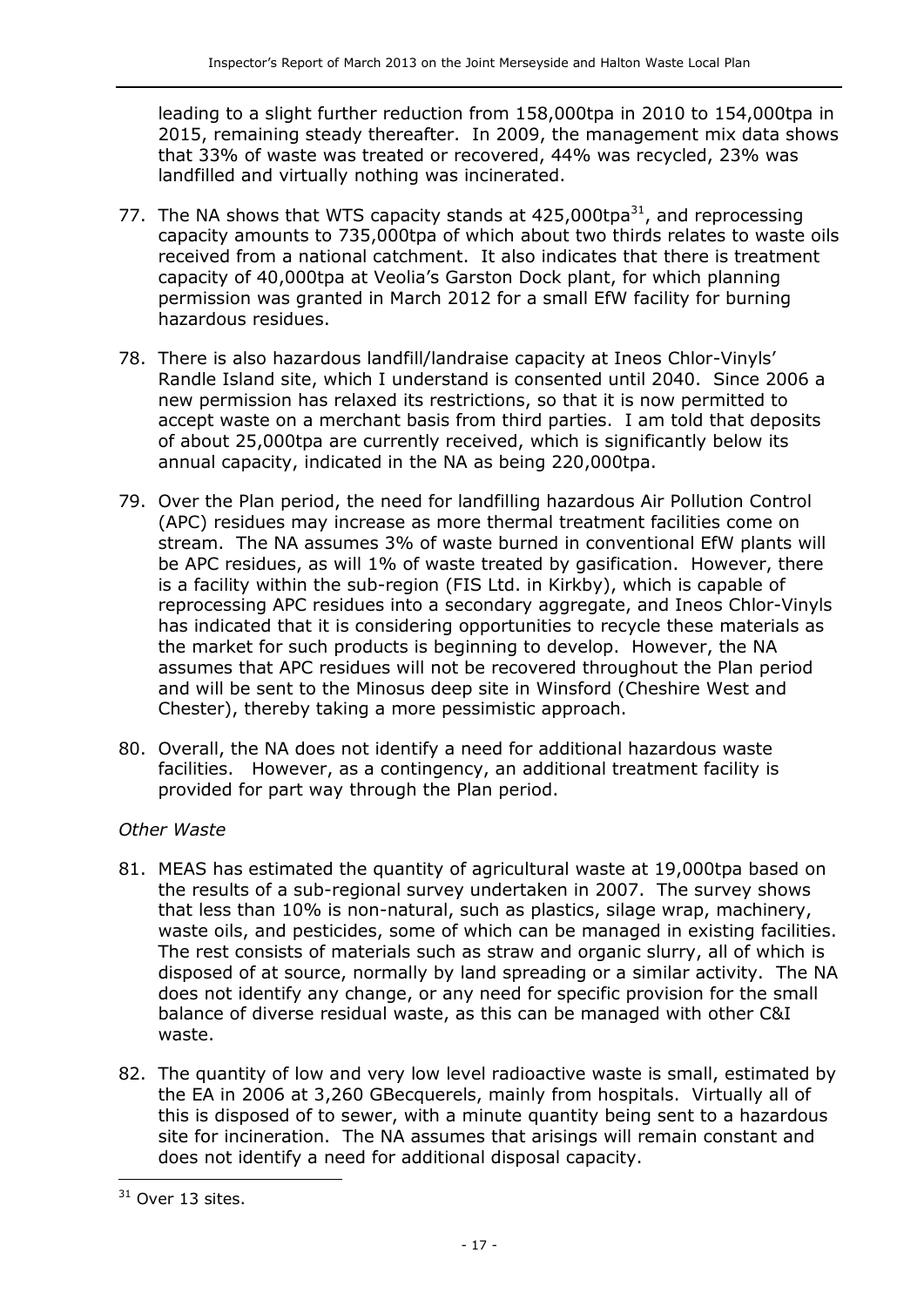83. United Utilities manages waste water through a network of treatment works and a sewage sludge incinerator at Shell Green in Widnes, which is regionally significant for the Mersey Belt, taking waste by pipeline from Greater Manchester as well as the sub-region. The NA does not forecast any change and United Utilities has not identified a need for new sites.

#### *Site requirements and contingencies*

- 84. For built facilities the Plan contains a table<sup>32</sup> for each of the optimistic and pessimistic approaches, which summarises the mass balance quantities. The figures are the result of subtracting capacity (from operational facilities or those under development) from arisings to show the additional capacity required. Black figures show the capacity gap and red figures indicate a shortfall. A typical capacity for each type of facility is set out, and from this the required number and phasing of facilities is forecast. Site requirements are estimated by dividing an average typical capacity for a site into the capacity required.
- 85. The optimistic and pessimistic need forecasts are broadly similar, although an additional MRF is shown in the optimistic forecast for LACW $33$ . Adjustments have then been made to the mass balance estimates in order to provide flexibility. A requirement for a HWRC within the Liverpool City boundary is identified, although the site allocations are not suitable for this purpose. Therefore, instead, Policy WM 6 provides a criteria based policy to accommodate this requirement.
- 86. In summary, taking account of contingencies, the requirements are for 4 ADs/IVCs or similar, 1 MRF (LACW), 1 WTS (LACW), 2 primary treatment facilities (C&I), 1 specialised treatment plant (C&I), 1 hazardous facility, and 2 non-specific facilities to compensate for exports to landfill.
- 87. With respect to landfill, two sites have been identified for inert waste to satisfy requirements. Although there is also a need for non-inert, non-hazardous landfill, no suitable sites have been identified.

#### *Overall Assessment*

 $\overline{a}$ 

88. I am satisfied that the evidence base for all of these waste streams is cogent and comprehensive and that it has been properly updated as the Plan process has moved forward. Consequently, it provides a sound basis for the assessment of need for future waste management facilities and properly supports the Plan's forecasts of site and facility requirements. The assumptions made in the NA are credible and robust, and I am content that the identified requirements, including contingencies, are justified.

#### **Issue 3 – Whether the Plan's Energy from Waste Policy accommodates the needs of MRWA and whether it is the most appropriate.**

89. One of the fundamental objectives of a new development plan should be to co-

<sup>&</sup>lt;sup>32</sup> pp26-27 in SUB-001 WLP Proposed Submission Document

<sup>&</sup>lt;sup>33</sup> FCC (formerly WRG) has submitted a planning application to re-occupy the former Orchid Environment building and to convert it into a 120,000tpa recycling facility which, amongst other things would segregate LACW recyclates.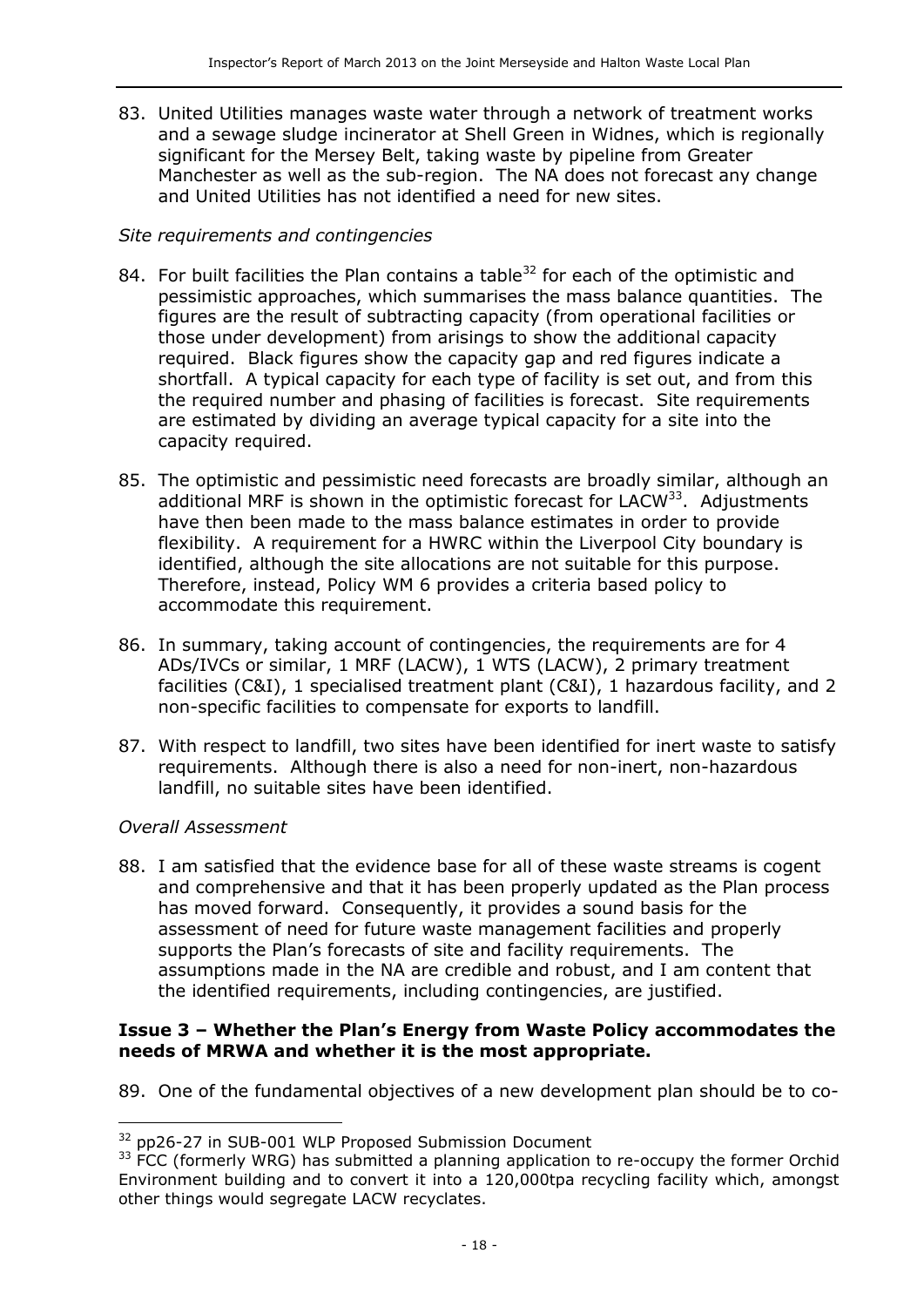ordinate the policies and programmes of all major stakeholders in the development process to provide certainty and coherence. This is indicated in the Duty to Co-operate<sup>34</sup> and, more specifically in PPS10, which requires WPAs to prepare and deliver planning strategies that reflect the concerns and needs of WDAs amongst others<sup>35</sup>. In this context, the starting point is that the Plan should both inform and be informed by the relevant Waste Management Strategies<sup>36</sup> so as to avoid inconsistency between these two inter-dependant delivery routes for sustainable waste management.

- 90. During Plan preparation, a policy gap on EfW developed between the WDA, namely MRWA, and the Joint Councils, whereby MRWA was taking forward a RRC, PFI procurement with considerable additional EfW capacity proposed by the bidders, whilst the Plan was moving towards a position of "no further capacity needed". The issue threatened both processes since the Plan could not progress to a sound outcome if it did not cater for the identified needs of MRWA, and the RRC procurement could not at that stage proceed in the absence of allocated sites and a supportive planning framework for the proposed facilities.
- 91. The JMWMSM 2008<sup>37</sup> indicated that the PFI reference case was for two Mechanical Biological Treatment (MBT) plants each with a co-located thermal treatment facility. Each of the MBT plants would have a capacity of about 150,000 – 200,000tpa and would process untreated residual LACW to produce RDF/SRF for the two EfW facilities, each with a capacity of between 100,000 and 150,000tpa. Two sites in excess of 8ha were required for this. However, in 2009 MRWA confirmed that, as a result of progress in the RRC bidding process, only one site in excess of 8ha would be needed although its preferred strategy was to advance two sites to provide bidders with flexibility and to reduce risks if one site proved to be undeliverable<sup>38</sup>.
- 92. MRWA sought the best value for money in protecting the public purse, and reliance on existing consented capacity did not fit with its proposals or those of its bidders. MRWA also questioned whether this consented capacity would be built out, and how much would be available for the sub-region's LACW, and in what timescales. It pointed to timescales driving costs, and delays resulting in more landfilling, which meant greater landfill taxes and additional LATS credits<sup>39</sup>, as well as not maximising movement up the waste management hierarchy. MRWA sought its own sites with the objective of reducing the time required to obtain planning permission. Furthermore, the RRC procurement was at an advanced stage and flexibility in the process was limited and dictated by European procurement rules.
- 93. The Joint Councils had planning and deliverability concerns relating to the sites put forward by MRWA and no other sites meeting its requirements could be found. Furthermore, the Joint Councils' preferred option was not to allocate

<sup>&</sup>lt;sup>34</sup> S33A PCPA 2004.

 $35$  Key objectives §3, bullet point 5.

<sup>36</sup> PPS10 §16.

<sup>37</sup> [PS-047].

<sup>&</sup>lt;sup>38</sup> Preferred Options Report May 2010 [PS-011].

<sup>&</sup>lt;sup>39</sup> It is likely that LATS will cease after 2012/13.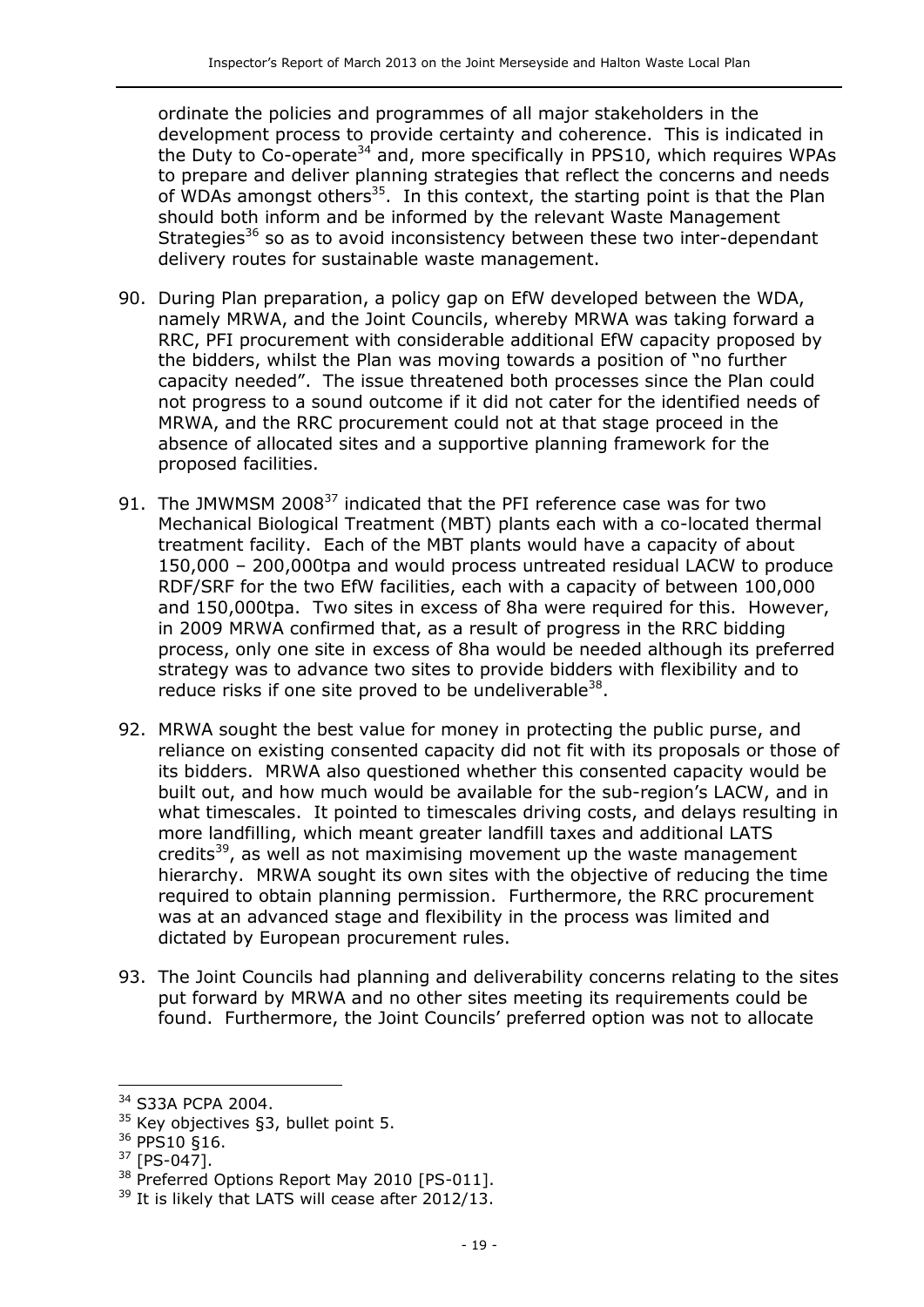sites for additional thermal treatment<sup>40</sup> due to the sub-region's high level of consented capacity, which the Proposed Submission Document suggests exceeds the identified EfW management need by over 450,000tpa of RDF. In addition to this, the Joint Councils were aware of Peel/Covanta's consent to build a regionally significant EfW facility outside of the sub-region but close to its boundary and within the Liverpool City Region.

- 94. In an attempt to reduce the gap and inform the RRC process and the development of the Plan's EfW policy, a period of intensive joint working took place between the Joint Councils and MRWA, the main task being to undertake a joint risk assessment of options available for EfW with an assessment of timescales and financial implications<sup>41</sup>. A number of relatively low risk options were identified for the procurement process and to inform the development of options for the Plan's EfW policy.
- 95. Two policy options were considered at the Plan's Preferred Options stage<sup>42</sup>. The preferred option (PO7) was to include a policy which did not allocate any new sites for EfW treatment of LACW, relying instead on existing consents and operational capacity. The alternative option (AO7) was to include a policy which allocated a sub-regional site for EfW treatment of LACW.
- 96. The SA on the Preferred Options<sup>43</sup> indicated that planning constraints remained to be overcome on the two sites<sup>44</sup> put forward by MRWA<sup>45</sup>, and suggested that allocation of these sites or other identified sites in the subregion could lead to over provision of thermal capacity if the already consented facilities were built on time, and they were able to accept LACW from Merseyside. This could lead to negative effects including large quantities of waste being brought from outside the area potentially by road. It also noted that the joint authorities had not been able to identify a site to meet the needs of the PFI reference case.
- 97. On the other hand the SA on the Preferred Options indicated that delivery of the consented sites was dependant on many factors and it was not guaranteed that this capacity would be available to meet the thermal treatment needs identified for the sub-region. It went on to say that although the preferred option provided the greatest flexibility, it could only be delivered if the LACW contract was tied to existing consented capacity. Therefore, it recommended *"a combination of the Preferred Option with scope to identify a specific site or at least provide specific criteria that can be used to identify a suitable EfW site for MSW if required following monitoring of consented capacity".*
- 98. MRWA indicated that the RRC process allows bidders to identify their own solutions to meet the needs of the procurement process rather than a

 $40$  With the exception of site F1-Alexandra Dock, consented for gasification of ELV and white goods residues (European Metal Recycling).<br><sup>41</sup> Joint Evaluation of D

<sup>41</sup> Joint Evaluation of Procurement Options for the Recovery of Value from Municipal Solid Waste in Merseyside and Halton [PO1-010].

<sup>&</sup>lt;sup>42</sup> Preferred Options Reports May 2010 [PS-011].

<sup>43</sup> SA and SEA of the Joint Merseyside Waste DPD – preferred options – December 2009 [PO1-001].

<sup>44</sup> Butlers Farm and Crab Tree Rough.

<sup>&</sup>lt;sup>45</sup> Other potential sites considered in the Preferred Options Report also had planning constraints [PS-011].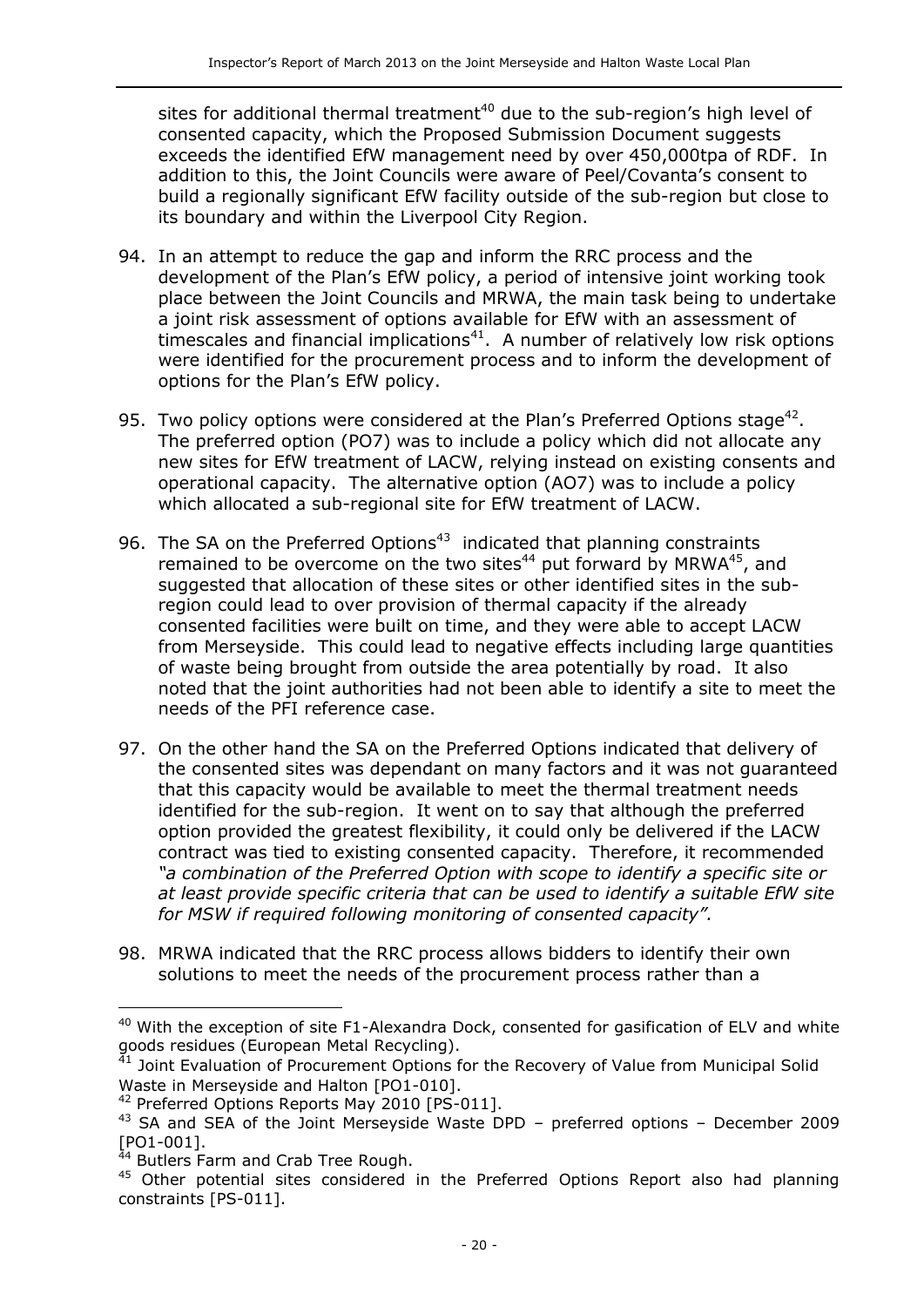prescriptive solution being imposed, and therefore the bidders have been tracking progress of the Plan in terms of EfW policy and site allocations. During this process the treatment specification changed from what was initially set out in the reference case to one single stage EfW facility taking residual  $\mathsf{LACW}^{46}$ .

- 99. By the time the Plan was submitted for examination, MRWA had announced that the two final bidders for the RRC had put forward solutions located outside of the sub-region. These were Covanta/Peel who had planning permission<sup>47</sup> for a RRP at Ince (Cheshire West and Chester), and SITA/Sembcomp who had a Lawful Development Certificate<sup>48</sup> enabling them to construct an EfW in Wilton (Teesside). Consequently, following selection of these final two bidders, MRWA advised that no land was required within the sub-region at this time for a facility to treat residual LACW within the current RRC process<sup>49</sup>.
- 100.The Call for Final Tenders for the RRC was made in early June 2012 and the process is currently at preferred bidder evaluation stage. Financial closure (contract signing) is expected to take place at the end of 2013. Therefore, it is expected that MRWA will have, by then, secured a suitable site.
- 101.Nonetheless, should there be a need for re-procurement by MRWA, this process would most likely be site-neutral and technology neutral and bidders might wish to come forward with their own proposed site within the sub-region (consented or otherwise), if they considered that it was commercially competitive. The existing consented capacity might not fulfil these requirements.
- 102.The Proposed Submission Document does not allocate sites for thermal treatment for LACW <sup>50</sup> and whilst Policy WM 13 provides a general criteria based policy for new facilities on unallocated sites, it does not specifically deal with EfW. Policy WM 14 does deal with EfW. However, the first part simply refers to no allocations being made for large scale EfWs and reliance being placed on existing capacity, the procurement process, and capacity in the wider Northern region. The second part only deals with small scale facilities up to 80,000tpa.
- 103. Although the SA of the Proposed Submission Document<sup>51</sup> suggests that overall this policy is in line with sustainability principles, the Joint Councils acknowledge that the first part of the Policy is more a statement of current status than a policy. Despite the progress made with identifying external sites for the RRC, at submission stage, MRWA expressed concerns regarding the

<sup>&</sup>lt;sup>46</sup> Peel/Covanta has made an application to modify their Environmental Permit to, amongst other things, remove the restriction on accepting pre-treated waste only [Exam-070, Appendix A].

 $47$  List of planning permissions [Exam-072].

<sup>48</sup> CLD [Exam-030a] and Layout and Application for CLD [Exam-030b].

<sup>49</sup> http://www.merseysidewda.gov.uk/2010/09/merseyside-pfi-announcement/

<sup>&</sup>lt;sup>50</sup> The only thermal treatment allocation being site F1 Alexandra Dock for specialised industrial use.

 $51$  SA and SEA of the Proposed Submission Document [August 2011].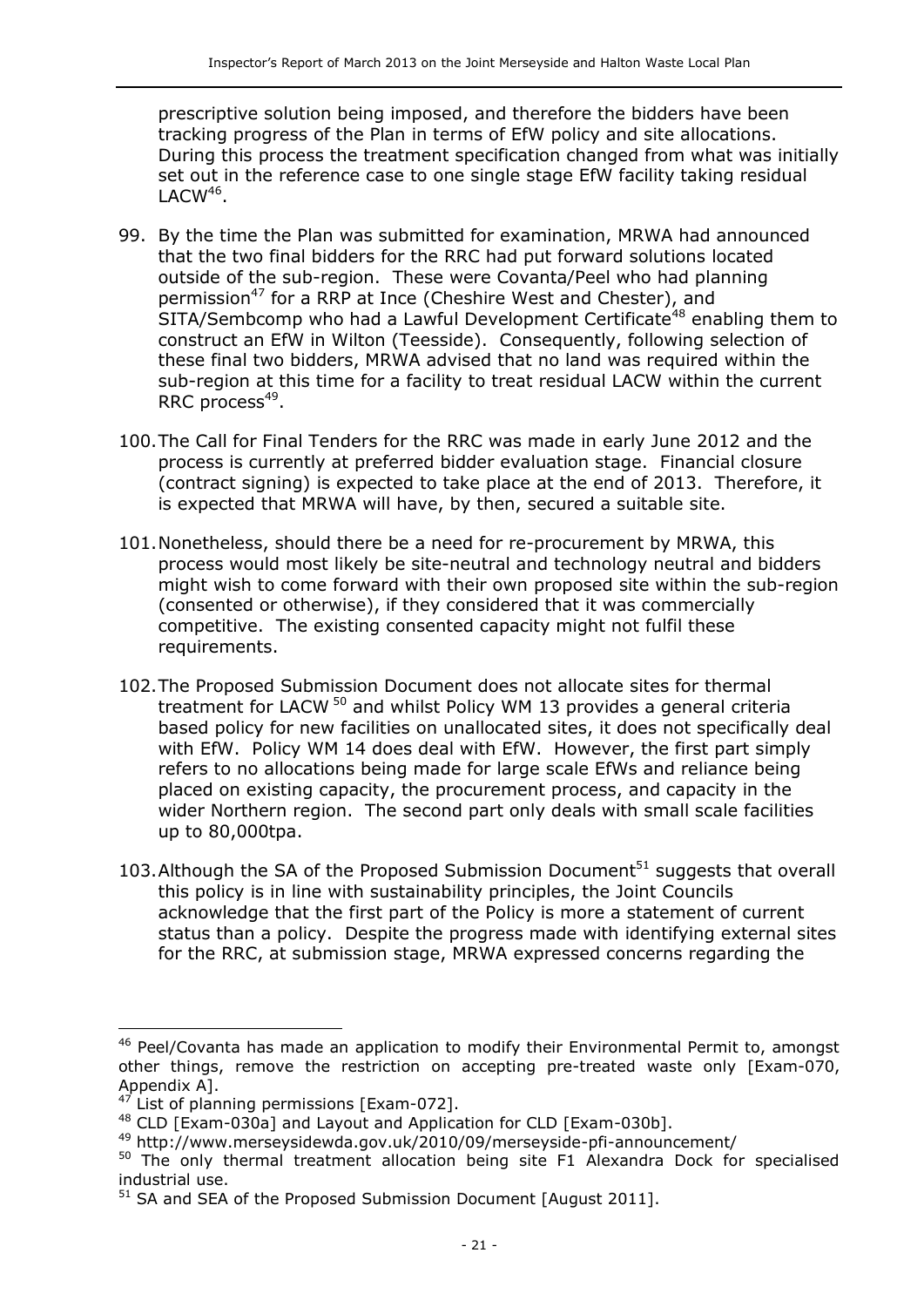"logical inconsistency" of Policy WM  $14^{52}$ .

- 104.Whilst the NA does not identify a need to allocate a site for thermal treatment of LACW, given the tensions in approaches of the Joint Councils and MRWA, together with MRWA's potential future requirement for additional thermal capacity within the sub-region, the Joint Councils accept that it would be more appropriate to have a criteria based Policy for EfW. Consequently, they have requested **MM 7**, which has been agreed with MRWA, to provide MRWA and the waste industry with the opportunity to bring forward their own proposals for EfW facilities incorporating CHP to meet local needs.
- 105.This outcome provides greater flexibility in the Plan, supports energy security, helps move waste management up the hierarchy, and reflects the local situation. Also in removing references to Northern England, it avoids any procedural risk relating to the Duty to Co-operate across Northern England. I endorse the Joint Council's modification, which I consider to be positively prepared, justified, effective, locally distinctive and consistent with national policy.

#### **Issue 4– Whether the Plan appropriately provides for the disposal of residual, non-inert, non-hazardous waste to landfill.**

- 106.Taking the optimistic and pessimistic approaches, the NA estimates that the quantities of C&I waste requiring landfill range from 429,000-479,000tpa in 2012 to 63,000-256,000tpa in 2027. For LACW the figures are 492,000- 502,000tpa in 2012 to 16,000-27,000tpa in 2027. These forecasts indicate that Landfill capacity requirements will significantly decrease over the Plan period, although the need for some landfill will remain.
- 107.The Plan aims to achieve landfill disposal of no more than 10% of the principal controlled waste streams by 2020, although achieving this target may partly depend on diverting residues from thermal treatment facilities away from landfill. The quantities of these residues are likely to increase as more thermal treatment comes forward.
- 108.The NA assumes that Incinerator Bottom Ash (IBA) will be 22% of waste burned in conventional EfWs and 5% of that treated by gasification. Both the optimistic and pessimistic scenarios assume that the sub-region will take responsibility for disposal of un-recycled IBA arising within the Plan area, even if the original waste arisings were imported from other areas. In addition it assumes responsibility for un-recycled IBA created outside of the Plan area from LACW arising within the sub-region. Including both of these streams reflects a cautious approach, leading to higher estimates of need than would otherwise be expected.
- 109.Markets are emerging for recycled IBA and, if they develop, this will reduce landfill capacity need. Ineos Chlor-Vinyls has indicated that it is pursuing opportunities to recycle its IBA with a third party, as facilities exist to reprocess the materials and there is already a market for the end product. Furthermore, Peel/Covanta have planning permission for a concrete blockmaking facility with a capacity of 250,000tpa, which is intended to be colocated with their Ince Marshes EfW plant. The NA's optimistic forecast

<sup>52</sup> Representation PS\_60-61 in WLP Proposed Submission Document Consultation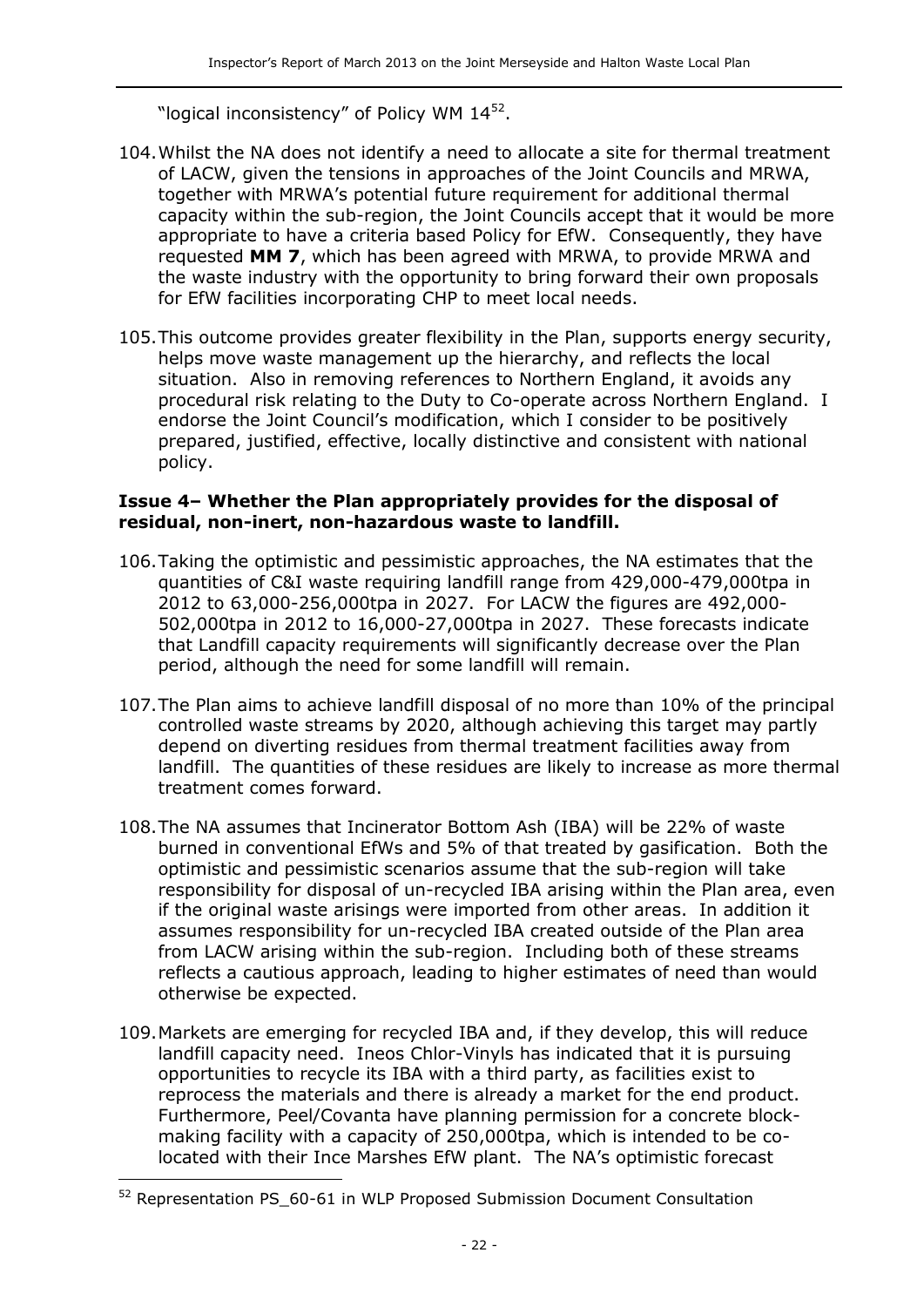assumes that a viable block-making industry will develop by 2015 and that all IBA will be recycled by 2020. Whilst the pessimistic forecast predicts market failure, the indications are that this will be unlikely.

- 110.Nonetheless, even with increased recycling and treatment facilities, there will remain a fraction of waste which cannot be diverted from landfill. The only landfill facility within the sub-region for this waste is Lyme and Wood Pits, which according to its site profile<sup>53</sup> has permission to take up to 205,000tpa of inert and non-inert, non-hazardous waste<sup>54</sup>.
- 111.However, the site operator, Cory Environmental, indicated that current fill rates are about 200,000tpa net of deposits of inert materials, which are estimated at 25% by weight, and as of June 2012 a void space capable of holding only 832,000t remained. This facility was due to cease taking noninert, non-hazardous waste in June 2012, but in July 2012 a time extension was granted to June 2016, by which time Cory estimates the void will be filled, assuming current fill rates.
- 112.Most of the site has already been restored to a country park and restoration will continue as the remaining cells are filled. In this situation and, given that little, if any, capacity will remain for taking non-hazardous, non-inert waste once it becomes time expired, it would be disproportionate to allocate this site in the Plan.
- 113.Residual LACW is currently disposed of at FFC's (formerly WRG's) landfill at Arpley, Warrington until 2015. The capacity needed to accommodate this waste is included in the NA as it is secured by contract with MRWA. However, its permission expires in 2013, and an application for a time extension until 2025 was refused in January 2013, although this may be appealed. If it closes, FCC will take the sub-region's residual waste to another of its facilities until 2015.
- 114.The Evidence Base indicates that no new deliverable sites for landfill or landraise were identified by a comprehensive survey of the Plan area $^{55}$ , including a search for brownfield land and mineral workings on the National Land Use Database, as options are constrained, particularly by geological and hydrogeological conditions and non-sustainable urban locations. Consequently, there is a shortfall in landfill capacity, which cannot be met within the sub-region and, therefore, the Plan has adopted the policy position of exporting non-hazardous, non-inert waste to other WPAs.
- 115.The RSS at paragraph 9.35 refers to large urban areas being unlikely to meet their own landfill requirements and suggests that they should accommodate more treatment capacity than might otherwise be planned for. RSS Policy EM 13 states that *"In considering proposals for waste management facilities (including additional landfill capacity) the ability of existing established sites to meet the needs of the region/sub-region should be fully explored".* Although it is expected that the RSS will be revoked, reliance can still be placed on its evidence base.

 $\overline{a}$ <sup>53</sup> Within the Survey for Landfill in Merseyside and Halton Report, May 2010 [PS-014].

<sup>&</sup>lt;sup>54</sup> St Helens Planning Consent ref P/2012/0156.

<sup>&</sup>lt;sup>55</sup> Survey for Landfill in Merseyside and Halton Report May 2010 [PS-014].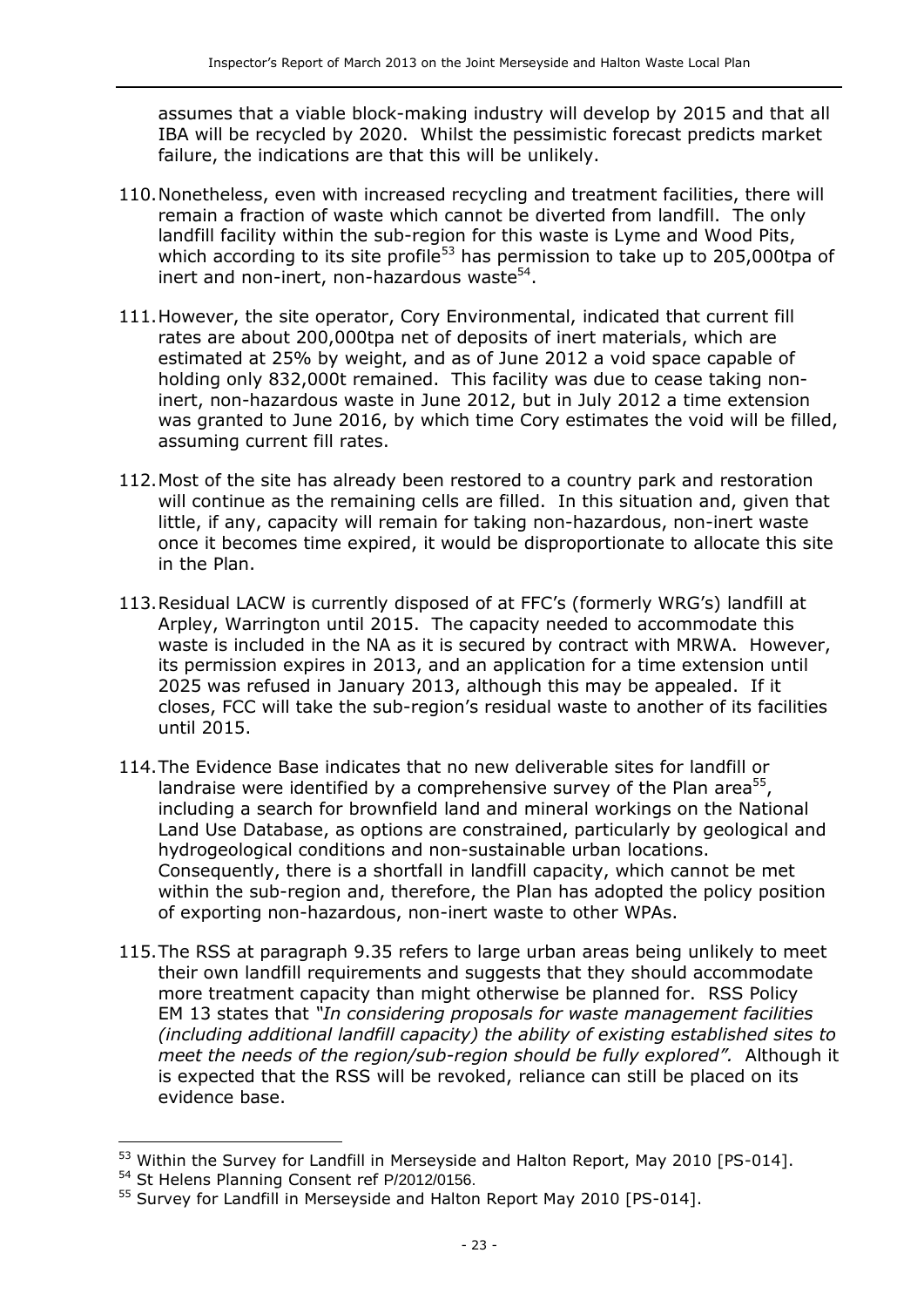- 116.A report within the RSS evidence base<sup>56</sup> indicates that potentially up to 30% of non-inert, non-hazardous landfill capacity will remain unfilled at the end of planning permission time limits. It also suggests that the full utilization of landfill capacity within existing planning permissions could be adequate to provide capacity to 2025 and beyond on a regional basis.
- 117.A substantial body of evidence exists which shows that landfill deposits are falling, largely as a result of rising landfill taxes. This is resulting in a widening gap between the fill rates originally assumed by permissions and the actual rates of fill. Consequently, the permissions for many of the region's landfills could expire before they have been filled, and the extent of capacity available to the sub-region could depend on other WPAs granting time extensions.
- 118.Reference is also made in the NA to discussions held with principal landfill operators in the North West and with other representatives of the regional waste management sector, which indicate that existing landfills within the region are capable of providing capacity to accommodate the sub-region's landfill requirements. MEAS's table of receiving landfill sites, their capacities and potential<sup>57</sup>, lends support to this suggestion by showing that there is significant existing capacity in the region, with some landfills having capacity and/or permissions beyond the Plan period.
- 119.Lancashire County Council confirmed at the examination hearings that it had landfill capacity for non-inert, non-hazardous waste beyond its own Plan period<sup>58</sup>. In 2010 Arpley, which Warrington Council acknowledges is of regional significance, had an estimated remaining capacity equivalent to 9 million t. If its time extension were to be granted on appeal, this would provide about 11 years of operational void space based on operator forecasts of filling rates.
- 120.The commentary to MEAS's table also suggests that deposits in 2010 were only 36% of the permitted annual capacity, and that in 2010 there was virtually no treatment capacity, except that used to manage certain C&I wastes. As diversion from landfill increases over time, fill rates are likely to decrease further. This has implications for restoration, and also puts into question the viability of bringing forward new landfill capacity in the subregion, even if it were available.
- 121.To sum up, the optimistic forecast indicates that the external landfill required is likely to be small, and even with the pessimistic forecast, there will be a significant decrease in capacity need over time. This is sufficiently compensated for by the allocation of sites for additional built facilities intended to provide capacity to take imported waste. Taking account of RSS Policy EM 13, and given that an extensive search of the Plan area failed to identify any new deliverable sites capable of taking non-inert, non-hazardous waste, reliance on external landfill is justified.
- 122.Nonetheless, the Plan should protect existing landfill capacity for all waste

<sup>57</sup> Statement on matter 3 - section B [EXAM-003]

-

<sup>56</sup> Urban Mines & Grffin Hill, *Nationally, Regionally and Sub-Regionally Significant Waste Management Facilities (report for 4NW and NWRTAB), October 2008, pp48-49.*

<sup>&</sup>lt;sup>58</sup> Lancashire's Plan period will be similar to Merseyside's as its WLP was undergoing its own examination at the time of these hearings.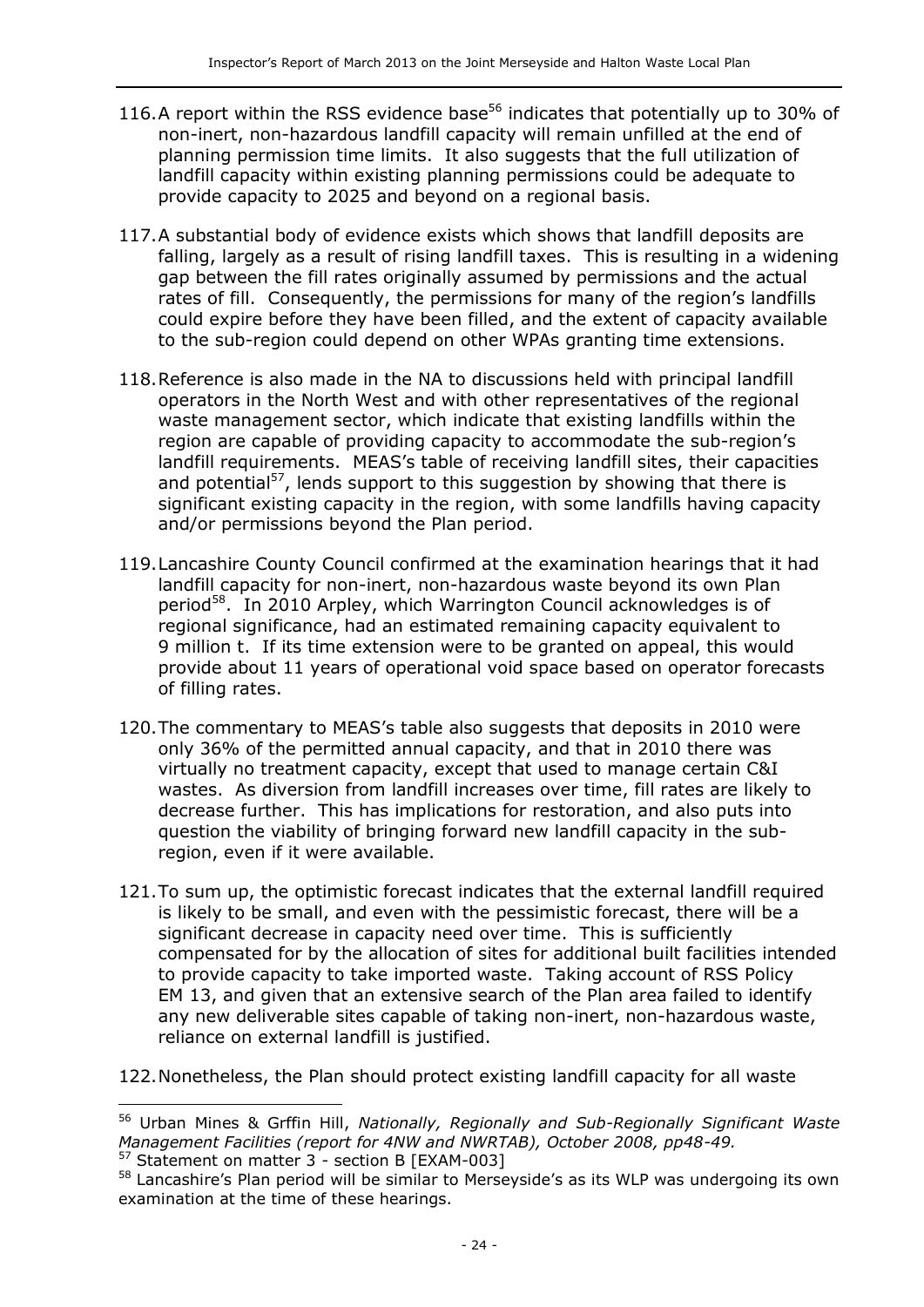streams, as it does with built facilities, and it should more positively provide for landfill applications on unallocated sites, subject to need. The Joint Councils have requested changes to development management policies to reflect this.

- 123.**MM 5** has been requested to Policy WM 7 (Protecting Existing Waste Management Capacity) so as to permit extensions of time to existing operational landfills subject to certain criteria, thereby providing a positive approach with greater certainty, and more flexibility when needed. **MM 8** is also requested to Policy WM 15 (Landfill on Unallocated Sites) so that it is more positively worded, provides greater certainty for prospective developers, and more appropriately addresses need. Whilst there has been some objection to the wording of part of MM 5, in my judgement this objection does not go to soundness and, in any event the wording of MM 5 is appropriate. I, therefore, endorse both of these main modifications.
- 124.With these main modifications, the Plan's strategy for providing for non-inert, non-hazardous landfill is sound in that it seeks to positively protect and exploit existing capacity, whilst maintaining control through criteria based policies. It is, therefore, positively prepared, justified, effective and consistent with national policy.

#### **Issue 5 – Whether the site allocations are justified and deliverable.**

125.The Countryside Council for Wales objected to the allocation of two sites due to their possible adverse impact on water quality within the Dee Estuary Natura 2000 designations, although it also appeared to imply that no such impact would in fact be likely. This objection was received during the main modifications consultation and does not relate to any of the main modifications. Consequently, it has not been made at the appropriate time. Nonetheless, MEAS responded by confirming that the HRA has already assessed any potential impact on these Natura 2000 sites<sup>59</sup>, and various WLP policies make specific reference to the need for project level assessment of any development which might present a risk to any Natura 2000 site. I accept this, and for these reasons I am satisfied that the WLP makes sufficient provision for the protection of these sites. Therefore, no modification is required in this respect.

#### *Methodology*

 $\overline{a}$ 

126.The methodology for sub-regional and district level sites follows a three staged process<sup>60</sup>. Stage 1 was a broad site search<sup>61</sup> to produce records of 2,200 sites, which were filleted to remove duplicates, erroneous entries, and sites of less than 0.5ha to produce a list of 1,600 sites. These were reviewed by the WPAs to identify sites that were no longer available or had been allocated for other types of use, as well as new ones being added from the latest update of brownfield land surveys, leaving a list of about 950 sites for selection

<sup>&</sup>lt;sup>59</sup> Habitats Regulation Assessment report §2.5.4 [PS-005].

<sup>60</sup> Built Facilities Site Search Methodology, May 2010 [PO1-005].

 $61$  Broad Search for Potential Sites for Waste Management Facilities in the Merseyside Area, August 2005 [PS-016].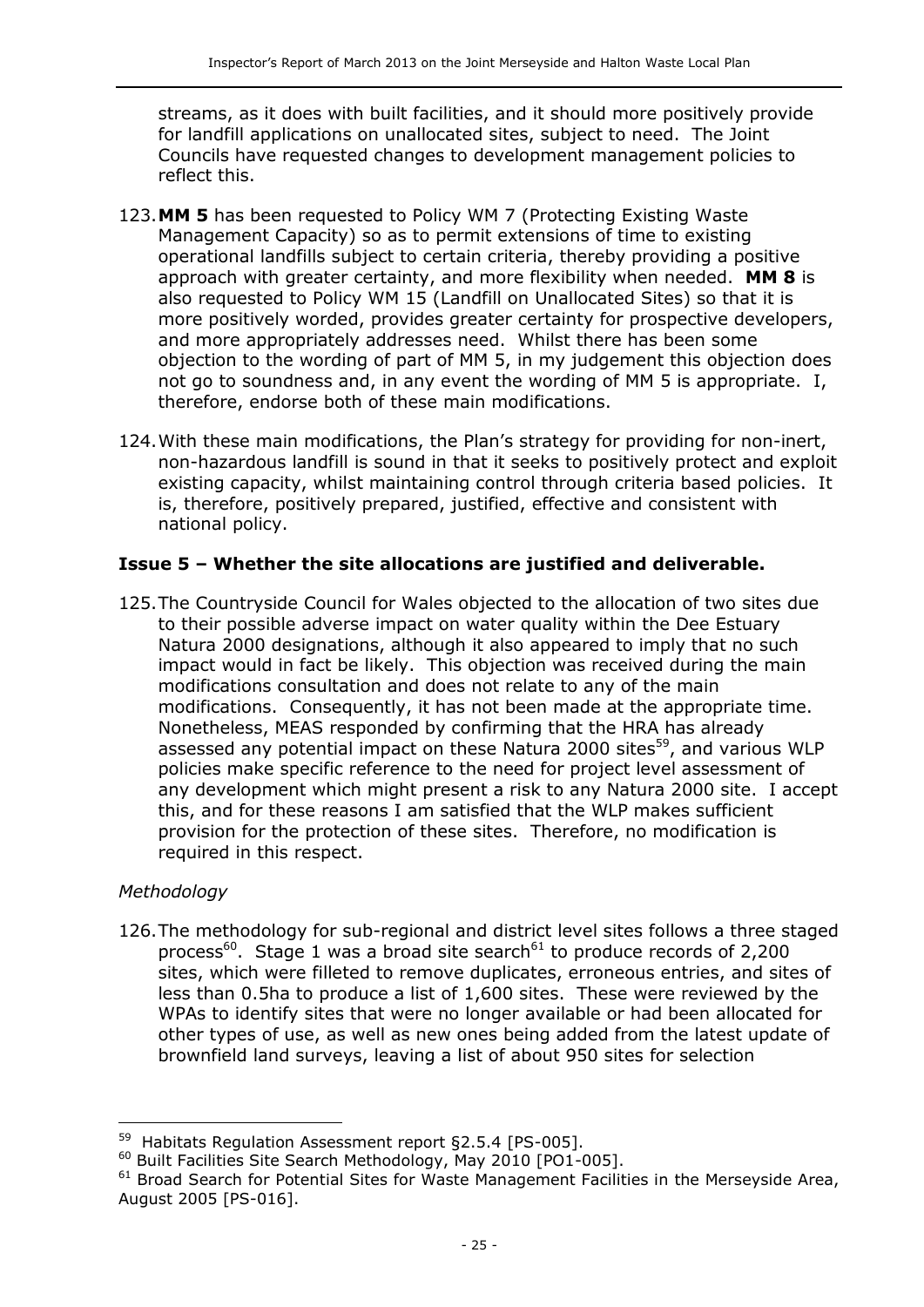purposes<sup>62</sup>. This initial list was then split into a built facility list, which was updated with site information and re-published at each pre-submission stage $^{63}$ , and a landfill list, which was not re-published as no new sites were brought forward<sup>64</sup>.

- 127.Stage 2 comprised multi-criteria scoring of sites based on proximity to sensitive receptors and sustainability indicators to eliminate sites that were poorly matched to the desired criteria, and to highlight any key sustainability issues and planning constraints. Stage 3 applied professional judgement to the remaining sites to address deliverability issues. 109 potential built facility and landfill sites were visited and surveyed between Spatial Strategy and Sites stage (November 2008) and Preferred Options 2 stage (May 2011).
- 128.The methodology for allocating landfills follows a similar three staged process<sup>65</sup>, although the criteria are more applicable to landfills, such as "former mineral extraction site". 31 potential landfill sites were short-listed at Spatial Strategy and Sites stage<sup>66</sup>, and the EA was consulted to assess hydrogeological issues relevant to deliverability. Most sites were assessed as being unsuitable and many had long since been restored with no void space remaining.
- 129.The final outcome is a selection of 6 sub-regional sites and 13 district sites for built facilities, for which the Plan suggests suitable types of waste management use on a technologically neutral basis. 2 landfill sites for inert waste disposal are also allocated. Objections have been made to some of the allocations, which are discussed below.

#### *Sub-regional and district sites*

#### *S1 (Land off Sandwash Close)*

- 130.Site S1 was proposed for sub-regional status at the Preferred Options 2 stage, following removal of an earlier proposal at the Preferred Options 1 stage. Amenity, ecology, flooding and highways issues have been raised, amongst others. Additional information received around the time of the examination hearings leads me to consider that this site is undeliverable.
- 131.This further information indicates that the previous landowner, Sandwash Ltd., has gone into liquidation and the sole economic interest in the land lies with the Bank of Ireland. The Bank has a registered charge over the land with respect to a secured debt and, therefore, no dispositions may take effect without the Bank's consent.
- 132.The Bank's view is that allocation would severely restrict the marketability of the site for purposes other than waste management, as the policy tests for other uses present too onerous a barrier to development. Consequently, the

j

 $62$  Merseyside Joint Waste Development Plan Document - All Sites Considered (Spatial Strategy and Sites stage) [SSS-016].

<sup>&</sup>lt;sup>63</sup> All Sites at Preferred Options stage [PO1-017], Preferred Options 2 stage [PS-015], Publication stage [PS-007].

<sup>&</sup>lt;sup>64</sup> All Sites to be assessed for Landfill [PS-021].

<sup>&</sup>lt;sup>65</sup> Survey for Landfill in Merseyside and Halton Report, May 2010 [PS-014].

<sup>&</sup>lt;sup>66</sup> Spatial Strategy and Sites Report, November 2008 [PS-010].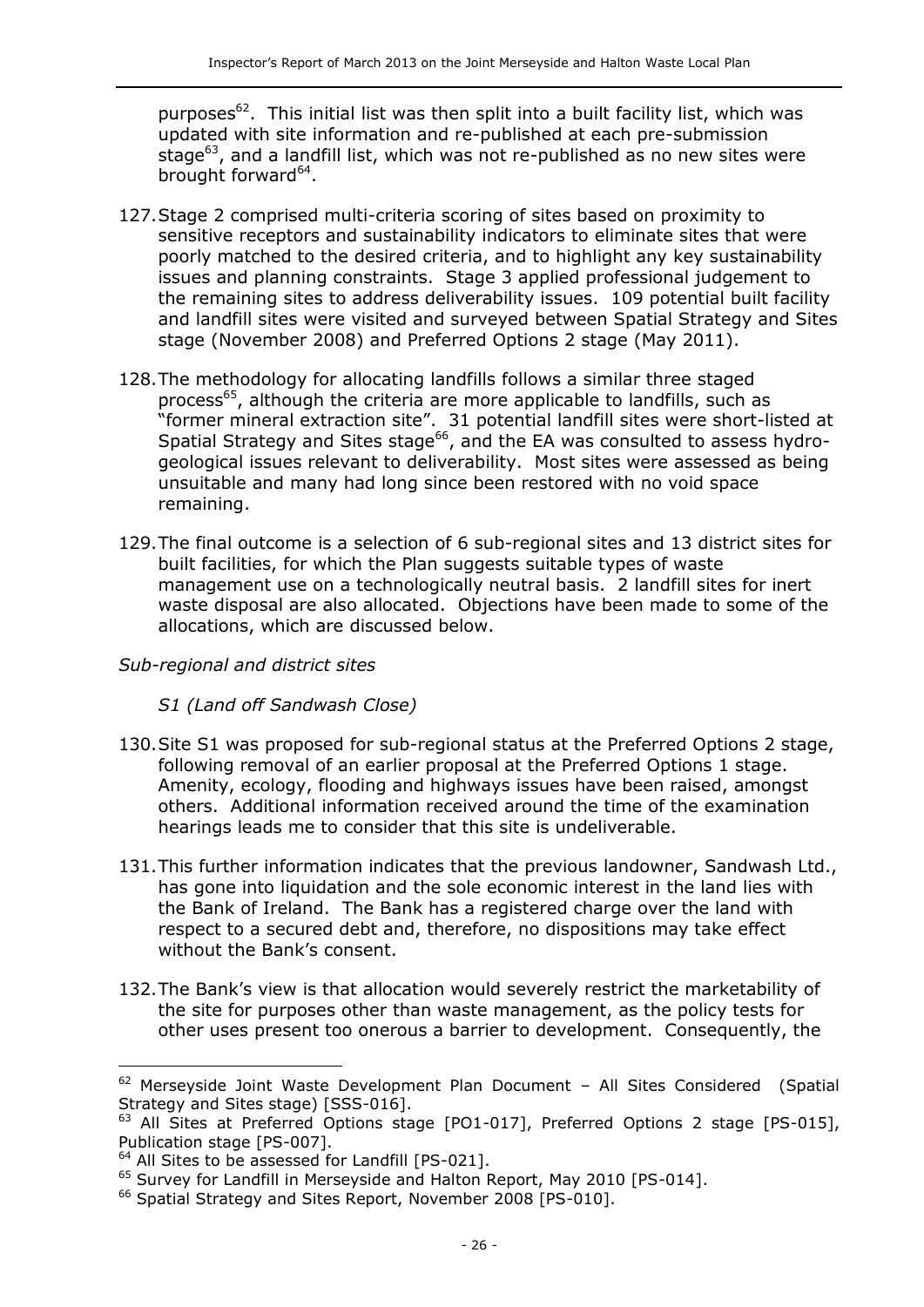Bank objects absolutely to this allocation. The Joint Councils acknowledge that, apart from resorting to compulsory purchase, this stance makes the site undeliverable.

- 133.Additional information was presented showing that there is a restrictive covenant on the site in favour of Lord Derby, preventing certain waste related activities. Whilst this may not exclude the suggested waste management uses for the site, it is open to interpretation, and could present another obstacle to deliverability.
- 134.Furthermore, planning permission was granted in March 2012 for a Canmoor Developments Ltd./Dresser UK Ltd. industrial development on part of the site. The remaining site (ca. 2.7ha) is less than the guideline area of 4.5ha suggested by the Plan for a sub-regional site. On this basis the Joint Councils consider that the site no longer qualifies for sub-regional status. Consequently, the Joint Councils request site S1's removal from allocation. I endorse this change, as reflected in **MM 3**, which relates to both the wording of Policy WM 2 and the removal of the site profile so that it does not form part of the Policies Map.
- 135.In view of the above, the Joint Councils have identified an alternative subregional site. This is a former National Grid (Transco) gas depot situated in an industrial area at Pocket Nook, St. Helens, which was considered previously in the Spatial Strategy and Sites Report of 2008. Thereafter, a waste management facility of 200,000tpa capacity was granted planning permission and, on that basis, the site was considered to have little prospect of intensification. Hence it was not brought forward for allocation. However, this facility was not built.
- 136.Planning permission was later granted for a MRF of 90,000tpa, which became operational in August 2010, although I am told that it is operating at well below this capacity. Consequently, the Joint Councils consider that there is additional developable land available on this site, which has significant potential for intensification and enhancement of waste management uses.
- 137.In terms of constraints, the site scores reasonably well, and I am told that the freeholder, and the long-term leaseholder and operator, Biffa, are supportive of its allocation. I also understand that, during the Spatial Strategy and Sites consultation (from November 2008 to January 2009), no objections were received from consultees. The site has now undergone SA and AA with satisfactory results, and consultation on its inclusion as a sub-regional site has not met with objection.
- 138.Consequently, the Joint Councils request that the allocation of the site at Pocket Nook be included in **MM 3** to Policy WM 2 and that its site profile be added to the Policies Map. For the reasons given, this change is justified on the basis that it has been favourably assessed against reasonable alternatives, accords with the Plan's spatial strategy, and appears to be deliverable. I, therefore, endorse this modification.

*Sites L1 (Land off Stalbridge Road) and W1 (Campbeltown Road)*

139.Site L1 is within the Port of Garston, which is owned and operated by Associated British Ports (ABP), and Site W1 is within the Port of Liverpool,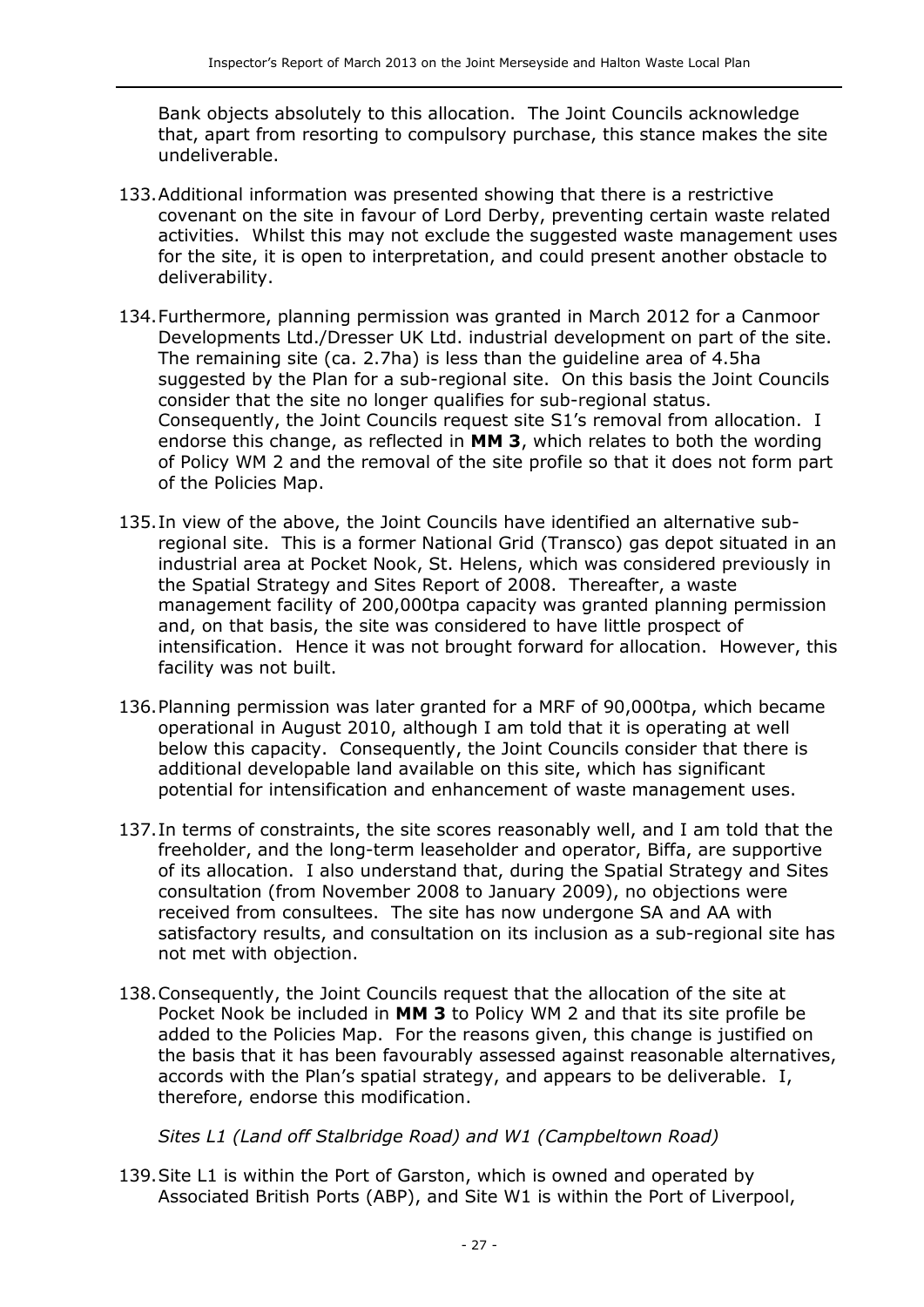which is owned and operated by Peel Holdings. The Plan safeguards all allocated sub-regional and district sites from development that would prejudice waste management uses. With respect to sites L1 and W1, both ABP and Peel Holdings felt that the safeguarding wording in Policy WM 2 was overly restrictive to port based activities. Given the strategic nature and economic importance of these Ports, I agree.

- 140.Discussions were held to attempt to formulate a more appropriate policy and agreement was reached, as recorded in the Statement of Common Ground between the Joint Councils, and ABP and Peel Holdings (Management) Ltd. The amended wording, which the Joint Councils request as **MM 3**, extends the uses of sites L1 and W1 to port-related activities. I endorse this modification.
- 141.On 13 August 2012 planning permission for three years was granted on site W1 for facilities to co-ordinate the construction of an off-shore windfarm. However, given the temporary nature and short time scale of this permission, it does not affect the intended waste management use for most of the Plan period. Therefore, I consider that the site remains deliverable and should stay as an allocation.
- 142.With respect to site L1, concerns were raised over the potential impacts of a waste management facility on the wider community, particularly as planning permission for nearby housing has been granted. There is already an extant planning permission for an autoclaving facility on site, although I understand that the developer, Jack Allen, has withdrawn its interest. Nonetheless, any other development would be subject to planning permission and consequent detailed evaluation of potential impacts. The imposition of appropriate planning conditions could potentially mitigate effects to an acceptable level. Therefore, I consider that the site remains deliverable and should stay allocated.

*Site H3 (Runcorn WWTW)*

- 143.This was allocated as a result of Halton Borough Council identifying a need for a replacement HWRC. It was not identified by the NA. The suggested waste uses are restricted to HWRC and WTS because of the specifics of the identified need. The landowner, United Utilities, raised no objections at the time.
- 144.However, in a letter dated 19 June 2012, United Utilities stated that it no longer supported the allocation due to a change in operational requirements at the site, and the land being safeguarded for future operational investment. Consequently, it requested the site's removal from the Plan.
- 145.Halton Borough Council has confirmed that a replacement HWRC is no longer needed as improvements to the existing facility have rendered it suitable for retention. Therefore, the Joint Councils have requested **MM 4**, the effect of which would be to remove site H3 altogether, and not to include its site profile within the Policies Map. I consider that this change would not make the Plan unsound and would not reduce its flexibility to meet the forecast needs. Consequently, I endorse this modification.

*Sites K1 (Butlers Farm), K2 (Acornfield Road), and F2 (Crowland Street)*

146.Issues relating to potential impact on sensitive receptors, highways and the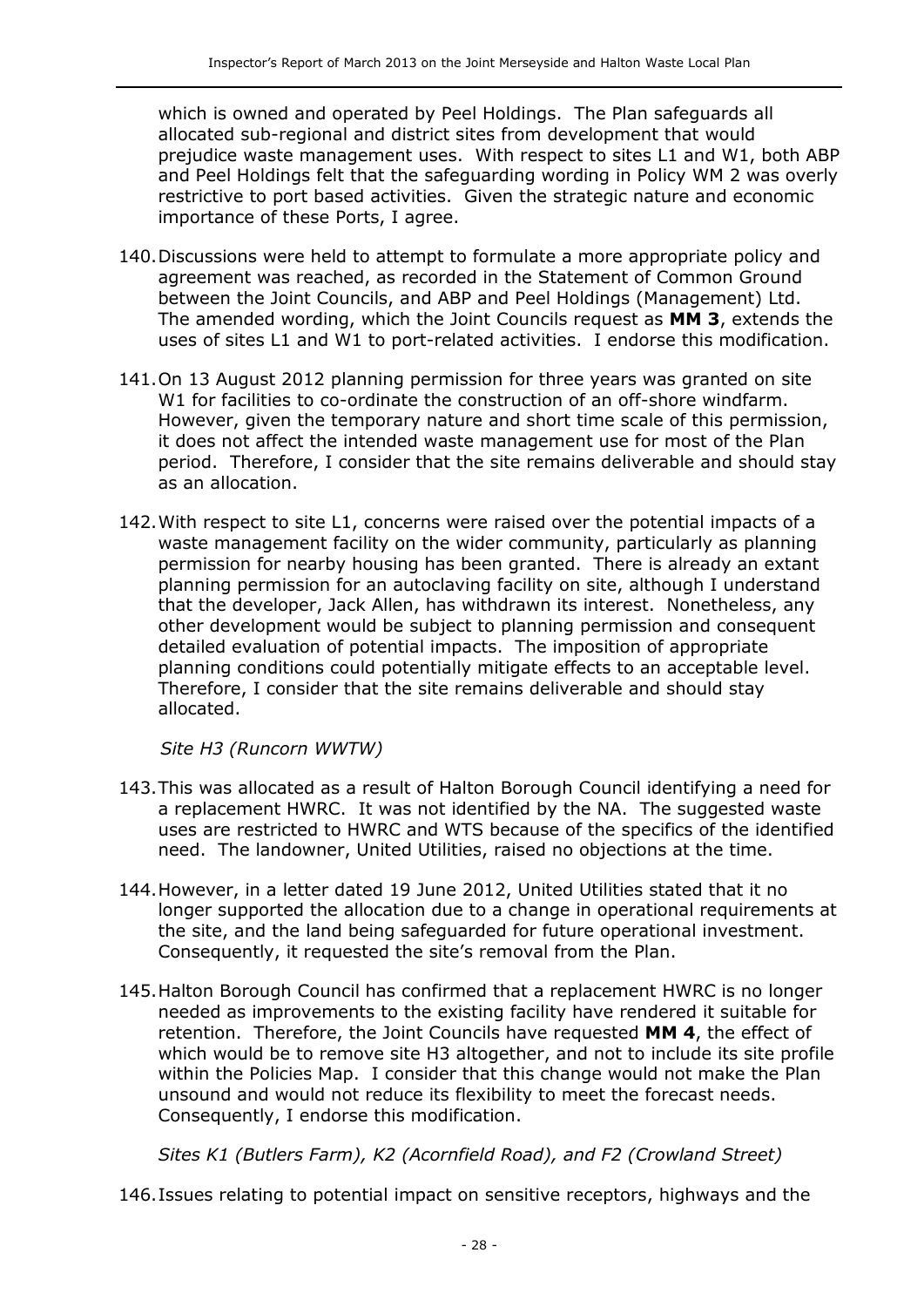nearby Green Belt have been raised. These matters are taken into account in the site search methodology and are set out within the relevant site profiles<sup>67</sup>. Development proposals will be further assessed at planning application stage, and potential effects mitigated by planning conditions to render them acceptable. There is nothing within the SA to indicate that these sites are likely to be undeliverable. Consequently, I consider that they should remain allocated.

*Sites H1 (Widnes Waterfront) and H2 (Johnson's Lane)*

- 147.An objection was made to site H1 on the basis that another nearby site on Conurbia Road, which contains a waste transfer station, has spare capacity and should be allocated instead. Another objector indicated that sites H1 and H2 have limited capacity and suggested that site H2361 (Clifton Road/Cholmondeley Road) be allocated as well.
- 148.Site H1 was assessed alongside 12 other short-listed, sub-regional sites within Halton $^{68}$  and was found to be the most appropriate in terms of planning constraints and deliverability when considered against reasonable alternatives $69$ . There is nothing within the evidence base or the SA to suggest otherwise. Consequently, its allocation is justified. The numbers and indicative capacities of the allocated sites satisfy the requirements identified in the NA plus a contingency. Therefore, there is no need for additional allocations.

#### *Landfills*

*Sites S3 (Bold Heath Quarry) and K5 (Cronton Claypit)*

149.A representation was made indicating that insufficient capacity exists at sites S3 and K5 to meet the requirements for inert landfill and, therefore, site MIN027 (Carr Lane) should be allocated as well. However, site MIN027 has a number of constraints, including flood risk<sup>70</sup>, and it has a history of enforcement actions and dismissed appeals. In any event, I consider that the allocated sites are likely to provide sufficient capacity to meet the requirements identified in the NA and, therefore, there is no need to allocate an additional inert landfill site.

#### *Assessment*

 $\overline{a}$ 

150.I consider that the allocation methodology is logical and reasonable and that the Plan provides sufficient opportunities in appropriate locations for the development of new or enhanced waste management facilities, including landfill sites. Subject to the main modifications referred to above, the evidence base, and the reasoning used to arrive at the allocations and suggested uses are robust and credible. Consequently, the allocations, as modified, have been positively prepared, and are justified, effective and

<sup>&</sup>lt;sup>67</sup> Joint Merseyside and Halton Waste Development Plan Document: Site Profiles, August 2011 [PS-002a].

<sup>&</sup>lt;sup>68</sup> Built Facilities Site Selection Process for Preferred Options 2: New Sites Consultation, May 2011 [PS-013].

<sup>&</sup>lt;sup>69</sup> Preferred Options 2: New Sites Consultation, May 2011 [PS-012].

<sup>&</sup>lt;sup>70</sup> Survey for Landfill in Merseyside and Halton Report, May 2010 [PS-014].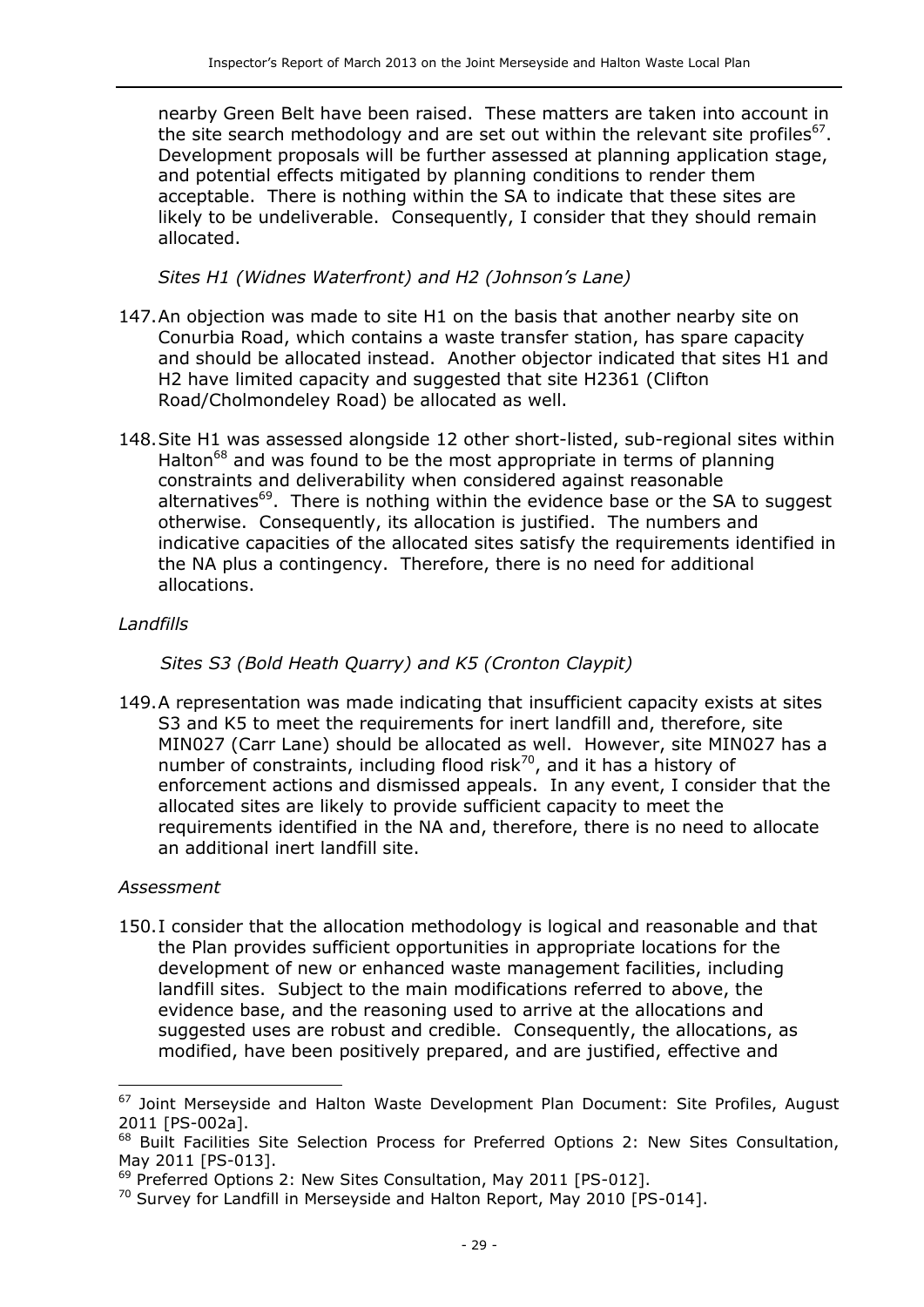consistent with national policy.

#### **Issue 6 - Whether there are clear and effective arrangements for implementing and monitoring the Plan.**

- 151.Once adopted, the WLP policies and allocations will become part of the District Local Development Frameworks (LDFs). Implementation of the Plan policies will lie primarily with the WPAs, although delivery of site infrastructure will fall to the waste industry. MRWA will have a defined role through its waste disposal contracts, and others, including the waste collection authorities, the EA and landowners will play a part.
- 152.The Implementation Plan lists the various Plan policies, linking them to the related strategic objectives, and setting out who will implement each policy and how. Site-specific implementation tables also set phasing and delivery dates for the allocated sites, and identify funding types, reflecting conclusions in the NA. This shows that all sub-regional sites are needed by 2015 to enhance net self sufficiency, as are district sites involving intensification of an existing use. The remaining district sites, which need new permissions, are required by 2020 to deliver the additional capacity identified in the NA. The inert landfill sites are required as soon as possible.
- 153.Responsibility for monitoring lies with the WPAs, and MEAS has agreed to provide support through the actions listed in the Monitoring Plan. The numbers of sites taken up and the capacity and type of facilities will be regularly checked against the NA, and the results will be included in the Authority Monitoring Reports (AMRs) of each district. In this way the effectiveness of the policies will be assessed, and any changes identified for a policy that is not working or for targets that are not being met, can be made. MEAS will also monitor the mass balance of imports and exports on an annual basis. The Plan will be reviewed every five years, although the first review will be within two years of its adoption.
- 154.The chosen output indicators and targets reflect the SA recommendations and should provide a consistent basis for monitoring the Plan against its vision, strategic objectives, and key policies. If the indicators show that a policy needs to be strengthened or changed, this will be reported through the AMRs for consideration by the districts.
- 155.I consider that the Plan contains sufficient realistic, achievable targets, indicators and milestones to monitor the performance and delivery of the vision, strategic objectives and policies. It contains clearly identified delivery mechanisms and timescales for implementing the policies, and clearly shows who is intended to carry out the implementation.
- 156.Consequently, I conclude that the Plan provides an effective and comprehensive framework for implementing and monitoring performance and delivery of the Plan's key policy objectives, and for taking appropriate action should it be required.

### **Overall Conclusion and Recommendation**

**157. The Plan has a number of deficiencies in relation to soundness and/or legal compliance for the reasons set out above which mean**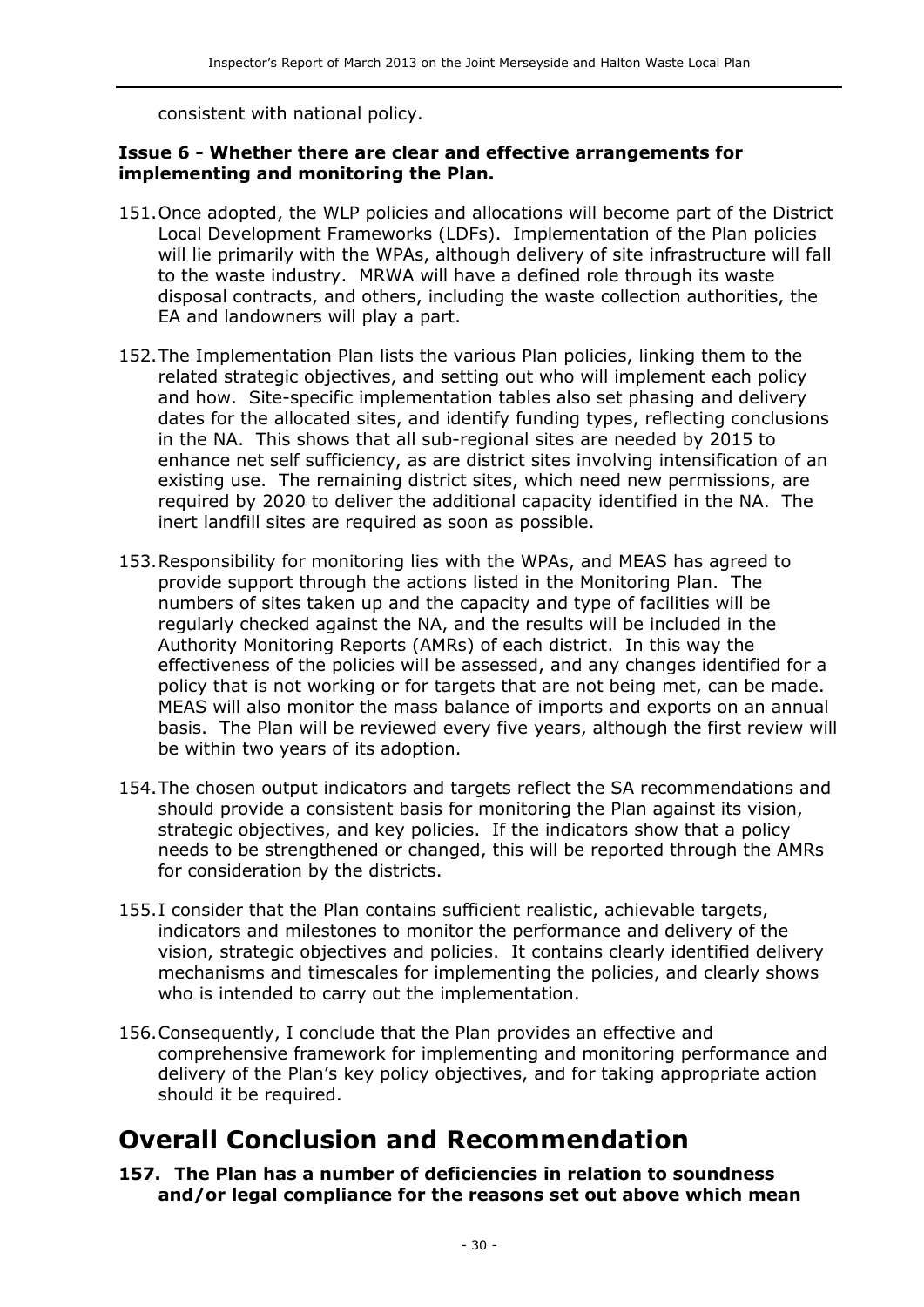**that I recommend non-adoption of it as submitted, in accordance with Section 20(7A) of the Act. These deficiencies have been explored in the main issues set out above.**

**158. The Joint Councils have requested that I recommend main modifications to make the Plan sound and/or legally compliant and capable of adoption. I conclude that with the recommended main modifications set out in the Appendix the WLP satisfies the requirements of Section 20(5) of the 2004 Act and meets the criteria for soundness in the National Planning Policy Framework.** 

## *Elizabeth C. Ord*

Inspector

This report is accompanied by the Appendix containing the Main Modifications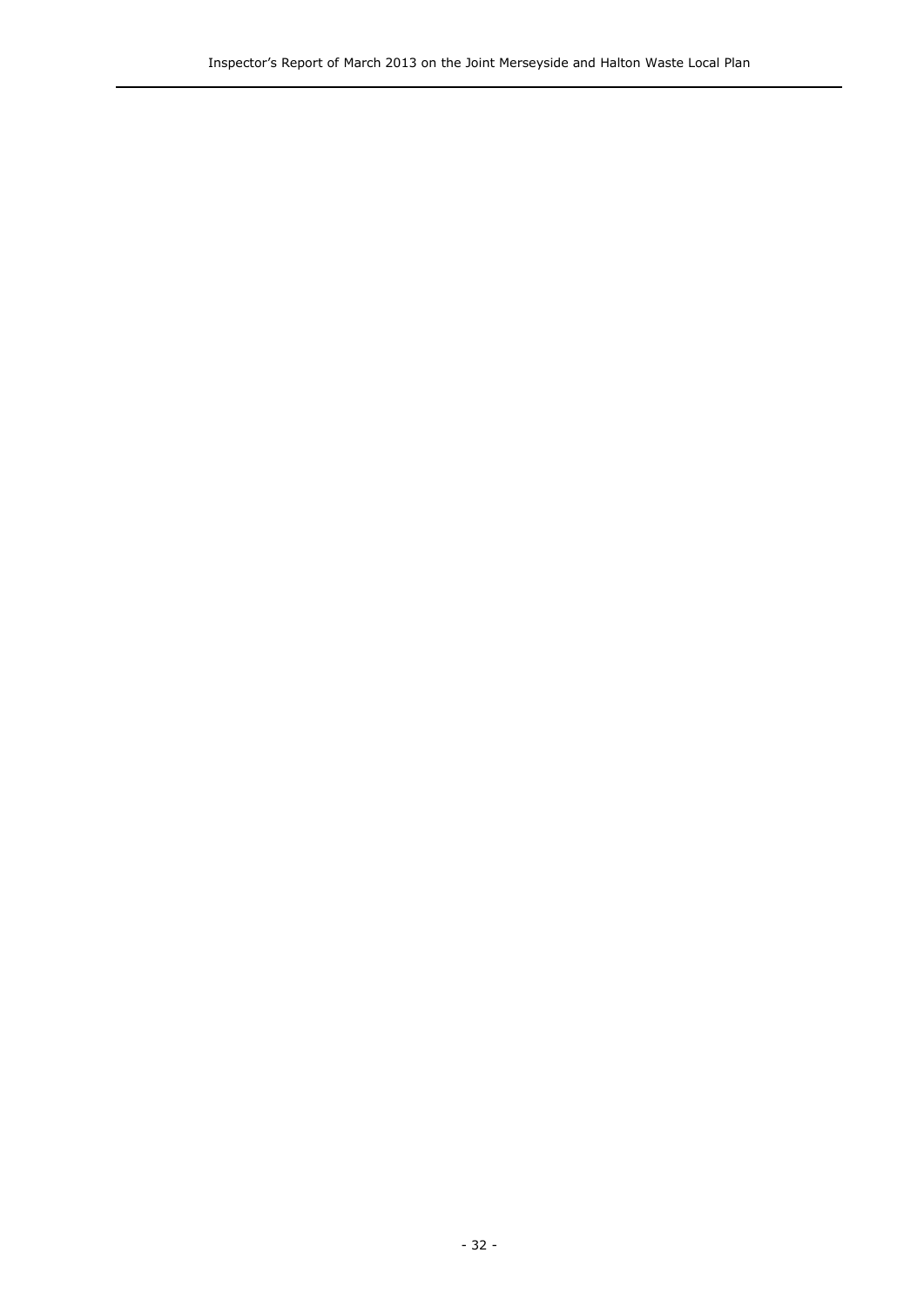# **Appendix – Main Modifications – as issued for Consultation November 2012**

The modifications below are expressed in the form of a red strikethrough for deletions and blue underlining for additions of text. Other instructions are set out in *italics*. The paragraph numbers below refer to the submission local plan, and do not take account of the deletion or addition of text.

**Table of Policies** No main modifications proposed **List of Abbreviations** No main modifications proposed **Introduction** No main modifications proposed **Evidence Base** No main modifications proposed

#### **Vision and Spatial Strategy**

| <b>Reference</b> | Policy/para number       | <b>Main modification</b>                                                                                     |
|------------------|--------------------------|--------------------------------------------------------------------------------------------------------------|
| <b>MM-001</b>    | Section 3                | Insert new policy wording and supporting text as follows:                                                    |
|                  | After paragraph 3.19 and |                                                                                                              |
|                  | references.              | <b>Policy WM 0: Presumption in Favour of Sustainable Development</b>                                         |
|                  | Insert new policy WM0:   |                                                                                                              |
|                  | Presumption in Favour of | When considering waste development proposals a positive approach will be taken that reflects the presumption |
|                  | Sustainable Development  |                                                                                                              |

-1-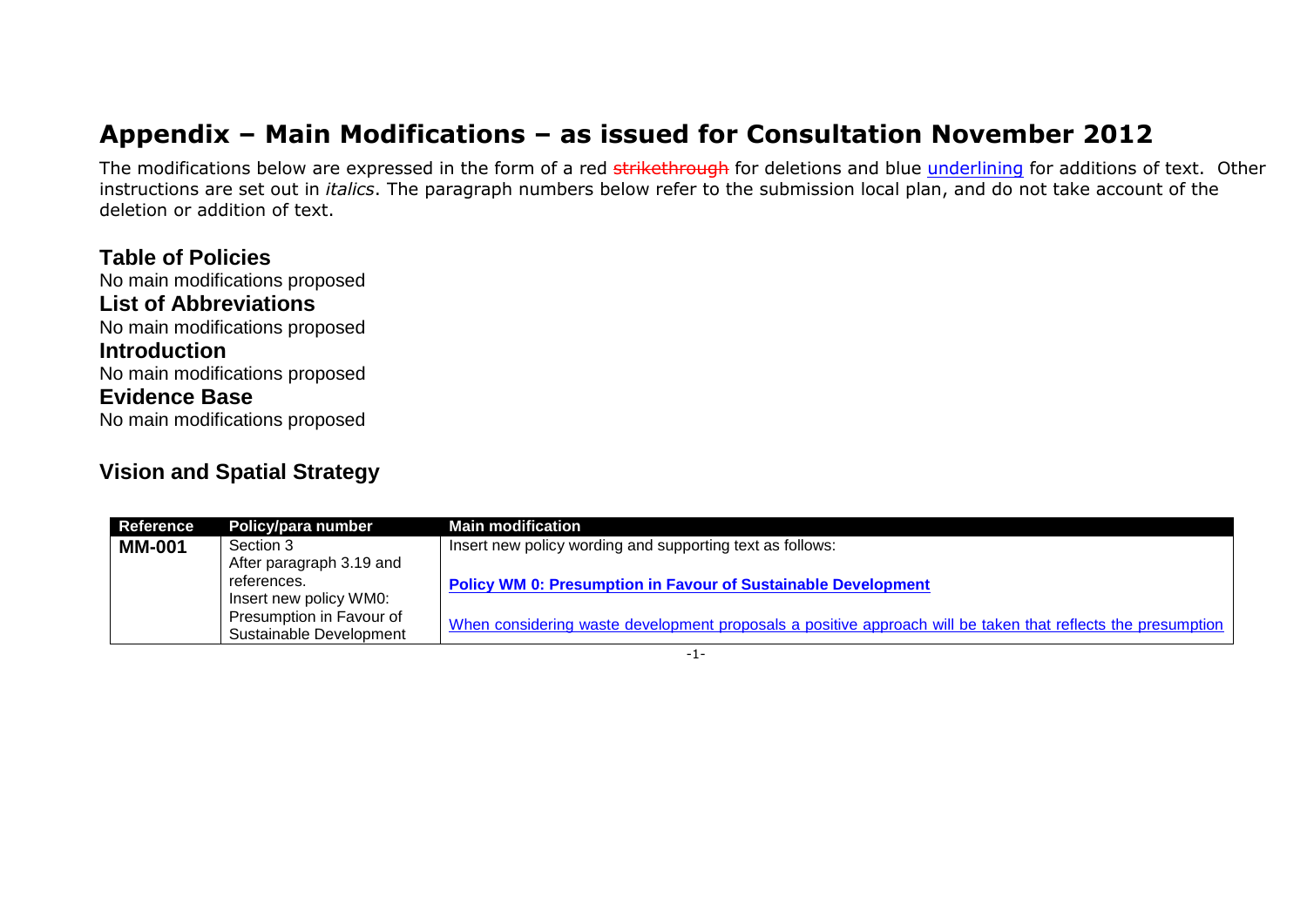| <b>Reference</b> | Policy/para number         | <b>Main modification</b>                                                                                            |
|------------------|----------------------------|---------------------------------------------------------------------------------------------------------------------|
|                  |                            | in favour of sustainable development contained in the National Planning Policy Framework. Work will always be       |
|                  |                            | undertaken proactively with applicants to find solutions which mean that proposals can be approved wherever         |
|                  |                            | possible, and to secure development that improves the economic, social and environmental conditions in the          |
|                  |                            | area.                                                                                                               |
|                  |                            | Planning applications that accord with the policies in this Waste Local Plan (and other relevant Local Plan         |
|                  |                            | documents including policies in Neighbourhood Plans) will be approved without delay, unless material                |
|                  |                            | considerations indicate otherwise.                                                                                  |
|                  |                            | Where there are no policies relevant to the application or relevant policies are out of date at the time of making  |
|                  |                            | the decision then permission will be granted by the Local Planning Authority unless material considerations         |
|                  |                            | indicate otherwise - taking into account whether:                                                                   |
|                  |                            | Any adverse impacts of granting permission would significantly and demonstrably outweigh the benefits,              |
|                  |                            | when assessed against the policies in the National Planning Policy Framework taken as a whole; or                   |
|                  |                            | Specific policies in that Framework indicate that development should be restricted.                                 |
| <b>MM-002</b>    | Section 3                  | Amend the wording of the Strategy for meeting Merseyside and Halton's Waste Management Needs, as follows:           |
|                  | Overarching strategic      |                                                                                                                     |
|                  | approach for the Waste DPD | The overarching approach for the Waste DPD Local Plan will be a Resource Recovery-led strategy with the             |
|                  |                            | following objectives:                                                                                               |
|                  |                            | To seek to minimise waste arisings.                                                                                 |
|                  |                            | To maximise recycling, resource recovery and re-processing<br>2.                                                    |
|                  |                            | 3.<br>To ensure that residual waste is minimised and then processed in a way that will-seeks to:                    |
|                  |                            | Maximise the economic and environmental benefits to local communities and businesses;                               |
|                  |                            | Minimise export of residual wastes for landfill disposal;<br>$\bullet$                                              |
|                  |                            | Minimising the need for new landfill/landraise and reserving capacity for the greatest disposal needs;<br>$\bullet$ |
|                  |                            | and,                                                                                                                |
|                  |                            | Balance any the overall export of landfill tonnages with provisions for import of equivalent material for           |
|                  |                            | secondary treatment and recycling of imported waste tonnages of an equivalent amount to ensure that                 |
|                  |                            | Merseyside and Halton are as self sufficient as possible in waste management capacity.                              |
|                  |                            |                                                                                                                     |
|                  |                            |                                                                                                                     |
|                  |                            |                                                                                                                     |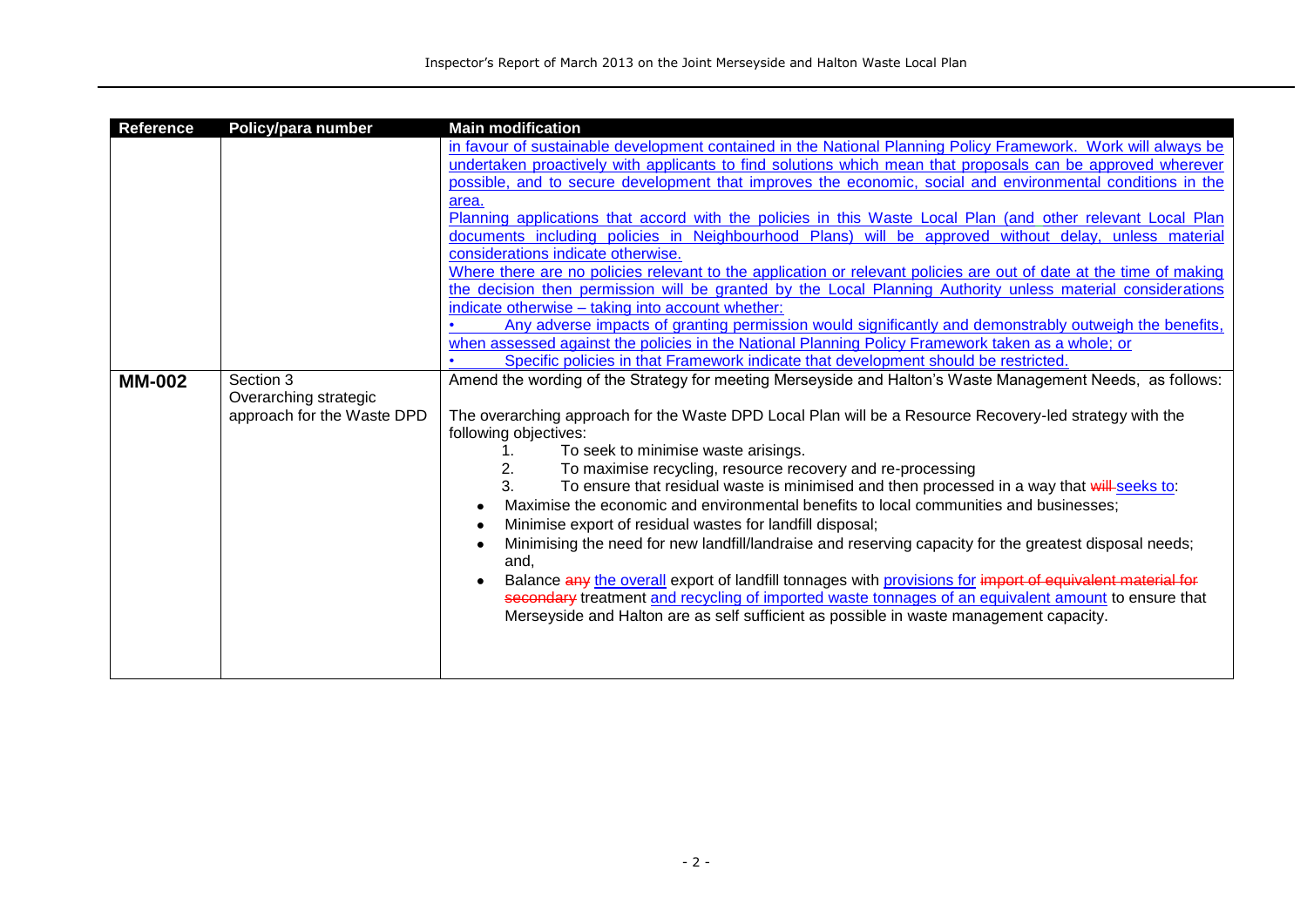### **Site Allocations to deliver capacity requirements**

| <b>Reference</b> | Policy/para number             | <b>Main modification</b>                                                                                             |
|------------------|--------------------------------|----------------------------------------------------------------------------------------------------------------------|
| <b>MM-003</b>    | Section 4                      | Remove row "S1" from Table 4.2 containing columns:                                                                   |
|                  | Policy WM2                     | S1; St Helens; Land SW of Sandwash Close, Rainford Industrial Estate; 6.1; Reprocessor, Primary Treatment,           |
|                  | Sub-regional Site Allocations  | Reseource Recovery Park.                                                                                             |
|                  |                                | Replace with new row containing columns:                                                                             |
|                  |                                | S1a; St Helens; Former Transco Site, Pocket Nook; 4.5; Re-processor; Waste Transfer Station; Primary                 |
|                  |                                | <b>Treatment, Resource Recovery Park.</b>                                                                            |
|                  |                                | For Replacement Site Profile see Appendix C                                                                          |
|                  |                                | Amend text as follows below Table 4.2: "With the exception of sites L1 and W1, planning permission will not          |
|                  |                                | normally be granted for any other use of the land that would prejudice its use as a waste management facility        |
|                  |                                | subject to paragraphs 4.14 and 4.15 below.                                                                           |
|                  |                                | For clarity the amended paragraph 4.15 is shown below:                                                               |
|                  |                                | 4.15 Sites allocated within the port and dock estates, specifically in Liverpool, Sefton and Wirral, are proposed    |
|                  |                                | subject to the waste management operations being port-related. The types of suggested waste uses for each            |
|                  |                                | site are shown in the site profiles in Appendix 2. Due to their strategic nature within the Port of Liverpool and    |
|                  |                                | Port of Garston, sub-regional sites L1 and W1 are also suitable for a range of port related uses. Waste              |
|                  |                                | allocations do not take precedence over other port related uses including provision for offshore energy              |
|                  |                                | infrastructure. These sites are therefore not subject to the restrictions set out in paragraphs 4.16 to 4.18 below." |
| <b>MM-004</b>    | Section 4                      | Remove the line referring to site H3 within Table 4.3                                                                |
|                  | Policy WM3                     | H3: Halton: Runcorn WWTW: 1.2: HWRC, WTS, Re-processor, Primary Treatment                                            |
|                  | Allocations for District level |                                                                                                                      |
|                  | <b>Sites</b>                   |                                                                                                                      |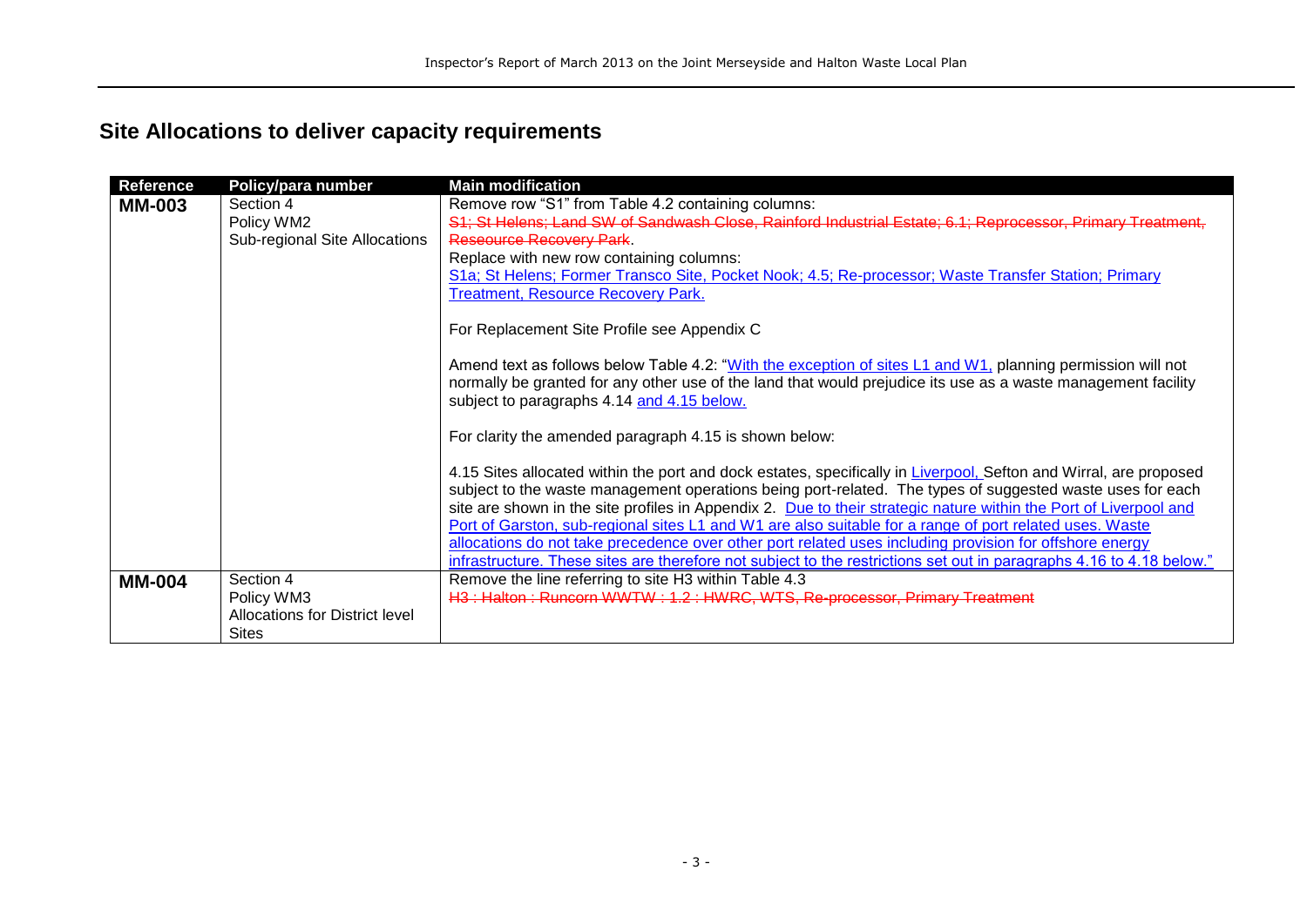| <b>Reference</b> | Policy/para number                                                                                   | <b>Main modification</b>                                                                                                                                                                                                 |
|------------------|------------------------------------------------------------------------------------------------------|--------------------------------------------------------------------------------------------------------------------------------------------------------------------------------------------------------------------------|
| <b>MM-005</b>    | Section 5<br>Policy WM7                                                                              | Make the following amendments to both the policy title and wording.<br>Policy WM 7: Protecting existing waste management capacity for built facilities and landfill                                                      |
|                  | <b>Protecting Existing Waste</b>                                                                     | Existing operational and consented waste management sites will be expected to remain in waste management                                                                                                                 |
|                  | <b>Management Capacity</b>                                                                           | use in order to maintain essential waste management capacity.<br>For Built Waste Management Facilities: Any change of use from waste management will only be allowed in                                                  |
|                  |                                                                                                      | exceptional circumstances, and will need to be justified by the developer by demonstrating that the waste use is:<br>• Located in an inappropriate area;                                                                 |
|                  |                                                                                                      | Causing significant loss of amenity;                                                                                                                                                                                     |
|                  |                                                                                                      | That the lost capacity has been made up for elsewhere, or can be provided through existing site<br>allocations.                                                                                                          |
|                  |                                                                                                      | One or more of the above criteria must be met for a change of use to be acceptable.                                                                                                                                      |
|                  |                                                                                                      | For Existing Operational Landfill Capacity: Extensions of time will be granted for the use of existing operational<br>landfill capacity subject to:                                                                      |
|                  |                                                                                                      | The design of the site being capable of accommodating the type of waste proposed;                                                                                                                                        |
|                  |                                                                                                      | There still being a demonstrable need for landfill capacity in the Plan area;                                                                                                                                            |
|                  |                                                                                                      | There being no ongoing significant cumulative impacts on amenity and environmental quality. Such an<br>assessment will be based against the criteria in policy WM12 and appropriate and relevant criteria in Box         |
|                  |                                                                                                      | 1, and;                                                                                                                                                                                                                  |
|                  |                                                                                                      | Evidence being submitted in support of the planning application to demonstrate that the projected<br>completion date of land filling operations is realistic and achievable.                                             |
| <b>MM-006</b>    | Section 5                                                                                            | Amend bullet point 2 as follows:                                                                                                                                                                                         |
|                  | Policy WM13<br>Planning Applications for<br>New Waste Management<br><b>Facilities on Unallocated</b> | That the proposed site can be justified has been assessed against the criteria for built facilities used in the site<br>selection process for allocated sites shown in Table 5.1;                                        |
|                  | <b>Sites</b>                                                                                         | Amend bullet point 3 as follows:                                                                                                                                                                                         |
|                  |                                                                                                      | The site will be sustainable in terms of its social, economic and environmental impacts and this has been<br>demonstrated through Sustainability Appraisal and Habitats Regulations Assessment Screening at the project- |

### **Development Management Policies**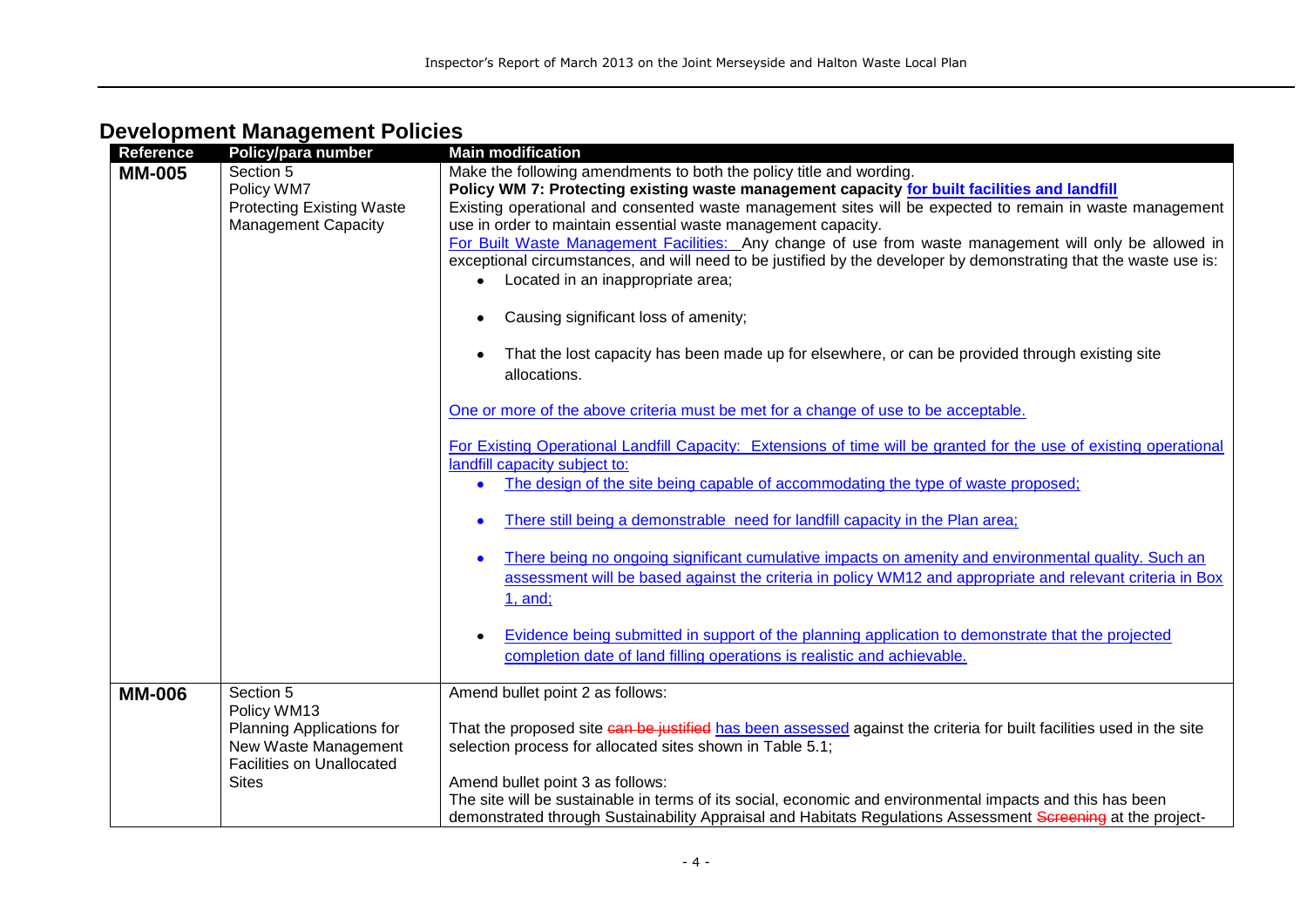| <b>Reference</b> | Policy/para number                                               | <b>Main modification</b>                                                                                                                                                                                                                                                                                                                                                                                                                                                                                                                     |
|------------------|------------------------------------------------------------------|----------------------------------------------------------------------------------------------------------------------------------------------------------------------------------------------------------------------------------------------------------------------------------------------------------------------------------------------------------------------------------------------------------------------------------------------------------------------------------------------------------------------------------------------|
|                  |                                                                  | level;                                                                                                                                                                                                                                                                                                                                                                                                                                                                                                                                       |
| <b>MM-007</b>    | Section 5<br>Policy WM14<br><b>Energy from Waste</b>             | Delete the following paragraph:<br>No new sites for large scale Energy from Waste for Local Authority Collected Waste or Commercial and<br>Industrial Waste are allocated. Reliance will be placed on exiting consents and operation facilities within<br>Merseyside and Halton, the outcome of the MWDA procurement process and the capacity in the wider Northern<br>region of England to meet the identified needs.                                                                                                                       |
|                  |                                                                  | Insert the following paragraph in its place:<br>1. All proposals for EfW facilities will be assessed in relation to operational and consented capacity within<br>the Plan area and the requirement for new facilities. Planning applications for such proposals must<br>demonstrate that existing operational and consented capacity cannot be accessed to meet the identified<br>need or in the case of Local Authority Collected Waste that it is not suitable for the purposes of MRWA.<br>Account must be taken of:                      |
|                  |                                                                  | The contractual position for Local Authority Collected Waste and the outcome of any MRWA<br>procurement process to meet the treatment needs of the Plan area;<br>Operational EfW capacity within the Plan area, and;                                                                                                                                                                                                                                                                                                                         |
|                  |                                                                  | Existing consents for EfW within the Plan area and availability of that consented capacity to<br>meet the needs of the Plan area.                                                                                                                                                                                                                                                                                                                                                                                                            |
|                  |                                                                  | EfW proposals must meet the waste management needs of the Plan area and will be required to provide<br>2.<br>combined heat and power unless it can by demonstrated that this requirement would prevent important<br>waste infrastructure being brought forward.                                                                                                                                                                                                                                                                              |
|                  |                                                                  | All proposals for EfW must comply with policies WM12 and WM13.<br>3.                                                                                                                                                                                                                                                                                                                                                                                                                                                                         |
| <b>MM-008</b>    | Section 5<br>Policy WM15<br><b>Landfill on Unallocated Sites</b> | Make the following amendments to the policy wording:<br>Planning permission will only be granted for additional landfill on unallocated sites where it is demonstrated that:<br>1. The proposal can be justified has been assessed against the criteria used for the Waste Local Plan<br>DPD site selection process for landfill sites shown in Table 5.2 and the criteria in WM12 and Box 1.<br>Significant adverse impacts should be avoided. Where adverse impacts are unavoidable, measures to<br>mitigate the impact should be adopted. |